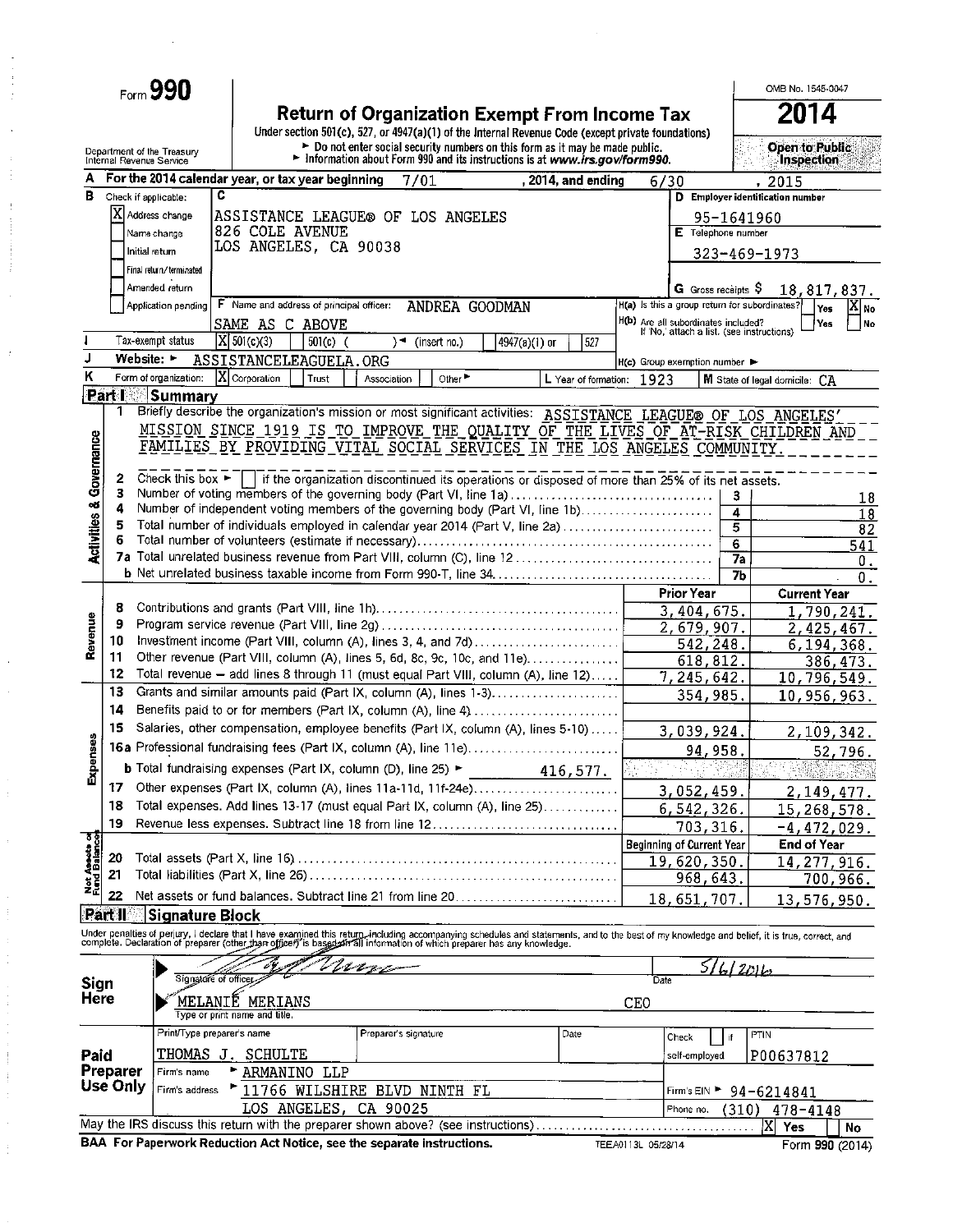|            |                             | Form 990 (2014) ASSISTANCE LEAGUE® OF LOS ANGELES                                                                                                                                                                                                                                                                                                                                                                                                                                                                                                                                                                                                                                                                   |                                   |                                                           |                          | 95-1641960            | Page 2          |
|------------|-----------------------------|---------------------------------------------------------------------------------------------------------------------------------------------------------------------------------------------------------------------------------------------------------------------------------------------------------------------------------------------------------------------------------------------------------------------------------------------------------------------------------------------------------------------------------------------------------------------------------------------------------------------------------------------------------------------------------------------------------------------|-----------------------------------|-----------------------------------------------------------|--------------------------|-----------------------|-----------------|
|            | <b>Part III</b>             | <b>Statement of Program Service Accomplishments</b>                                                                                                                                                                                                                                                                                                                                                                                                                                                                                                                                                                                                                                                                 |                                   |                                                           |                          |                       | X               |
| 1.         |                             | Briefly describe the organization's mission:                                                                                                                                                                                                                                                                                                                                                                                                                                                                                                                                                                                                                                                                        |                                   |                                                           |                          |                       |                 |
|            |                             | ASSISTANCE LEAGUE® OF LOS ANGELES' MISSION SINCE 1919 IS TO IMPROVE THE QUALITY OF THE<br>LIVES OF AT-RISK CHILDREN AND FAMILIES BY PROVIDING VITAL SOCIAL SERVICES IN THE LOS<br>ANGELES COMMUNITY.                                                                                                                                                                                                                                                                                                                                                                                                                                                                                                                |                                   |                                                           |                          |                       |                 |
|            |                             | 2 Did the organization undertake any significant program services during the year which were not listed on the prior                                                                                                                                                                                                                                                                                                                                                                                                                                                                                                                                                                                                |                                   |                                                           |                          |                       |                 |
|            | Form 990 or 990-EZ?.        |                                                                                                                                                                                                                                                                                                                                                                                                                                                                                                                                                                                                                                                                                                                     |                                   |                                                           |                          | Yes                   | ΙX<br>No        |
|            |                             | If 'Yes,' describe these new services on Schedule O.                                                                                                                                                                                                                                                                                                                                                                                                                                                                                                                                                                                                                                                                |                                   |                                                           |                          |                       |                 |
| 3          |                             | Did the organization cease conducting, or make significant changes in how it conducts, any program services?<br>If 'Yes,' describe these changes on Schedule O.                                                                                                                                                                                                                                                                                                                                                                                                                                                                                                                                                     |                                   |                                                           |                          | Yes                   | ΙX<br>No        |
|            |                             | Describe the organization's program service accomplishments for each of its three largest program services, as measured by expenses.<br>Section 501(c)(3) and 501(c)(4) organizations are required to report the amount of grants and allocations to others, the total expenses,<br>and revenue, if any, for each program service reported.                                                                                                                                                                                                                                                                                                                                                                         |                                   |                                                           |                          |                       |                 |
|            | 4a (Code:                   | ) (Expenses $\frac{1}{2}$<br>THE FOUNDATION -- ASSISTANCE LEAGUE® OF LOS ANGELES ("THE LEAGUE") SOLD ITS PROPERTIES<br>AT 1360 AND 1370 NORTH ST. ANDREWS PLACE AND IMMEDIATELY GRANTED AND TRANSFERRED<br>\$10,600,000 OF THE PROCEEDS TO VOLUNTEER LOS ANGELES, DBA FRIENDS OF THE LEAGUE<br>FOUNDATION, AN ENTITY ESTABLISHED FOR THE EXCLUSIVE BENEFIT OF THE LEAGUE.<br>FOUNDATION'S FUNDS WILL BE INVESTED AND WILL BE DISTRIBUTED ANNUALLY TO THE LEAGUE<br>ACCORDING TO A SPENDING PLAN AND WILL BE USED TO OFFSET ADMINISTRATIVE COSTS SO THAT<br>LEAGUE FUNDRAISING CAN DIRECTLY BENEFIT THE SERVICES OF THE LEAGUE.<br>ALSO PLANS TO USE THESE FUNDS TO ACQUIRE A PERMANENT CHAPTER HOUSE IN THE FUTURE. |                                   | 10,600,000. including grants of \$ 10,600,000. ) (Revenue | - \$                     | THE<br>THE FOUNDATION |                 |
|            |                             |                                                                                                                                                                                                                                                                                                                                                                                                                                                                                                                                                                                                                                                                                                                     |                                   |                                                           |                          |                       |                 |
|            | $4b$ (Code:                 | ) (Expenses $\sqrt{5}$<br>COURT REFERRED VOLUNTEER CENTER (CRVC) PROGRAM PROVIDES COURTS, PROBATION<br>DEPARTMENTS, AND JUDICIAL AUTHORITIES WITH A VIABLE OPTION FOR COMMUNITY SERVICE AS<br>AN ALTERNATIVE TO FINES AND INCARCERATIONS FOR ADULTS WHO ARE CONVICTED OF<br>INFRACTIONS, MISDEMEANORS OR FELONIES. CRVC ENABLES DEFENDANTS TO COMPLETE<br>COMMUNITY SERVICE SENTENCES BY MATCHING THEM TO NONPROFIT AGENCIES AND THEIR PROGRAM<br>NEEDS. THE PROGRAM ALLOWS DEFENDANTS TO MAKE RESTITUTION, PROVIDES NONPROFIT AGENCIES<br>WITH VOLUNTEER LABOR AND INSTILLS IN THE DEFENDANT A SENSE OF CIVIC RESPONSIBILITY<br>AND A BETTER UNDERSTANDING OF THE CONSEQUENCES OF VIOLATING THE LAW.               |                                   | $2,029,289$ . including grants of $\$$                    | ) (Revenue $\frac{1}{2}$ | THEIR                 | 2, 359, 519.    |
|            | 4c (Code:<br>SEE SCHEDULE O | ) (Expenses \$                                                                                                                                                                                                                                                                                                                                                                                                                                                                                                                                                                                                                                                                                                      |                                   | 1, 641, 206. including grants of $\$$                     | 356, 963. ) (Revenue \$  |                       | $65,948.$ )     |
|            |                             |                                                                                                                                                                                                                                                                                                                                                                                                                                                                                                                                                                                                                                                                                                                     |                                   |                                                           |                          |                       |                 |
|            |                             | 4d Other program services. (Describe in Schedule O.)                                                                                                                                                                                                                                                                                                                                                                                                                                                                                                                                                                                                                                                                |                                   |                                                           |                          |                       |                 |
|            | (Expenses                   | \$                                                                                                                                                                                                                                                                                                                                                                                                                                                                                                                                                                                                                                                                                                                  | including grants of $\frac{1}{2}$ |                                                           | ) (Revenue $\frac{1}{2}$ |                       |                 |
| <b>BAA</b> |                             | <b>4e</b> Total program service expenses                                                                                                                                                                                                                                                                                                                                                                                                                                                                                                                                                                                                                                                                            | 14,270,495.                       |                                                           |                          |                       | Form 990 (2014) |
|            |                             |                                                                                                                                                                                                                                                                                                                                                                                                                                                                                                                                                                                                                                                                                                                     |                                   | TEEA0102L 05/28/14                                        |                          |                       |                 |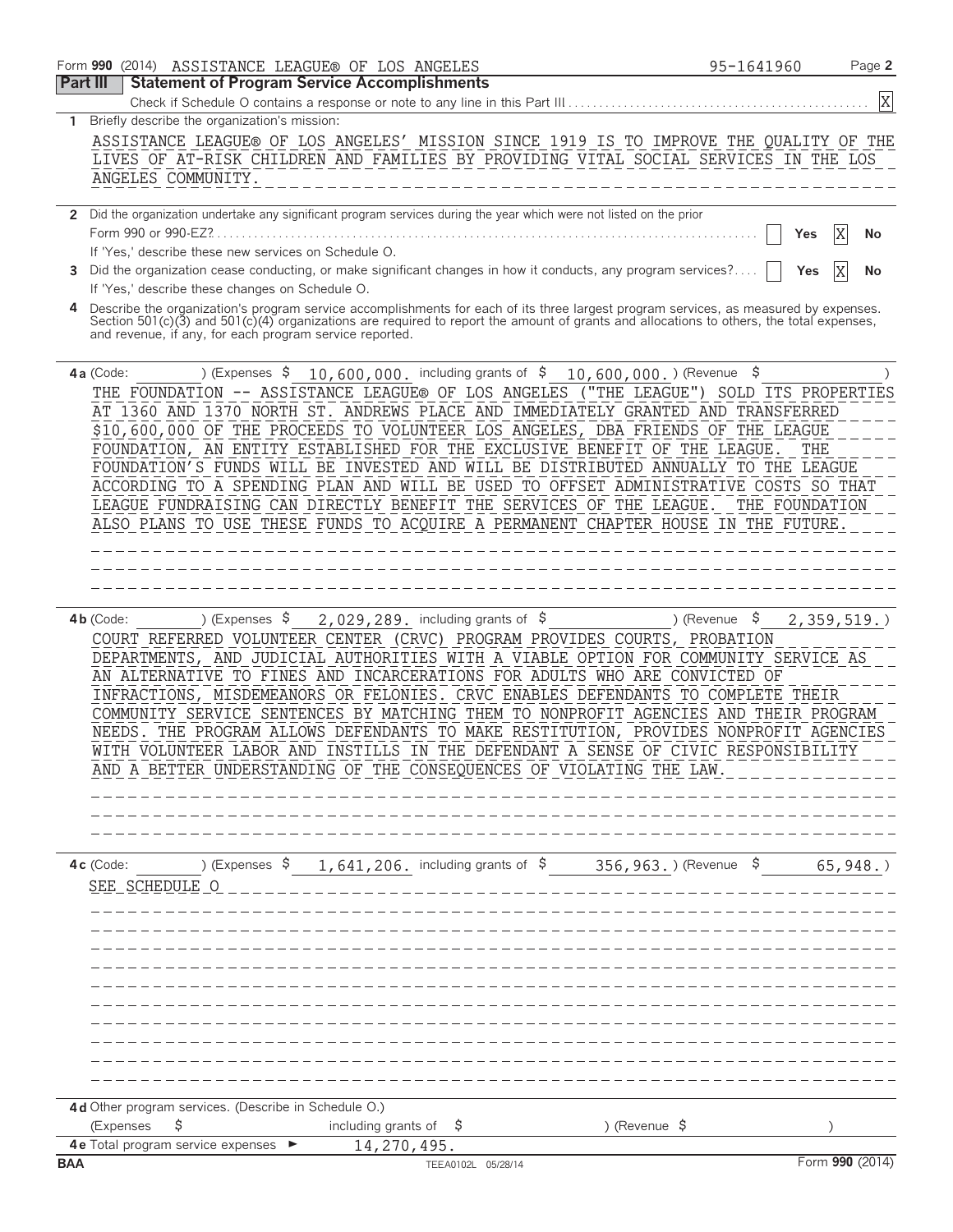#### Form **990** (2014) ASSISTANCE LEAGUE® OF LOS ANGELES 95-1641960 Page 3 **Part IV Checklist of Required Schedules**

|                |                                                                                                                                                                                                                                                                                                                                                                                                                                                                                                                                                                                    |                 | Yes         | No |
|----------------|------------------------------------------------------------------------------------------------------------------------------------------------------------------------------------------------------------------------------------------------------------------------------------------------------------------------------------------------------------------------------------------------------------------------------------------------------------------------------------------------------------------------------------------------------------------------------------|-----------------|-------------|----|
|                | 1 Is the organization described in section $501(c)(3)$ or $4947(a)(1)$ (other than a private foundation)? If 'Yes,' complete                                                                                                                                                                                                                                                                                                                                                                                                                                                       | $\mathbf{1}$    | Χ           |    |
|                | 2 Is the organization required to complete Schedule B, Schedule of Contributors (see instructions)?                                                                                                                                                                                                                                                                                                                                                                                                                                                                                | $\overline{2}$  | $\mathbf X$ |    |
| 3              | Did the organization engage in direct or indirect political campaign activities on behalf of or in opposition to candidates                                                                                                                                                                                                                                                                                                                                                                                                                                                        | $\mathbf{3}$    |             | X  |
| 4              | Section 501(c)(3) organizations. Did the organization engage in lobbying activities, or have a section 501(h) election<br>in effect during the tax year? If 'Yes,' complete Schedule C, Part $\parallel \ldots \parallel \ldots \parallel \ldots \parallel \ldots \parallel \ldots \parallel \ldots \parallel \ldots \perp \ldots \perp \ldots \perp \ldots \perp \ldots \perp \ldots \perp \ldots \perp \ldots \perp \ldots \perp \ldots \perp \ldots \perp \ldots \perp \ldots \perp \ldots \perp \ldots \perp \perp \ldots \perp \perp \ldots \perp \perp \ldots \perp \perp \$ | 4               |             | X  |
| 5.             | Is the organization a section 501(c)(4), 501(c)(5), or 501(c)(6) organization that receives membership dues,<br>assessments, or similar amounts as defined in Revenue Procedure 98-19? If 'Yes,' complete Schedule C, Part III                                                                                                                                                                                                                                                                                                                                                     | 5               |             | X  |
| 6              | Did the organization maintain any donor advised funds or any similar funds or accounts for which donors have the right<br>to provide advice on the distribution or investment of amounts in such funds or accounts? If 'Yes,' complete Schedule D,                                                                                                                                                                                                                                                                                                                                 | 6               |             | Χ  |
| $\overline{7}$ | Did the organization receive or hold a conservation easement, including easements to preserve open space, the                                                                                                                                                                                                                                                                                                                                                                                                                                                                      | $\overline{7}$  |             | X  |
| 8              | Did the organization maintain collections of works of art, historical treasures, or other similar assets? If 'Yes,'                                                                                                                                                                                                                                                                                                                                                                                                                                                                | 8               |             | X  |
| 9              | Did the organization report an amount in Part X, line 21, for escrow or custodial account liability; serve as a custodian<br>for amounts not listed in Part X; or provide credit counseling, debt management, credit repair, or debt negotiation                                                                                                                                                                                                                                                                                                                                   | 9               |             | X  |
|                | 10 Did the organization, directly or through a related organization, hold assets in temporarily restricted endowments,<br>permanent endowments, or quasi-endowments? If 'Yes,' complete Schedule D, Part V                                                                                                                                                                                                                                                                                                                                                                         | 10              | X           |    |
| 11             | If the organization's answer to any of the following questions is 'Yes', then complete Schedule D, Parts VI, VII, VIII, IX,<br>or X as applicable.                                                                                                                                                                                                                                                                                                                                                                                                                                 |                 |             |    |
|                | a Did the organization report an amount for land, buildings and equipment in Part X, line 10? If 'Yes,' complete Schedule                                                                                                                                                                                                                                                                                                                                                                                                                                                          | 11a             | X           |    |
|                | <b>b</b> Did the organization report an amount for investments - other securities in Part X, line 12 that is 5% or more of its total                                                                                                                                                                                                                                                                                                                                                                                                                                               | 11 <sub>b</sub> |             | Χ  |
|                | c Did the organization report an amount for investments - program related in Part X, line 13 that is 5% or more of its total                                                                                                                                                                                                                                                                                                                                                                                                                                                       | 11c             |             | Χ  |
|                | d Did the organization report an amount for other assets in Part X, line 15 that is 5% or more of its total assets reported                                                                                                                                                                                                                                                                                                                                                                                                                                                        | 11 <sub>d</sub> |             | Χ  |
|                | e Did the organization report an amount for other liabilities in Part X, line 25? If 'Yes,' complete Schedule D, Part X                                                                                                                                                                                                                                                                                                                                                                                                                                                            | 11 e            |             | X  |
|                | f Did the organization's separate or consolidated financial statements for the tax year include a footnote that addresses<br>the organization's liability for uncertain tax positions under FIN 48 (ASC 740)? If 'Yes,' complete Schedule D, Part X                                                                                                                                                                                                                                                                                                                                | 11f             |             | Χ  |
|                | 12a Did the organization obtain separate, independent audited financial statements for the tax year? If 'Yes,' complete                                                                                                                                                                                                                                                                                                                                                                                                                                                            | 12a             | X           |    |
|                | <b>b</b> Was the organization included in consolidated, independent audited financial statements for the tax year? If 'Yes,' and if the organization answered 'No' to line 12a, then completing Schedule D, Parts XI and XII is opt                                                                                                                                                                                                                                                                                                                                                | 12 <sub>b</sub> |             | Χ  |
|                |                                                                                                                                                                                                                                                                                                                                                                                                                                                                                                                                                                                    | 13              |             | X  |
|                | 14a Did the organization maintain an office, employees, or agents outside of the United States?                                                                                                                                                                                                                                                                                                                                                                                                                                                                                    | 14a             |             | Χ  |
|                | <b>b</b> Did the organization have aggregate revenues or expenses of more than \$10,000 from grantmaking, fundraising,                                                                                                                                                                                                                                                                                                                                                                                                                                                             | 14b             |             | X  |
|                | 15 Did the organization report on Part IX, column (A), line 3, more than \$5,000 of grants or other assistance to or for any                                                                                                                                                                                                                                                                                                                                                                                                                                                       | 15              |             | Χ  |
|                | 16 Did the organization report on Part IX, column (A), line 3, more than \$5,000 of aggregate grants or other assistance to<br>or for foreign individuals? If 'Yes,' complete Schedule F, Parts III and IV                                                                                                                                                                                                                                                                                                                                                                         | 16              |             | X  |
|                | 17 Did the organization report a total of more than \$15,000 of expenses for professional fundraising services on Part IX,                                                                                                                                                                                                                                                                                                                                                                                                                                                         | 17              | Χ           |    |
|                | 18 Did the organization report more than \$15,000 total of fundraising event gross income and contributions on Part VIII,                                                                                                                                                                                                                                                                                                                                                                                                                                                          | 18              | Χ           |    |
|                | 19 Did the organization report more than \$15,000 of gross income from gaming activities on Part VIII, line 9a? If 'Yes,'                                                                                                                                                                                                                                                                                                                                                                                                                                                          | 19              |             | Χ  |
|                |                                                                                                                                                                                                                                                                                                                                                                                                                                                                                                                                                                                    | 20              |             | Χ  |
|                | <b>b</b> If 'Yes' to line 20a, did the organization attach a copy of its audited financial statements to this return?                                                                                                                                                                                                                                                                                                                                                                                                                                                              | 20 <sub>b</sub> |             |    |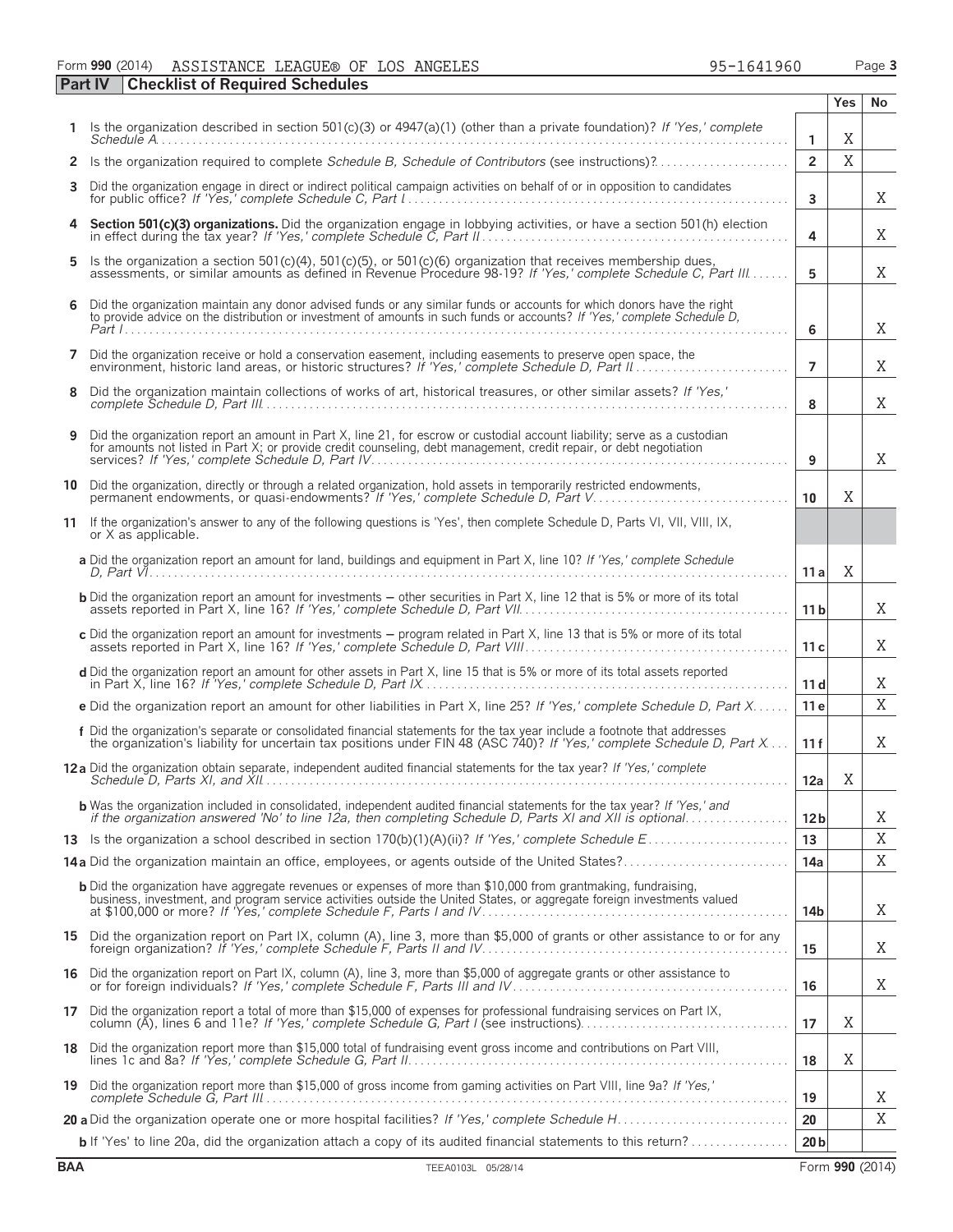Form **990** (2014) ASSISTANCE LEAGUE® OF LOS ANGELES 95-1641960 Page 4

|            | Part IV<br><b>Checklist of Required Schedules</b> (continued)                                                                                                                                                                                         |                 |                |                 |
|------------|-------------------------------------------------------------------------------------------------------------------------------------------------------------------------------------------------------------------------------------------------------|-----------------|----------------|-----------------|
|            |                                                                                                                                                                                                                                                       |                 | <b>Yes</b>     | No              |
|            | 21 Did the organization report more than \$5,000 of grants or other assistance to any domestic organization or                                                                                                                                        | 21              | X              |                 |
|            | 22 Did the organization report more than \$5,000 of grants or other assistance to or for domestic individuals on Part IX,                                                                                                                             | 22              | X              |                 |
|            | 23 Did the organization answer 'Yes' to Part VII, Section A, line 3, 4, or 5 about compensation of the organization's current<br>and former officers, directors, trustees, key employees, and highest compensated employees? If 'Yes,' complete       | 23              |                | X               |
|            | 24 a Did the organization have a tax-exempt bond issue with an outstanding principal amount of more than \$100,000 as of<br>the last day of the year, that was issued after December 31, 2002? If 'Yes,' answer lines 24b through 24d and             | 24a             |                | X               |
|            | <b>b</b> Did the organization invest any proceeds of tax-exempt bonds beyond a temporary period exception?                                                                                                                                            | 24 <sub>b</sub> |                |                 |
|            | c Did the organization maintain an escrow account other than a refunding escrow at any time during the year to defease                                                                                                                                | 24c             |                |                 |
|            | d Did the organization act as an 'on behalf of' issuer for bonds outstanding at any time during the year?                                                                                                                                             | 24d             |                |                 |
|            | 25 a Section 501(c)(3), 501(c)(4), and 501(c)(29) organizations. Did the organization engage in an excess benefit                                                                                                                                     | 25a             |                | Χ               |
|            | b Is the organization aware that it engaged in an excess benefit transaction with a disqualified person in a prior year, and<br>that the transaction has not been reported on any of the organization's prior Forms 990 or 990-EZ? If 'Yes,' complete | 25 <sub>b</sub> |                | Χ               |
|            | 26 Did the organization report any amount on Part X, line 5, 6, or 22 for receivables from or payables to any current or                                                                                                                              | 26              |                | Χ               |
|            | 27 Did the organization provide a grant or other assistance to an officer, director, trustee, key employee, substantial<br>contributor or employee thereof, a grant selection committee member, or to a 35% controlled entity or family member        | 27              |                | Χ               |
|            | 28 Was the organization a party to a business transaction with one of the following parties (see Schedule L, Part IV<br>instructions for applicable filing thresholds, conditions, and exceptions):                                                   |                 |                |                 |
|            | a A current or former officer, director, trustee, or key employee? If 'Yes,' complete Schedule L, Part IV                                                                                                                                             | 28a             |                | X               |
|            | <b>b</b> A family member of a current or former officer, director, trustee, or key employee? If 'Yes,' complete                                                                                                                                       | 28 <sub>b</sub> |                | X               |
|            | c An entity of which a current or former officer, director, trustee, or key employee (or a family member thereof) was an                                                                                                                              | 28c             |                | X               |
| 29         | Did the organization receive more than \$25,000 in non-cash contributions? If 'Yes,' complete Schedule M                                                                                                                                              | 29              | $\overline{X}$ |                 |
| 30         | Did the organization receive contributions of art, historical treasures, or other similar assets, or qualified conservation                                                                                                                           | 30              |                | Χ               |
| 31         | Did the organization liquidate, terminate, or dissolve and cease operations? If 'Yes,' complete Schedule N, Part I                                                                                                                                    | 31              |                | $\overline{X}$  |
| 32         | Did the organization sell, exchange, dispose of, or transfer more than 25% of its net assets? If 'Yes,' complete                                                                                                                                      | 32              |                | Χ               |
| 33         | Did the organization own 100% of an entity disregarded as separate from the organization under Regulations sections                                                                                                                                   | 33              |                | Χ               |
|            | 34 Was the organization related to any tax-exempt or taxable entity? If 'Yes,' complete Schedule R, Part II, III, or IV,                                                                                                                              | 34              |                | Χ               |
|            |                                                                                                                                                                                                                                                       | 35a             |                | $\overline{X}$  |
|            | <b>b</b> If 'Yes' to line 35a, did the organization receive any payment from or engage in any transaction with a controlled entity within the meaning of section 512(b)(13)? If 'Yes,' complete Schedule R, Part V, line 2                            | 35 <sub>b</sub> |                |                 |
|            |                                                                                                                                                                                                                                                       | 36              |                | X               |
|            | 37 Did the organization conduct more than 5% of its activities through an entity that is not a related organization and that is                                                                                                                       | 37              |                | Χ               |
| 38         | Did the organization complete Schedule O and provide explanations in Schedule O for Part VI, lines 11b and 19?                                                                                                                                        | 38              | Χ              |                 |
| <b>BAA</b> |                                                                                                                                                                                                                                                       |                 |                | Form 990 (2014) |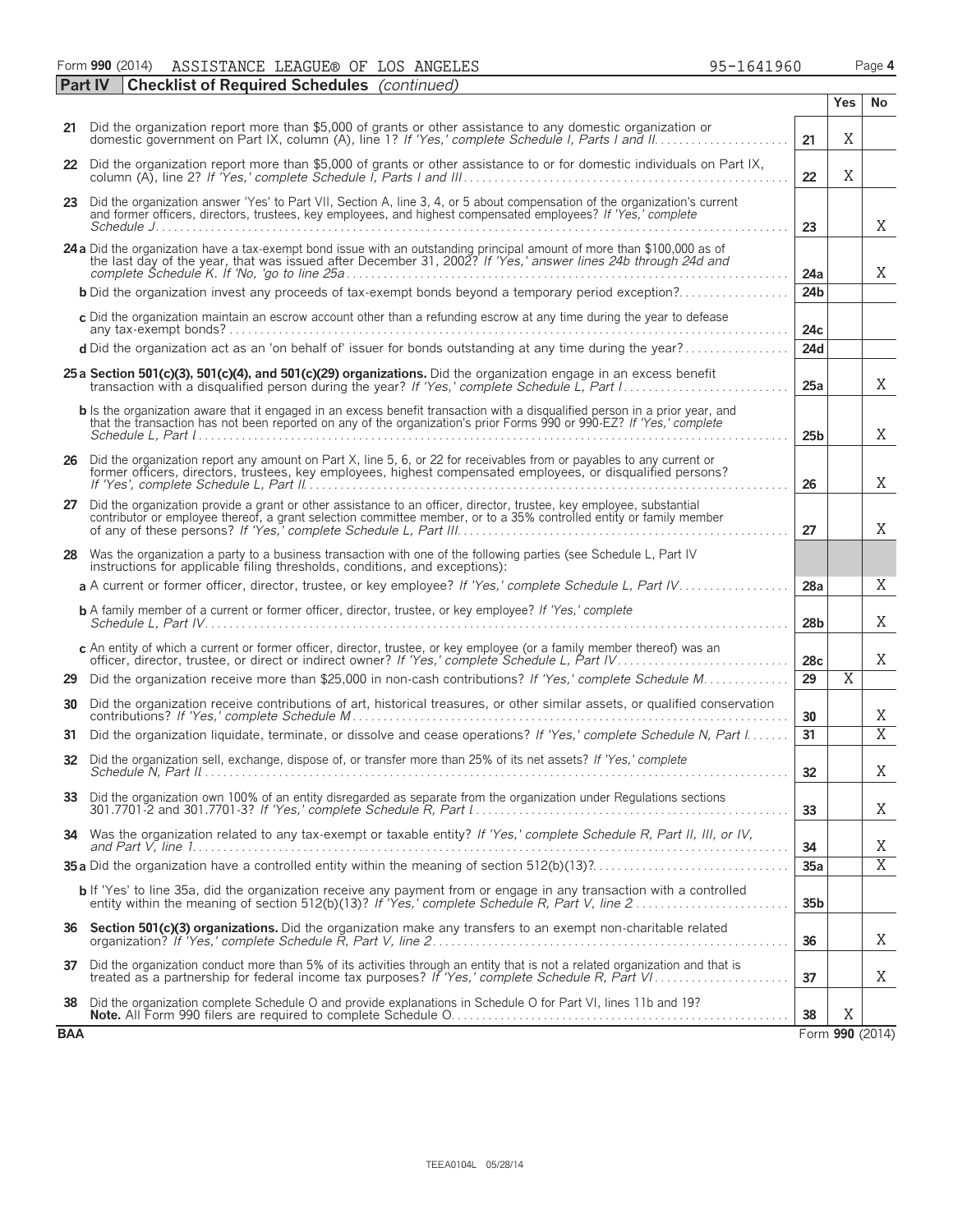|            | ASSISTANCE LEAGUE® OF LOS ANGELES<br>Form 990 (2014)<br>95-1641960                                                                                                                                |                 |            | Page 5                  |
|------------|---------------------------------------------------------------------------------------------------------------------------------------------------------------------------------------------------|-----------------|------------|-------------------------|
|            | Part V Statements Regarding Other IRS Filings and Tax Compliance                                                                                                                                  |                 |            |                         |
|            | Check if Schedule O contains a response or note to any line in this Part V                                                                                                                        |                 |            |                         |
|            |                                                                                                                                                                                                   |                 | <b>Yes</b> | No                      |
|            | <b>1a</b> Enter the number reported in Box 3 of Form 1096. Enter -0- if not applicable<br>1 a<br>47                                                                                               |                 |            |                         |
|            | <b>b</b> Enter the number of Forms W-2G included in line 1a. Enter -0- if not applicable<br>1 <sub>b</sub><br>$\Omega$                                                                            |                 |            |                         |
|            |                                                                                                                                                                                                   |                 |            |                         |
|            | c Did the organization comply with backup withholding rules for reportable payments to vendors and reportable gaming                                                                              | 1 c             | X          |                         |
|            |                                                                                                                                                                                                   |                 |            |                         |
|            | 2a Enter the number of employees reported on Form W-3, Transmittal of Wage and Tax State-<br>ments, filed for the calendar year ending with or within the year covered by this return<br>82<br>2a |                 |            |                         |
|            | <b>b</b> If at least one is reported on line 2a, did the organization file all required federal employment tax returns?                                                                           | 2 <sub>b</sub>  | Χ          |                         |
|            | Note. If the sum of lines 1a and 2a is greater than 250, you may be required to e-file (see instructions)                                                                                         |                 |            |                         |
|            |                                                                                                                                                                                                   |                 |            |                         |
|            |                                                                                                                                                                                                   | Зa              |            | Χ                       |
|            |                                                                                                                                                                                                   | 3 <sub>b</sub>  |            |                         |
|            | 4a At any time during the calendar year, did the organization have an interest in, or a signature or other authority over, a                                                                      |                 |            |                         |
|            | financial account in a foreign country (such as a bank account, securities account, or other financial account)?                                                                                  | 4a              |            | Χ                       |
|            | <b>b</b> If 'Yes,' enter the name of the foreign country: ►                                                                                                                                       |                 |            |                         |
|            | See instructions for filing requirements for FinCEN Form 114, Report of Foreign Bank and Financial Accounts. (FBAR)                                                                               |                 |            |                         |
|            | <b>5a</b> Was the organization a party to a prohibited tax shelter transaction at any time during the tax year?                                                                                   | 5a              |            | Χ                       |
|            | <b>b</b> Did any taxable party notify the organization that it was or is a party to a prohibited tax shelter transaction?                                                                         | 5 <sub>b</sub>  |            | $\overline{\mathrm{X}}$ |
|            |                                                                                                                                                                                                   | 5c              |            |                         |
|            | 6 a Does the organization have annual gross receipts that are normally greater than \$100,000, and did the organization                                                                           |                 |            |                         |
|            | solicit any contributions that were not tax deductible as charitable contributions?                                                                                                               | 6a              |            | X.                      |
|            | b If 'Yes,' did the organization include with every solicitation an express statement that such contributions or gifts were                                                                       |                 |            |                         |
|            |                                                                                                                                                                                                   | 6b              |            |                         |
|            | 7 Organizations that may receive deductible contributions under section 170(c).                                                                                                                   |                 |            |                         |
|            |                                                                                                                                                                                                   |                 |            |                         |
|            | a Did the organization receive a payment in excess of \$75 made partly as a contribution and partly for goods and                                                                                 | 7 a             |            | Χ                       |
|            |                                                                                                                                                                                                   | 7b              |            |                         |
|            | c Did the organization sell, exchange, or otherwise dispose of tangible personal property for which it was required to file                                                                       |                 |            |                         |
|            |                                                                                                                                                                                                   | 7 с             |            | X                       |
|            |                                                                                                                                                                                                   |                 |            |                         |
|            | e Did the organization receive any funds, directly or indirectly, to pay premiums on a personal benefit contract?                                                                                 | 7 e             |            | Χ                       |
|            | f Did the organization, during the year, pay premiums, directly or indirectly, on a personal benefit contract?                                                                                    | 7 f             |            | $\overline{\mathrm{X}}$ |
|            |                                                                                                                                                                                                   |                 |            |                         |
|            | q If the organization received a contribution of qualified intellectual property, did the organization file Form 8899                                                                             | 7 <sub>g</sub>  |            |                         |
|            | h If the organization received a contribution of cars, boats, airplanes, or other vehicles, did the organization file a                                                                           |                 |            |                         |
|            | Form 1098-C?                                                                                                                                                                                      | 7h              |            |                         |
|            | Sponsoring organizations maintaining donor advised funds. Did a donor advised fund maintained by the sponsoring                                                                                   |                 |            |                         |
|            |                                                                                                                                                                                                   | 8               |            |                         |
|            | Sponsoring organizations maintaining donor advised funds.                                                                                                                                         |                 |            |                         |
|            |                                                                                                                                                                                                   | 9 a             |            |                         |
|            | <b>b</b> Did the sponsoring organization make a distribution to a donor, donor advisor, or related person?                                                                                        | 9b              |            |                         |
|            | 10 Section 501(c)(7) organizations. Enter:                                                                                                                                                        |                 |            |                         |
|            | a Initiation fees and capital contributions included on Part VIII, line 12<br>10a                                                                                                                 |                 |            |                         |
|            |                                                                                                                                                                                                   |                 |            |                         |
|            | <b>b</b> Gross receipts, included on Form 990, Part VIII, line 12, for public use of club facilities<br>10 <sub>b</sub>                                                                           |                 |            |                         |
|            | 11 Section 501(c)(12) organizations. Enter:                                                                                                                                                       |                 |            |                         |
|            | 11a                                                                                                                                                                                               |                 |            |                         |
|            | <b>b</b> Gross income from other sources (Do not net amounts due or paid to other sources                                                                                                         |                 |            |                         |
|            | 11 <sub>b</sub>                                                                                                                                                                                   |                 |            |                         |
|            | 12a Section 4947(a)(1) non-exempt charitable trusts. Is the organization filing Form 990 in lieu of Form 1041?                                                                                    | 12a             |            |                         |
|            | <b>b</b> If 'Yes,' enter the amount of tax-exempt interest received or accrued during the year<br>12 <sub>b</sub>                                                                                 |                 |            |                         |
|            | 13 Section 501(c)(29) qualified nonprofit health insurance issuers.                                                                                                                               |                 |            |                         |
|            | a Is the organization licensed to issue qualified health plans in more than one state?                                                                                                            | 13 a            |            |                         |
|            | Note. See the instructions for additional information the organization must report on Schedule O.                                                                                                 |                 |            |                         |
|            |                                                                                                                                                                                                   |                 |            |                         |
|            | 13 <sub>b</sub>                                                                                                                                                                                   |                 |            |                         |
|            | 13c                                                                                                                                                                                               |                 |            |                         |
|            |                                                                                                                                                                                                   | 14 a            |            | X                       |
|            | <b>b</b> If 'Yes,' has it filed a Form 720 to report these payments? If 'No,' provide an explanation in Schedule O                                                                                | 14 <sub>b</sub> |            |                         |
| <b>BAA</b> | TEEA0105L 05/28/14                                                                                                                                                                                |                 |            | Form 990 (2014)         |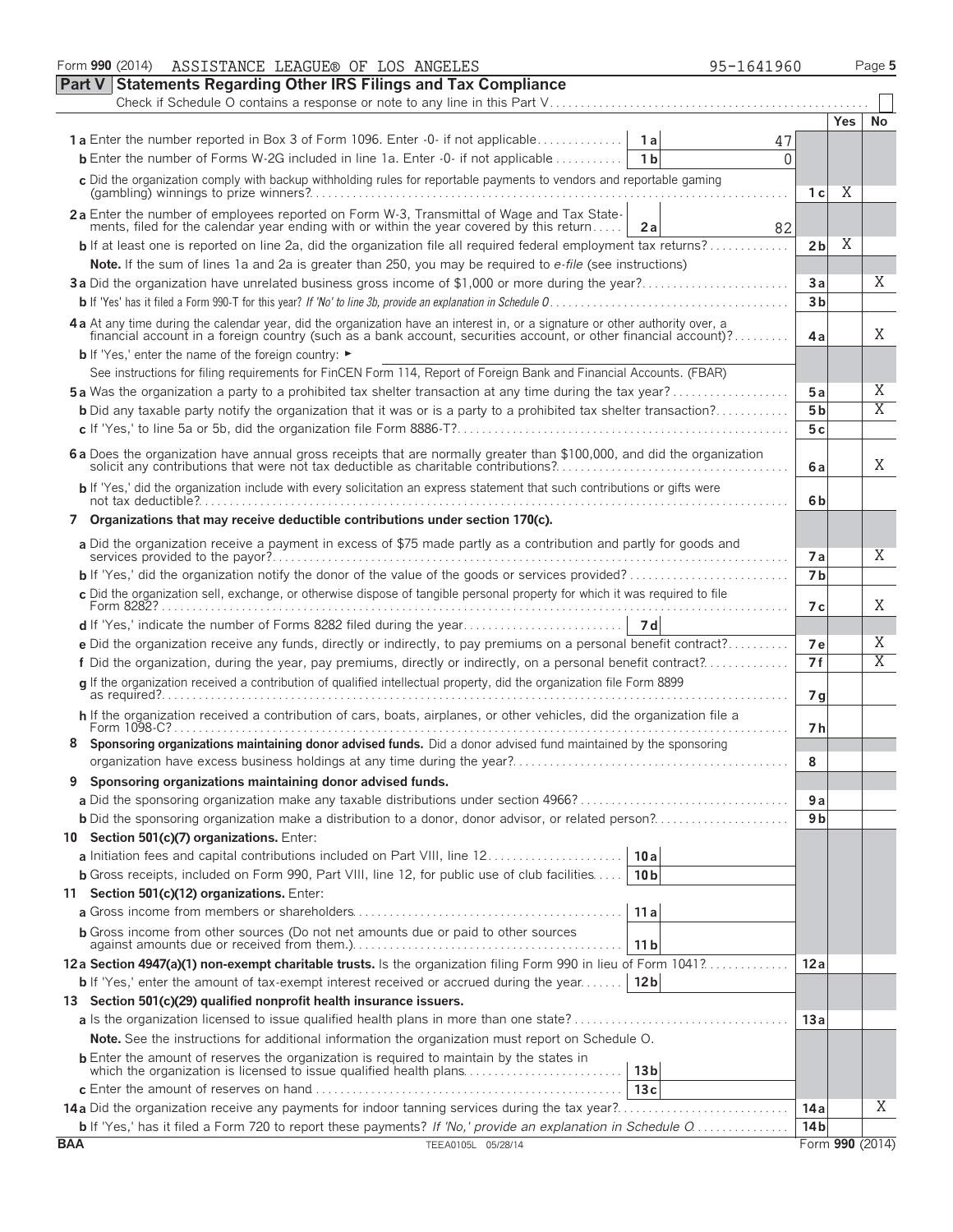|    | <b>Part VI</b> | Governance, Management, and Disclosure For each 'Yes' response to lines 2 through 7b below, and for<br>a 'No' response to line 8a, 8b, or 10b below, describe the circumstances, processes, or changes in<br>Schedule O. See instructions.                                                                                            |                         |                       |                |
|----|----------------|---------------------------------------------------------------------------------------------------------------------------------------------------------------------------------------------------------------------------------------------------------------------------------------------------------------------------------------|-------------------------|-----------------------|----------------|
|    |                |                                                                                                                                                                                                                                                                                                                                       |                         |                       | X              |
|    |                | <b>Section A. Governing Body and Management</b>                                                                                                                                                                                                                                                                                       |                         |                       |                |
|    |                |                                                                                                                                                                                                                                                                                                                                       |                         | <b>Yes</b>            | No             |
|    |                | <b>1a</b> Enter the number of voting members of the governing body at the end of the tax year<br>1al<br>18<br>If there are material differences in voting rights among members<br>of the governing body, or if the governing body delegated broad<br>authority to an executive committee or similar committee, explain in Schedule O. |                         |                       |                |
|    |                | <b>b</b> Enter the number of voting members included in line 1a, above, who are independent    1b<br>18                                                                                                                                                                                                                               |                         |                       |                |
|    |                | 2 Did any officer, director, trustee, or key employee have a family relationship or a business relationship with any other                                                                                                                                                                                                            | $\overline{2}$          |                       | Χ              |
| 3  |                | Did the organization delegate control over management duties customarily performed by or under the direct supervision<br>of officers, directors, or trustees, or key employees to a management company or other person? SEE SCH 0                                                                                                     | $\mathbf{3}$            | X                     |                |
|    |                | Did the organization make any significant changes to its governing documents                                                                                                                                                                                                                                                          | 4                       |                       | Χ              |
| 5. |                | Did the organization become aware during the year of a significant diversion of the organization's assets?                                                                                                                                                                                                                            | 5                       |                       | $\overline{X}$ |
| 6  |                |                                                                                                                                                                                                                                                                                                                                       | 6                       |                       | X              |
|    |                | 7 a Did the organization have members, stockholders, or other persons who had the power to elect or appoint one or more                                                                                                                                                                                                               | 7 a                     |                       | X              |
|    |                | <b>b</b> Are any governance decisions of the organization reserved to (or subject to approval by) members,                                                                                                                                                                                                                            | 7 <sub>b</sub>          |                       | X              |
| 8  |                | Did the organization contemporaneously document the meetings held or written actions undertaken during the year by<br>the following:                                                                                                                                                                                                  |                         |                       |                |
|    |                | <b>a</b> The governing body?                                                                                                                                                                                                                                                                                                          | 8 a                     | X                     |                |
|    |                |                                                                                                                                                                                                                                                                                                                                       | 8b                      | X                     |                |
|    |                | 9 Is there any officer, director, trustee, or key employee listed in Part VII, Section A, who cannot be reached at the                                                                                                                                                                                                                | 9                       |                       | X              |
|    |                | Section B. Policies (This Section B requests information about policies not required by the Internal Revenue Code.)                                                                                                                                                                                                                   |                         | <b>Yes</b>            |                |
|    |                |                                                                                                                                                                                                                                                                                                                                       | 10a                     |                       | No<br>X        |
|    |                | b If 'Yes,' did the organization have written policies and procedures governing the activities of such chapters, affiliates, and branches to ensure their                                                                                                                                                                             | 10 <sub>b</sub>         |                       |                |
|    |                |                                                                                                                                                                                                                                                                                                                                       | 11a                     | Χ                     |                |
|    |                | <b>b</b> Describe in Schedule O the process, if any, used by the organization to review this Form 990. SEE SCHEDULE O                                                                                                                                                                                                                 |                         |                       |                |
|    |                |                                                                                                                                                                                                                                                                                                                                       | 12a                     | Χ                     |                |
|    |                | <b>b</b> Were officers, directors, or trustees, and key employees required to disclose annually interests that could give rise                                                                                                                                                                                                        | 12 <sub>b</sub>         | X                     |                |
|    |                | c Did the organization regularly and consistently monitor and enforce compliance with the policy? If 'Yes,' describe in                                                                                                                                                                                                               | 12c                     | Χ                     |                |
| 13 |                |                                                                                                                                                                                                                                                                                                                                       | 13                      | $\overline{\text{X}}$ |                |
| 14 |                |                                                                                                                                                                                                                                                                                                                                       | 14                      | $\overline{\text{X}}$ |                |
| 15 |                | Did the process for determining compensation of the following persons include a review and approval by independent<br>persons, comparability data, and contemporaneous substantiation of the deliberation and decision?                                                                                                               |                         |                       |                |
|    |                |                                                                                                                                                                                                                                                                                                                                       | 15 a<br>15 <sub>b</sub> | Χ<br>$\overline{X}$   |                |
|    |                | If 'Yes' to line 15a or 15b, describe the process in Schedule O (see instructions).                                                                                                                                                                                                                                                   |                         |                       |                |
|    |                | 16 a Did the organization invest in, contribute assets to, or participate in a joint venture or similar arrangement with a                                                                                                                                                                                                            | 16 a                    |                       | Χ              |
|    |                | b If 'Yes,' did the organization follow a written policy or procedure requiring the organization to evaluate its participation in joint venture arrangements under applicable federal tax law, and take steps to safeguard the                                                                                                        |                         |                       |                |
|    |                | <b>Section C. Disclosure</b>                                                                                                                                                                                                                                                                                                          | 16 <sub>b</sub>         |                       |                |
| 17 |                | List the states with which a copy of this Form 990 is required to be filed ►<br>CA                                                                                                                                                                                                                                                    |                         |                       |                |
|    |                | 18 Section 6104 requires an organization to make its Forms 1023 (or 1024 if applicable), 990, and 990-T (Section 501(c)(3)s only) available<br>for public inspection. Indicate how you made these available. Check all that apply.<br>Another's website<br>Other (explain in Schedule O)<br>Own website<br>Upon request               |                         |                       |                |
| 19 |                | Describe in Schedule O whether (and if so, how) the organization made its governing documents, conflict of interest policy, and financial statements available to<br>the public during the tax year.<br>SEE SCHEDULE O                                                                                                                |                         |                       |                |
| 20 |                | State the name, address, and telephone number of the person who possesses the organization's books and records:                                                                                                                                                                                                                       |                         |                       |                |
|    |                | RAFE PERY C/O FOTLF, 826 COLE AVENUE LOS ANGELES CA 90038 323-469-1973                                                                                                                                                                                                                                                                |                         |                       |                |

**BAA** TEEA0106L 11/13/14 Form **990** (2014)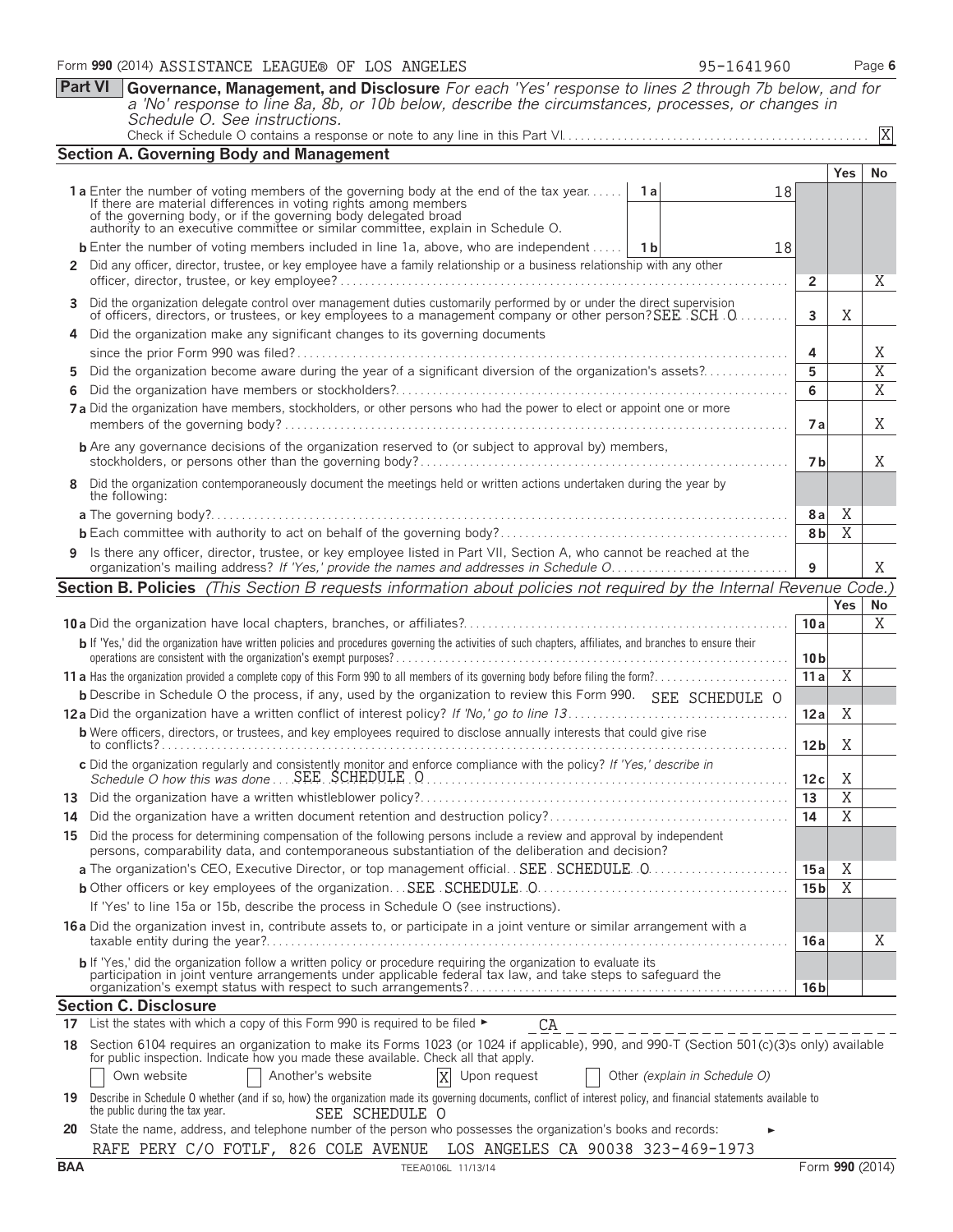| Form 990 (2014)          |                                | ASSISTANCE LEAGUE® OF LOS ANGELES |                                                                                      |                                                                                                                                                                                                                                                        | 95-1641960 | Page 7 |
|--------------------------|--------------------------------|-----------------------------------|--------------------------------------------------------------------------------------|--------------------------------------------------------------------------------------------------------------------------------------------------------------------------------------------------------------------------------------------------------|------------|--------|
|                          | <b>Independent Contractors</b> |                                   |                                                                                      | Part VII   Compensation of Officers, Directors, Trustees, Key Employees, Highest Compensated Employees, and                                                                                                                                            |            |        |
|                          |                                |                                   |                                                                                      |                                                                                                                                                                                                                                                        |            |        |
|                          |                                |                                   |                                                                                      | Section A. Officers, Directors, Trustees, Key Employees, and Highest Compensated Employees                                                                                                                                                             |            |        |
| organization's tax year. |                                |                                   |                                                                                      | 1 a Complete this table for all persons required to be listed. Report compensation for the calendar year ending with or within the                                                                                                                     |            |        |
|                          |                                |                                   | compensation. Enter $-0$ - in columns (D), (E), and (F) if no compensation was paid. | • List all of the organization's <b>current</b> officers, directors, trustees (whether individuals or organizations), regardless of amount of                                                                                                          |            |        |
|                          |                                |                                   |                                                                                      | • List all of the organization's current key employees, if any. See instructions for definition of 'key employee.'<br>• List the organization's five current highest compensated employees (other than an officer, director, trustee, or key employee) |            |        |

who received reportable compensation (Box 5 of Form W-2 and/or Box 7 of Form 1099-MISC) of more than \$100,000 from the organization and any related organizations.

? List all of the organization's **former** officers, key employees, and highest compensated employees who received more than \$100,000 of reportable compensation from the organization and any related organizations.

? List all of the organization's **former directors or trustees** that received, in the capacity as a former director or trustee of the

organization, more than \$10,000 of reportable compensation from the organization and any related organizations.

List persons in the following order: individual trustees or directors; institutional trustees; officers; key employees; highest compensated employees; and former such persons.

Check this box if neither the organization nor any related organization compensated any current officer, director, or trustee.

|                       |                        |                                                                                            | (C)                              |                          |         |                   |                                                                                        |               |                                                            |                                                                 |                                                          |
|-----------------------|------------------------|--------------------------------------------------------------------------------------------|----------------------------------|--------------------------|---------|-------------------|----------------------------------------------------------------------------------------|---------------|------------------------------------------------------------|-----------------------------------------------------------------|----------------------------------------------------------|
| (A)<br>Name and Title |                        | (B)<br>Average<br>hours<br>per                                                             |                                  |                          |         | director/trustee) | Position (do not check more<br>than one box, unless person<br>is both an officer and a |               | (D)<br>Reportable<br>compensation from<br>the organization | (E)<br>Reportable<br>compensation from<br>related organizations | (F)<br>Estimated<br>amount of other<br>compensation      |
|                       |                        | week<br>(list any<br>hours for<br>related<br>organiza<br>tions<br>below<br>dotted<br>line) | ndividual trustee<br>direct<br>₫ | Institutional<br>trustee | Officer | Key employee      | enployee<br>Highest compensated                                                        | <b>Former</b> | (W-2/1099-MISC)                                            | (W-2/1099-MISC)                                                 | from the<br>organization<br>and related<br>organizations |
|                       | (1) FLORAN FOWKES      | 38.5                                                                                       |                                  |                          |         |                   |                                                                                        |               |                                                            |                                                                 |                                                          |
|                       | <b>BOARD PRESIDENT</b> | $\Omega$                                                                                   | X                                |                          | X       |                   |                                                                                        |               | $\mathbf 0$                                                | $\mathbf 0$                                                     | $0$ .                                                    |
| (2)                   | ANDREA GOODMAN         | 20                                                                                         |                                  |                          |         |                   |                                                                                        |               |                                                            |                                                                 |                                                          |
|                       | BOARD VICE PRES        | $\mathbf{0}$                                                                               | X                                |                          | X       |                   |                                                                                        |               | 0                                                          | $\mathbf 0$                                                     | 0.                                                       |
|                       | (3) AUDREY FIMPLER     | 15                                                                                         |                                  |                          |         |                   |                                                                                        |               |                                                            |                                                                 |                                                          |
|                       | <b>BOARD SECRETARY</b> | $\mathbf{0}$                                                                               | X                                |                          | X       |                   |                                                                                        |               | 0                                                          | $\mathbf 0$                                                     | $0$ .                                                    |
|                       | (4) SUSAN L. LEISNER   | 15                                                                                         |                                  |                          |         |                   |                                                                                        |               |                                                            |                                                                 |                                                          |
|                       | <b>BOARD TREASURER</b> | $\Omega$                                                                                   | X                                |                          | X       |                   |                                                                                        |               | $\mathbf 0$                                                | $\mathbf 0$                                                     | $\boldsymbol{0}$ .                                       |
|                       | (5) KATHRYN BALZER     | 10                                                                                         |                                  |                          |         |                   |                                                                                        |               |                                                            |                                                                 |                                                          |
|                       | <b>DIRECTOR</b>        | $\Omega$                                                                                   | X                                |                          |         |                   |                                                                                        |               | 0                                                          | $\mathbf{0}$                                                    | 0.                                                       |
|                       | (6) SHELAGH CALLAHAN   | 5                                                                                          |                                  |                          |         |                   |                                                                                        |               |                                                            |                                                                 |                                                          |
|                       | <b>DIRECTOR</b>        | $\Omega$                                                                                   | X                                |                          |         |                   |                                                                                        |               | $\mathbf 0$                                                | $\mathbf{0}$ .                                                  | $0$ .                                                    |
|                       | (7) MISSY CALVERT      | 10                                                                                         |                                  |                          |         |                   |                                                                                        |               |                                                            |                                                                 |                                                          |
|                       | <b>DIRECTOR</b>        | $\mathbf{0}$                                                                               | X                                |                          |         |                   |                                                                                        |               | 0                                                          | $\mathbf{0}$                                                    | 0.                                                       |
|                       | (8) CAROL DEETER       | 10                                                                                         |                                  |                          |         |                   |                                                                                        |               |                                                            |                                                                 |                                                          |
|                       | <b>DIRECTOR</b>        | $\Omega$                                                                                   | X                                |                          |         |                   |                                                                                        |               | $\mathbf{0}$                                               | $\mathbf 0$                                                     | $\boldsymbol{0}$ .                                       |
|                       | (9) MARY FERRARA       | 10                                                                                         |                                  |                          |         |                   |                                                                                        |               |                                                            |                                                                 |                                                          |
|                       | <b>DIRECTOR</b>        | $\Omega$                                                                                   | X                                |                          |         |                   |                                                                                        |               | 0                                                          | $\mathbf 0$                                                     | $\boldsymbol{0}$ .                                       |
|                       | (10) DIANE HILTY       | 10                                                                                         |                                  |                          |         |                   |                                                                                        |               |                                                            |                                                                 |                                                          |
|                       | <b>DIRECTOR</b>        | $\mathbf{0}$                                                                               | X                                |                          |         |                   |                                                                                        |               | 0                                                          | $\mathbf{0}$                                                    | 0.                                                       |
|                       | (11) SALLY HINCKLEY    | 10                                                                                         |                                  |                          |         |                   |                                                                                        |               |                                                            |                                                                 |                                                          |
|                       | <b>DIRECTOR</b>        | $\Omega$                                                                                   | X                                |                          |         |                   |                                                                                        |               | 0                                                          | $\mathbf 0$ .                                                   | $\boldsymbol{0}$ .                                       |
|                       | (12) HEATHER HO        | 10                                                                                         |                                  |                          |         |                   |                                                                                        |               |                                                            |                                                                 |                                                          |
|                       | <b>DIRECTOR</b>        | $\mathbf{0}$                                                                               | X                                |                          |         |                   |                                                                                        |               | $\overline{0}$                                             | $\mathbf 0$ .                                                   | $\boldsymbol{0}$ .                                       |
|                       | (13) MARY ANN HUNNICUT | 10                                                                                         |                                  |                          |         |                   |                                                                                        |               |                                                            |                                                                 |                                                          |
|                       | <b>DIRECTOR</b>        | $\mathbf{0}$                                                                               | X                                |                          |         |                   |                                                                                        |               | $\Omega$                                                   | $\mathbf{0}$                                                    | $0$ .                                                    |
|                       | (14) JOANN KOLL        | 10                                                                                         |                                  |                          |         |                   |                                                                                        |               |                                                            |                                                                 |                                                          |
|                       | <b>DIRECTOR</b>        | $\Omega$                                                                                   | X                                |                          |         |                   |                                                                                        |               | 0                                                          | $\mathbf{0}$                                                    | 0.                                                       |
| <b>BAA</b>            |                        | TEEA0107L 02/27/14                                                                         |                                  |                          |         |                   |                                                                                        |               |                                                            |                                                                 | Form 990 (2014)                                          |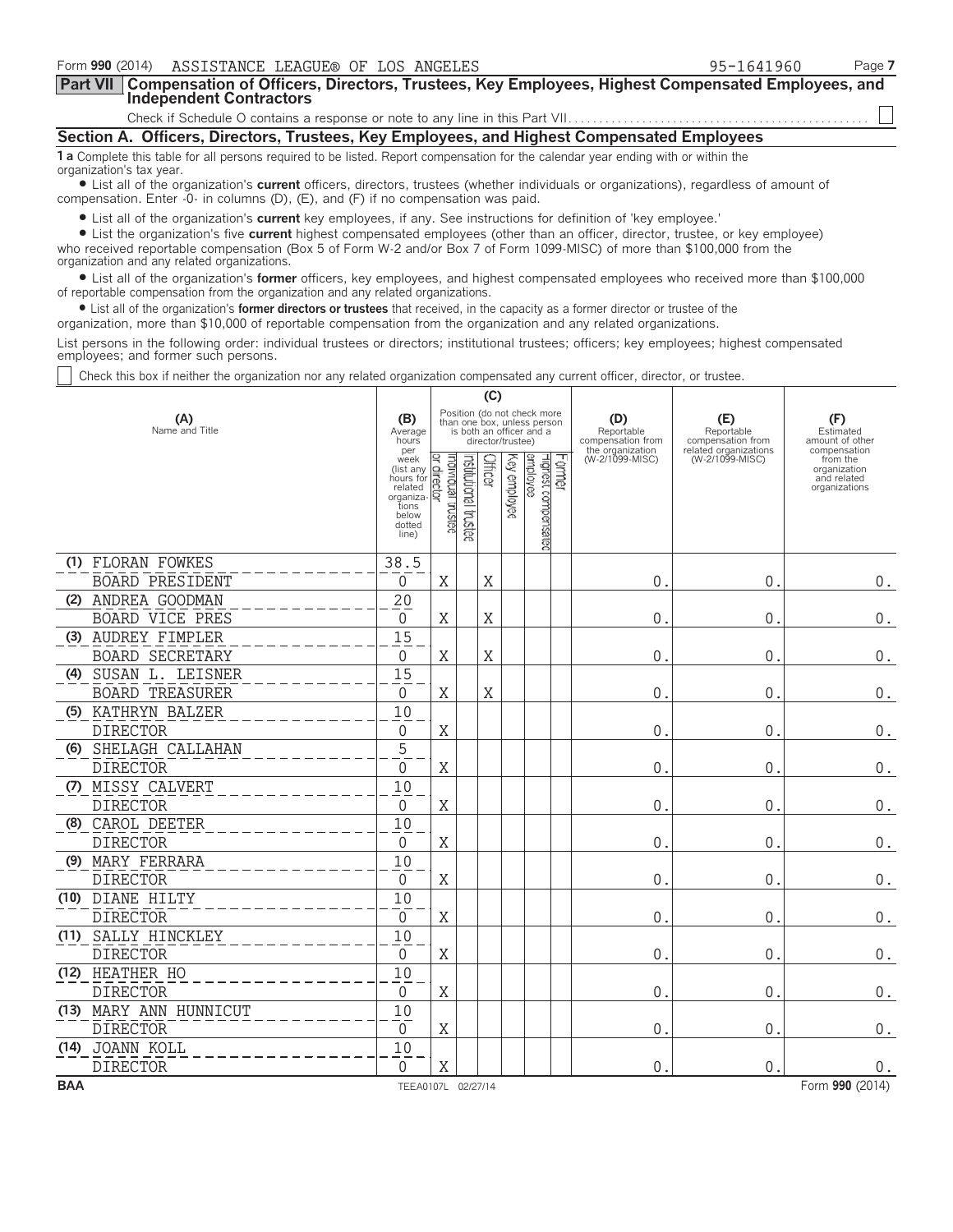| Part VII Section A. Officers, Directors, Trustees, Key Employees, and Highest Compensated Employees (continued)                                                                            |                                                                                                                            |                        |                                                                                                                         |         |                          |                                 |        |                                                                               |                                                                                    |                     |                                                                                                                 |                    |
|--------------------------------------------------------------------------------------------------------------------------------------------------------------------------------------------|----------------------------------------------------------------------------------------------------------------------------|------------------------|-------------------------------------------------------------------------------------------------------------------------|---------|--------------------------|---------------------------------|--------|-------------------------------------------------------------------------------|------------------------------------------------------------------------------------|---------------------|-----------------------------------------------------------------------------------------------------------------|--------------------|
|                                                                                                                                                                                            | (B)                                                                                                                        |                        |                                                                                                                         | (C)     |                          |                                 |        |                                                                               |                                                                                    |                     |                                                                                                                 |                    |
| (A)<br>Name and title                                                                                                                                                                      | Average<br>hours<br>per<br>week<br>(list any<br>hours<br>for<br>related<br>organiza<br>- tions<br>below<br>dotted<br>line) | ndividual trustee<br>ğ | (do not check more than one<br>box, unless person is both an<br>officer and a director/trustee)<br>rstitutional trustee | Officer | Position<br>Key employee | employee<br>Highest compensatec | Former | (D)<br>Reportable<br>compensation from<br>the organization<br>(W-2/1099-MISC) | (E)<br>Reportable<br>compensation from<br>related organizations<br>(W-2/1099-MISC) |                     | (F)<br>Estimated<br>amount of other<br>compensation<br>from the<br>organization<br>and related<br>organizations |                    |
| (15) JEANIE MCCARTHY                                                                                                                                                                       | 10                                                                                                                         |                        |                                                                                                                         |         |                          |                                 |        |                                                                               |                                                                                    |                     |                                                                                                                 |                    |
| <b>DIRECTOR</b>                                                                                                                                                                            | 0                                                                                                                          | X                      |                                                                                                                         |         |                          |                                 |        | 0.                                                                            | 0.                                                                                 |                     |                                                                                                                 | 0.                 |
| (16) DEE NASATIR                                                                                                                                                                           | 10                                                                                                                         |                        |                                                                                                                         |         |                          |                                 |        |                                                                               |                                                                                    |                     |                                                                                                                 |                    |
| <b>DIRECTOR</b>                                                                                                                                                                            | $\overline{0}$                                                                                                             | Χ                      |                                                                                                                         |         |                          |                                 |        | 0.                                                                            | 0.                                                                                 |                     |                                                                                                                 | 0.                 |
| (17) SHEILA SWICKER                                                                                                                                                                        | 10                                                                                                                         |                        |                                                                                                                         |         |                          |                                 |        |                                                                               |                                                                                    |                     |                                                                                                                 |                    |
| <b>DIRECTOR</b>                                                                                                                                                                            | $\overline{0}$                                                                                                             | X                      |                                                                                                                         |         |                          |                                 |        | 0.                                                                            | 0.                                                                                 |                     |                                                                                                                 | 0.                 |
| (18) SUSAN THALKEN                                                                                                                                                                         | 10                                                                                                                         |                        |                                                                                                                         |         |                          |                                 |        |                                                                               |                                                                                    |                     |                                                                                                                 |                    |
| <b>DIRECTOR</b>                                                                                                                                                                            | $\mathbf 0$                                                                                                                | Χ                      |                                                                                                                         |         |                          |                                 |        | $0$ .                                                                         | 0.                                                                                 |                     |                                                                                                                 | $\boldsymbol{0}$ . |
| (19) MELANIE MERIANS                                                                                                                                                                       | 40                                                                                                                         |                        |                                                                                                                         |         |                          |                                 |        |                                                                               |                                                                                    |                     |                                                                                                                 |                    |
| <b>CEO</b>                                                                                                                                                                                 | $\Omega$                                                                                                                   |                        |                                                                                                                         | X       |                          |                                 |        | 15,798.                                                                       | 0.                                                                                 |                     |                                                                                                                 | 0.                 |
| (20)                                                                                                                                                                                       |                                                                                                                            |                        |                                                                                                                         |         |                          |                                 |        |                                                                               |                                                                                    |                     |                                                                                                                 |                    |
|                                                                                                                                                                                            |                                                                                                                            |                        |                                                                                                                         |         |                          |                                 |        |                                                                               |                                                                                    |                     |                                                                                                                 |                    |
| (21)                                                                                                                                                                                       |                                                                                                                            |                        |                                                                                                                         |         |                          |                                 |        |                                                                               |                                                                                    |                     |                                                                                                                 |                    |
|                                                                                                                                                                                            |                                                                                                                            |                        |                                                                                                                         |         |                          |                                 |        |                                                                               |                                                                                    |                     |                                                                                                                 |                    |
| (22)                                                                                                                                                                                       |                                                                                                                            |                        |                                                                                                                         |         |                          |                                 |        |                                                                               |                                                                                    |                     |                                                                                                                 |                    |
| (23)                                                                                                                                                                                       |                                                                                                                            |                        |                                                                                                                         |         |                          |                                 |        |                                                                               |                                                                                    |                     |                                                                                                                 |                    |
|                                                                                                                                                                                            |                                                                                                                            |                        |                                                                                                                         |         |                          |                                 |        |                                                                               |                                                                                    |                     |                                                                                                                 |                    |
| (24)                                                                                                                                                                                       |                                                                                                                            |                        |                                                                                                                         |         |                          |                                 |        |                                                                               |                                                                                    |                     |                                                                                                                 |                    |
|                                                                                                                                                                                            |                                                                                                                            |                        |                                                                                                                         |         |                          |                                 |        |                                                                               |                                                                                    |                     |                                                                                                                 |                    |
| (25)                                                                                                                                                                                       |                                                                                                                            |                        |                                                                                                                         |         |                          |                                 |        |                                                                               |                                                                                    |                     |                                                                                                                 |                    |
|                                                                                                                                                                                            |                                                                                                                            |                        |                                                                                                                         |         |                          |                                 |        |                                                                               |                                                                                    |                     |                                                                                                                 |                    |
| 1 b Sub-total.                                                                                                                                                                             |                                                                                                                            |                        |                                                                                                                         |         |                          |                                 |        | 15,798.                                                                       | 0.                                                                                 |                     |                                                                                                                 | $0$ .              |
|                                                                                                                                                                                            |                                                                                                                            |                        |                                                                                                                         |         |                          |                                 | ▶<br>▶ | 0.                                                                            | 0.                                                                                 |                     |                                                                                                                 | 0.                 |
|                                                                                                                                                                                            |                                                                                                                            |                        |                                                                                                                         |         |                          |                                 |        | 15,798.                                                                       | 0                                                                                  |                     |                                                                                                                 | 0.                 |
| 2 Total number of individuals (including but not limited to those listed above) who received more than \$100,000 of reportable compensation<br>from the organization $\blacktriangleright$ |                                                                                                                            |                        |                                                                                                                         |         |                          |                                 |        |                                                                               |                                                                                    |                     |                                                                                                                 |                    |
| $\Omega$                                                                                                                                                                                   |                                                                                                                            |                        |                                                                                                                         |         |                          |                                 |        |                                                                               |                                                                                    |                     |                                                                                                                 |                    |
|                                                                                                                                                                                            |                                                                                                                            |                        |                                                                                                                         |         |                          |                                 |        |                                                                               |                                                                                    |                     | Yes                                                                                                             | No                 |
| Did the organization list any former officer, director, or trustee, key employee, or highest compensated employee                                                                          |                                                                                                                            |                        |                                                                                                                         |         |                          |                                 |        |                                                                               |                                                                                    | 3                   |                                                                                                                 | Χ                  |
| 4 For any individual listed on line 1a, is the sum of reportable compensation and other compensation from                                                                                  |                                                                                                                            |                        |                                                                                                                         |         |                          |                                 |        |                                                                               |                                                                                    |                     |                                                                                                                 |                    |
| the organization and related organizations greater than \$150,000? If 'Yes' complete Schedule J for                                                                                        |                                                                                                                            |                        |                                                                                                                         |         |                          |                                 |        |                                                                               |                                                                                    |                     |                                                                                                                 |                    |
| such individual $\ldots$ $\ldots$ $\ldots$ $\ldots$ $\ldots$ $\ldots$ $\ldots$ $\ldots$ $\ldots$ $\ldots$ $\ldots$ $\ldots$ $\ldots$ $\ldots$ $\ldots$                                     |                                                                                                                            |                        |                                                                                                                         |         |                          |                                 |        |                                                                               |                                                                                    | 4                   |                                                                                                                 | Χ                  |
| Did any person listed on line 1a receive or accrue compensation from any unrelated organization or individual<br>5.                                                                        |                                                                                                                            |                        |                                                                                                                         |         |                          |                                 |        |                                                                               |                                                                                    | 5                   |                                                                                                                 | Χ                  |
| <b>Section B. Independent Contractors</b>                                                                                                                                                  |                                                                                                                            |                        |                                                                                                                         |         |                          |                                 |        |                                                                               |                                                                                    |                     |                                                                                                                 |                    |
| Complete this table for your five highest compensated independent contractors that received more than \$100,000 of                                                                         |                                                                                                                            |                        |                                                                                                                         |         |                          |                                 |        |                                                                               |                                                                                    |                     |                                                                                                                 |                    |
| compensation from the organization. Report compensation for the calendar year ending with or within the organization's tax year.                                                           |                                                                                                                            |                        |                                                                                                                         |         |                          |                                 |        |                                                                               |                                                                                    |                     |                                                                                                                 |                    |
| (A)<br>Name and business address                                                                                                                                                           |                                                                                                                            |                        |                                                                                                                         |         |                          |                                 |        | (B)<br>Description of services                                                |                                                                                    | (C)<br>Compensation |                                                                                                                 |                    |
| <b>IT</b><br>114,034.                                                                                                                                                                      |                                                                                                                            |                        |                                                                                                                         |         |                          |                                 |        |                                                                               |                                                                                    |                     |                                                                                                                 |                    |
| HUTCHINSON & BLOODGOOD PO BOX 518 EL CENTRO, CA 92244<br>300,000.<br>PERY CONSULTING GROUP, LLC 6336 ELLENVIEW AVENUE WEST HILLS, CA 9130 ACCOUNTING - CFO                                 |                                                                                                                            |                        |                                                                                                                         |         |                          |                                 |        |                                                                               |                                                                                    |                     |                                                                                                                 |                    |
|                                                                                                                                                                                            |                                                                                                                            |                        |                                                                                                                         |         |                          |                                 |        |                                                                               |                                                                                    |                     |                                                                                                                 |                    |
|                                                                                                                                                                                            |                                                                                                                            |                        |                                                                                                                         |         |                          |                                 |        |                                                                               |                                                                                    |                     |                                                                                                                 |                    |
|                                                                                                                                                                                            |                                                                                                                            |                        |                                                                                                                         |         |                          |                                 |        |                                                                               |                                                                                    |                     |                                                                                                                 |                    |
| 2 Total number of independent contractors (including but not limited to those listed above) who received more than                                                                         |                                                                                                                            |                        |                                                                                                                         |         |                          |                                 |        |                                                                               |                                                                                    |                     |                                                                                                                 |                    |
| \$100,000 of compensation from the organization $\blacktriangleright$ 2                                                                                                                    |                                                                                                                            |                        |                                                                                                                         |         |                          |                                 |        |                                                                               |                                                                                    |                     |                                                                                                                 |                    |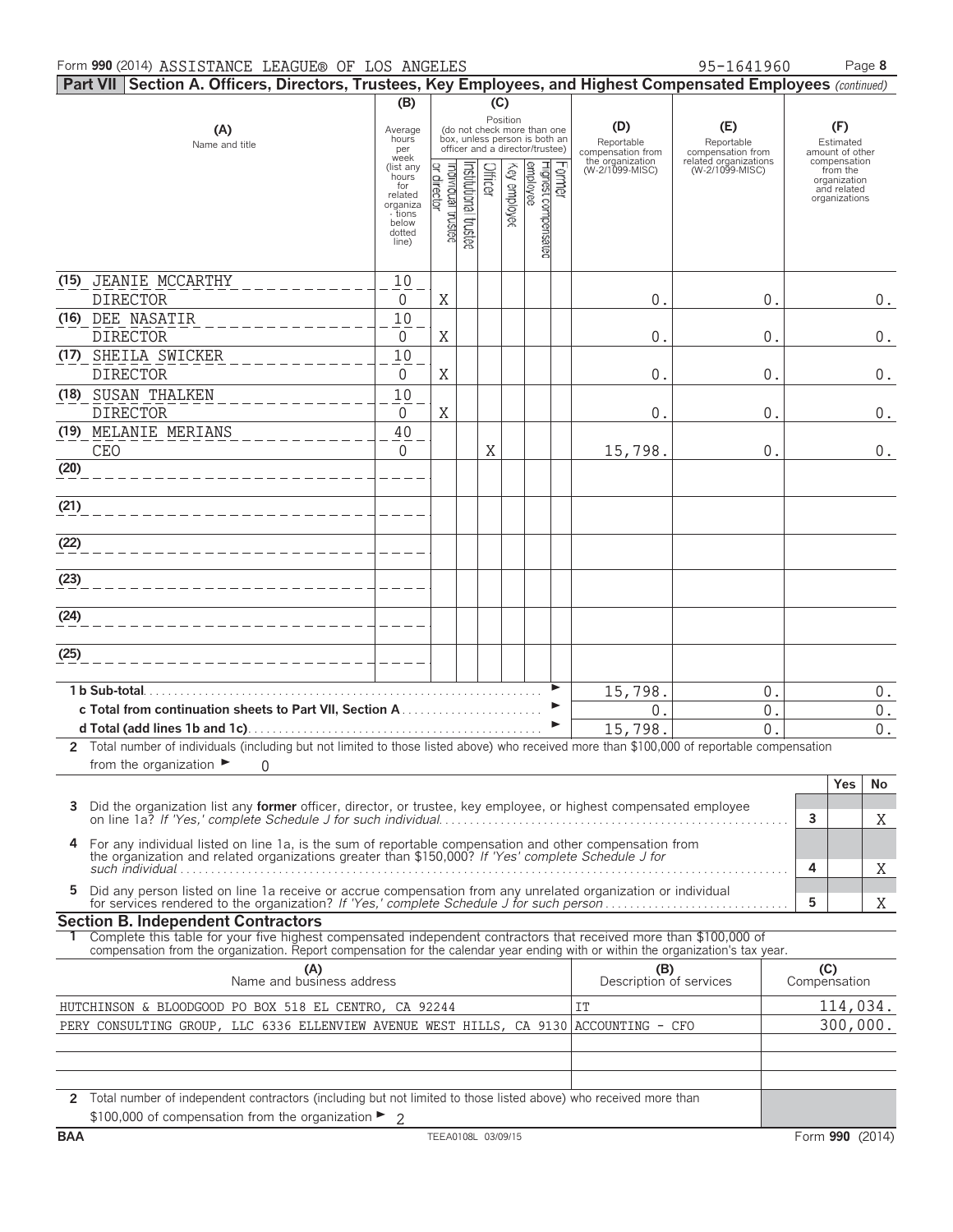#### **Part VIII** Statement of Revenue

|                                                           |                                                                                                                                                                                                                                                                                                                                                                                          | (A)<br>Total revenue | (B)<br>Related or<br>exempt<br>function<br>revenue | (C)<br>Unrelated<br>business<br>revenue | (D)<br>Revenue<br>excluded from tax<br>under sections<br>512-514 |
|-----------------------------------------------------------|------------------------------------------------------------------------------------------------------------------------------------------------------------------------------------------------------------------------------------------------------------------------------------------------------------------------------------------------------------------------------------------|----------------------|----------------------------------------------------|-----------------------------------------|------------------------------------------------------------------|
| Contributions, Gifts, Grants<br>and Other Similar Amounts | 1a Federated campaigns<br>1 a<br>497.<br><b>b</b> Membership dues<br>1 <sub>b</sub><br>85, 325.<br>c Fundraising events<br>1 <sub>c</sub><br>223,815.<br>$d$ Related organizations<br>1 <sub>d</sub><br><b>e</b> Government grants (contributions) $\ldots$<br>1 e<br>517,068.<br>f All other contributions, gifts, grants, and<br>similar amounts not included above<br>1 f<br>963,536. |                      |                                                    |                                         |                                                                  |
|                                                           | <b>q</b> Noncash contributions included in lines 1a-1f: \$<br>51,600.                                                                                                                                                                                                                                                                                                                    | 1,790,241.           |                                                    |                                         |                                                                  |
|                                                           | <b>Business Code</b>                                                                                                                                                                                                                                                                                                                                                                     |                      |                                                    |                                         |                                                                  |
| Program Service Revenue                                   | 2a PROGRAM SERVICE FEES __<br>624100<br>b                                                                                                                                                                                                                                                                                                                                                | 2,425,467.           | 2,425,467.                                         |                                         |                                                                  |
|                                                           | C                                                                                                                                                                                                                                                                                                                                                                                        |                      |                                                    |                                         |                                                                  |
|                                                           | All other program service revenue                                                                                                                                                                                                                                                                                                                                                        |                      |                                                    |                                         |                                                                  |
|                                                           |                                                                                                                                                                                                                                                                                                                                                                                          | 2, 425, 467.         |                                                    |                                         |                                                                  |
|                                                           | 3<br>Income from investment of tax-exempt bond proceeds▶<br>4                                                                                                                                                                                                                                                                                                                            | 341,707.             |                                                    |                                         | 341,707.                                                         |
|                                                           | 5                                                                                                                                                                                                                                                                                                                                                                                        |                      |                                                    |                                         |                                                                  |
|                                                           | (i) Real<br>(ii) Personal<br>6a Gross rents<br>385, 230.<br><b>b</b> Less: rental expenses<br><b>c</b> Rental income or (loss) $\ldots$<br>385,230.                                                                                                                                                                                                                                      |                      |                                                    |                                         |                                                                  |
|                                                           |                                                                                                                                                                                                                                                                                                                                                                                          | 385,230.             |                                                    |                                         | 385,230.                                                         |
|                                                           | (i) Securities<br>(ii) Other<br>7 a Gross amount from sales of<br>assets other than inventory<br>$2, 315, 663.$ 11450000.<br><b>b</b> Less: cost or other basis<br>and sales expenses  2, 195, 153. 5, 717, 849.<br>c Gain or (loss)   120, 510. $ 5, 732, 151$ .                                                                                                                        |                      |                                                    |                                         |                                                                  |
|                                                           |                                                                                                                                                                                                                                                                                                                                                                                          | 5,852,661.           |                                                    |                                         | 5,852,661.                                                       |
| <b>Other Revenue</b>                                      | 8a Gross income from fundraising events<br>(not including $\frac{223}{100}$ , 815.<br>of contributions reported on line 1c).<br>See Part IV, line 18. a<br>88,574.<br><b>b</b> Less: direct expenses<br>b<br>108,286.<br>c Net income or (loss) from fundraising events ▶                                                                                                                |                      |                                                    |                                         |                                                                  |
|                                                           | 9 a Gross income from gaming activities.                                                                                                                                                                                                                                                                                                                                                 | $-19,712.$           |                                                    |                                         | $-19,712.$                                                       |
|                                                           | See Part IV, line 19. <b>a</b><br><b>b</b> Less: direct expenses <b>b</b>                                                                                                                                                                                                                                                                                                                |                      |                                                    |                                         |                                                                  |
|                                                           | c Net income or (loss) from gaming activities                                                                                                                                                                                                                                                                                                                                            |                      |                                                    |                                         |                                                                  |
|                                                           | 10a Gross sales of inventory, less returns<br><b>b</b> Less: cost of goods sold <b>b</b>                                                                                                                                                                                                                                                                                                 |                      |                                                    |                                         |                                                                  |
|                                                           | c Net income or (loss) from sales of inventory<br>Miscellaneous Revenue<br><b>Business Code</b>                                                                                                                                                                                                                                                                                          |                      |                                                    |                                         |                                                                  |
|                                                           | 11a MISCELLANEOUS<br>900099<br>b                                                                                                                                                                                                                                                                                                                                                         | 20,955.              |                                                    |                                         | 20,955.                                                          |
|                                                           | d All other revenue                                                                                                                                                                                                                                                                                                                                                                      |                      |                                                    |                                         |                                                                  |
|                                                           | e Total. Add lines 11a-11d                                                                                                                                                                                                                                                                                                                                                               | 20,955.              |                                                    |                                         |                                                                  |
|                                                           |                                                                                                                                                                                                                                                                                                                                                                                          |                      | 2, 425, 467.                                       | 0.                                      | 6,580,841.                                                       |
| <b>BAA</b>                                                |                                                                                                                                                                                                                                                                                                                                                                                          | TEEA0109L 11/13/14   |                                                    |                                         | Form 990 (2014)                                                  |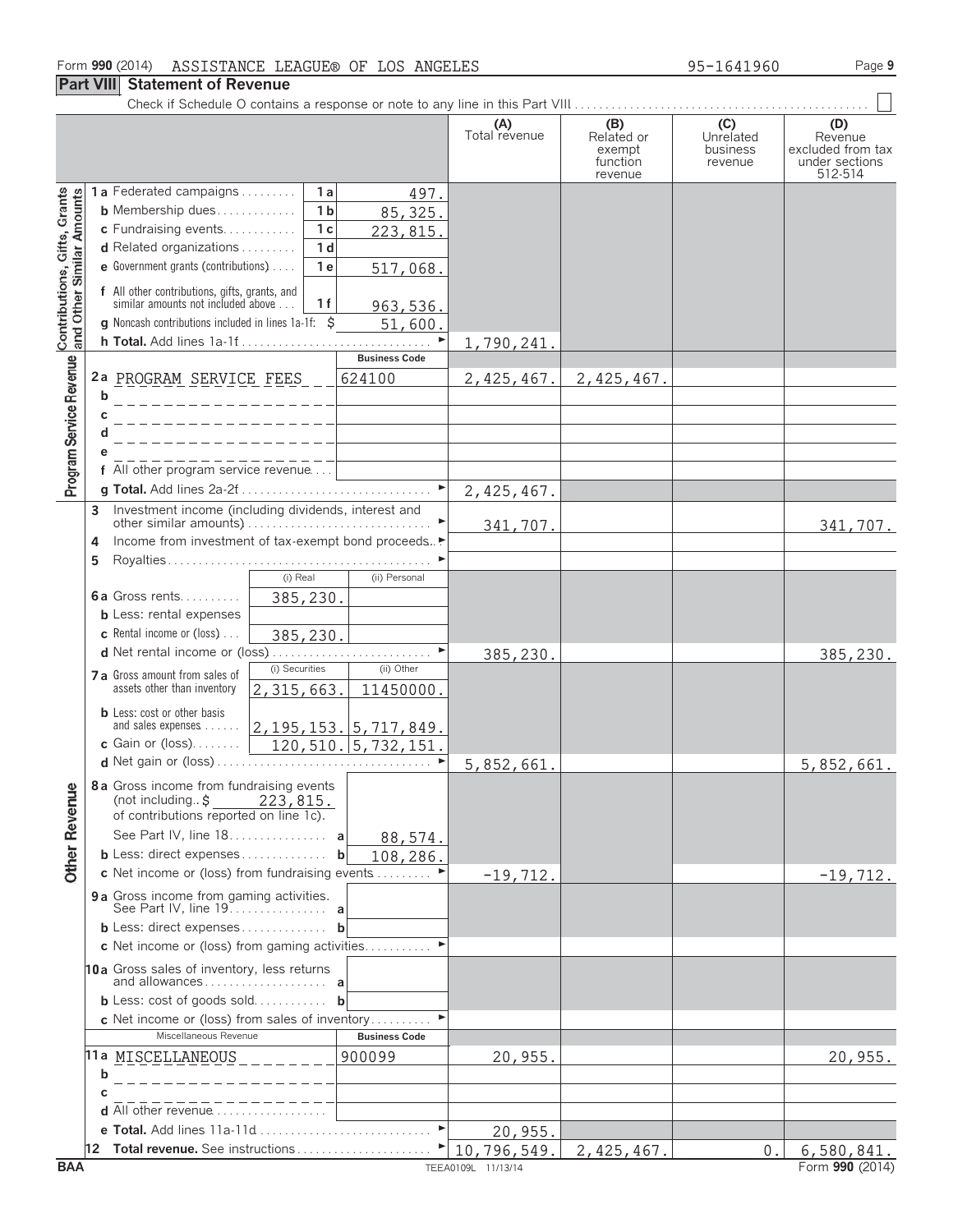#### **Part IX | Statement of Functional Expenses**

*Section 501(c)(3) and 501(c)(4) organizations must complete all columns. All other organizations must complete column (A).* Check if Schedule O contains a response or note to any line in this Part IX. . . . . . . . . . . . . . . . . . . . . . . . . . . . . . . . . . . . . . . . . . .

|                | Do not include amounts reported on lines<br>6b, 7b, 8b, 9b, and 10b of Part VIII.                                                                                                                                                                       | (A)<br>Total expenses  | (B)<br>Program service<br>expenses | (C)<br>Management and<br>general expenses | (D)<br>Fundraising<br>expenses |
|----------------|---------------------------------------------------------------------------------------------------------------------------------------------------------------------------------------------------------------------------------------------------------|------------------------|------------------------------------|-------------------------------------------|--------------------------------|
| 1              | Grants and other assistance to domestic<br>organizations and domestic governments.                                                                                                                                                                      | 10,600,000.            | 10,600,000.                        |                                           |                                |
| $\mathfrak{p}$ | Grants and other assistance to domestic<br>individuals. See Part IV, line 22                                                                                                                                                                            | 356,963.               | 356,963.                           |                                           |                                |
| 3              | Grants and other assistance to foreign<br>organizations, foreign governments, and for-<br>eign individuals. See Part IV, lines 15 and 16                                                                                                                |                        |                                    |                                           |                                |
| 4              | Benefits paid to or for members                                                                                                                                                                                                                         |                        |                                    |                                           |                                |
| 5              | Compensation of current officers, directors,<br>trustees, and key employees                                                                                                                                                                             | 101,972.               | 15,296.                            | 20,394.                                   | 66,282.                        |
| ĥ              | Compensation not included above, to<br>disqualified persons (as defined under<br>section 4958(f)(1)) and persons described                                                                                                                              |                        |                                    |                                           |                                |
| $\overline{ }$ | Other salaries and wages                                                                                                                                                                                                                                | 0.<br>1,599,410.       | 0.<br>1,426,097.                   | 0.<br>69,547.                             | 0.<br>103,766.                 |
| $\mathbf{R}$   | Pension plan accruals and contributions                                                                                                                                                                                                                 |                        |                                    |                                           |                                |
|                | (include section $401(k)$ and $403(b)$                                                                                                                                                                                                                  | 6,088.                 | 5,210.                             | 311                                       | 567.                           |
| 9              | Other employee benefits                                                                                                                                                                                                                                 | 251,167.               | 214,994.                           | 12,812.                                   | 23,361.                        |
| 10             | Payroll taxes                                                                                                                                                                                                                                           | 150,705.               | 127,850.                           | 7,930.                                    | 14,925.                        |
|                | 11 Fees for services (non-employees):                                                                                                                                                                                                                   |                        |                                    |                                           |                                |
|                |                                                                                                                                                                                                                                                         | 165,438.               | 114,637.                           | 37, 418.                                  | 13,383.                        |
|                |                                                                                                                                                                                                                                                         |                        |                                    |                                           |                                |
|                |                                                                                                                                                                                                                                                         | 300,000.               | 75,000.                            | 225,000                                   |                                |
|                | e Professional fundraising services. See Part IV, line 17                                                                                                                                                                                               |                        |                                    |                                           |                                |
|                | f Investment management fees                                                                                                                                                                                                                            | 52,796.                |                                    |                                           | 52,796.                        |
|                | g Other. (If line 11g amt exceeds 10% of line 25, column                                                                                                                                                                                                | 85,832.                |                                    | 85,832.                                   |                                |
|                | (A) amount, list line 11g expenses on Schedule $0$ )                                                                                                                                                                                                    | 396,044.               | 366,685.                           |                                           | 29,359.                        |
| 13             | 12 Advertising and promotion                                                                                                                                                                                                                            | 5,204.<br>194,250.     | 4,283.                             | 18.                                       | 903.                           |
| 14             |                                                                                                                                                                                                                                                         | 40,574.                | 180,618.<br>35,089.                | 4,430.<br>539.                            | 9,202.<br>4,946.               |
| 15             |                                                                                                                                                                                                                                                         |                        |                                    |                                           |                                |
| 16             | Occupancy                                                                                                                                                                                                                                               | 308,518.               | 280,812.                           | 9,963.                                    | 17,743.                        |
| 17             |                                                                                                                                                                                                                                                         | 42,743.                | 42,578.                            | 26.                                       | 139.                           |
|                | 18 Payments of travel or entertainment<br>expenses for any federal, state, or local                                                                                                                                                                     |                        |                                    |                                           |                                |
|                | 19 Conferences, conventions, and meetings                                                                                                                                                                                                               | 32,101.                | 23, 210.                           |                                           | 8,891.                         |
|                | 20 Interest.                                                                                                                                                                                                                                            |                        |                                    |                                           |                                |
| 21             | Payments to affiliates                                                                                                                                                                                                                                  |                        |                                    |                                           |                                |
| 22<br>23       | Depreciation, depletion, and amortization                                                                                                                                                                                                               | 84,505.                | 71,689.                            | 4,447.                                    | 8,369.                         |
|                | Insurance<br>24 Other expenses. Itemize expenses not<br>covered above (List miscellaneous expenses<br>in line 24e. If line 24e amount exceeds 10%<br>of line 25, column (A) amount, list line 24e                                                       | 210,461.               | 183,662.                           | 9,299.                                    | 17,500.                        |
|                | <b>a</b> BANK FEES, TAXES & LICENSES                                                                                                                                                                                                                    | 63,158                 | 484                                | 62,674                                    |                                |
|                | <b>b</b> PRINTING, POSTAGE, PUBLISHING                                                                                                                                                                                                                  | 61,925                 | 50,041                             | 2,273                                     | 9,611.                         |
|                | C PROGRAM SUPPLIES - NUTRITION                                                                                                                                                                                                                          | 51,237                 | 51,237                             |                                           |                                |
|                | d SPECIAL EVENTS                                                                                                                                                                                                                                        | 31,607                 |                                    |                                           | 31,607.                        |
|                | 25 Total functional expenses. Add lines 1 through 24e                                                                                                                                                                                                   | 75,880.<br>15,268,578. | 44,060.<br>14,270,495.             | 28,593.<br>581,506.                       | 3,227.<br>416,577.             |
|                |                                                                                                                                                                                                                                                         |                        |                                    |                                           |                                |
| 26             | Joint costs. Complete this line only if<br>the organization reported in column (B)<br>joint costs from a combined educational<br>campaign and fundraising solicitation.<br>Check here $\blacktriangleright$<br>  if following<br>SOP 98-2 (ASC 958-720) |                        |                                    |                                           |                                |
| <b>BAA</b>     |                                                                                                                                                                                                                                                         | TEEA0110L 05/28/14     |                                    |                                           | Form 990 (2014)                |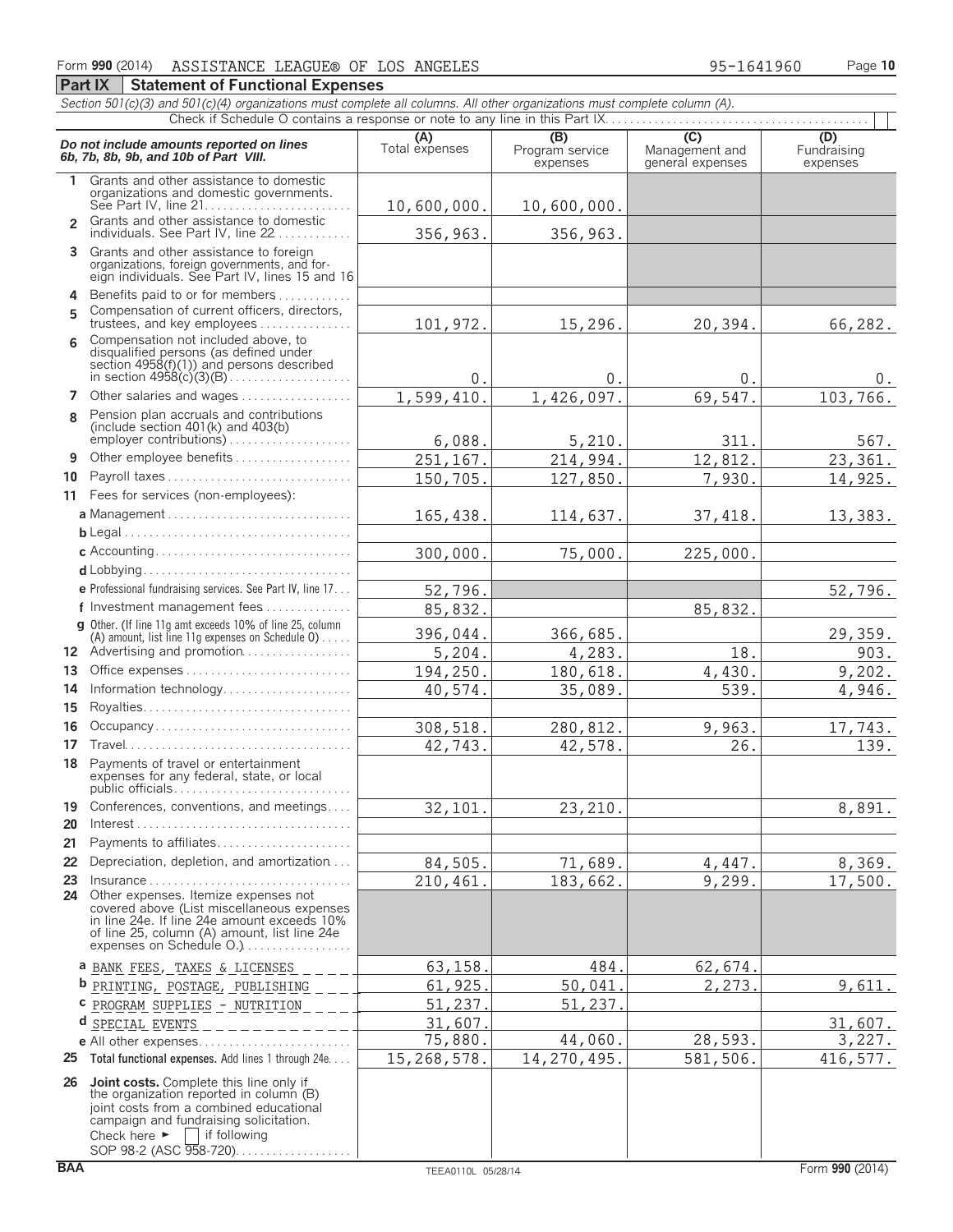#### Form **990** (2014) ASSISTANCE LEAGUE® OF LOS ANGELES 95-1641960 Page **11** ASSISTANCE LEAGUE® OF LOS ANGELES 95-1641960

|                             | <b>Part X</b> | <b>Balance Sheet</b>                                                                                                                                                                                                                                                                                                 |  |                             |                          |                |                    |
|-----------------------------|---------------|----------------------------------------------------------------------------------------------------------------------------------------------------------------------------------------------------------------------------------------------------------------------------------------------------------------------|--|-----------------------------|--------------------------|----------------|--------------------|
|                             |               |                                                                                                                                                                                                                                                                                                                      |  |                             |                          |                |                    |
|                             |               |                                                                                                                                                                                                                                                                                                                      |  |                             | (A)<br>Beginning of year |                | (B)<br>End of year |
|                             | 1             |                                                                                                                                                                                                                                                                                                                      |  |                             | 974,859.                 | $\mathbf{1}$   | 1,494,493.         |
|                             | 2             |                                                                                                                                                                                                                                                                                                                      |  |                             | 1, 131, 191.             | $\overline{2}$ | 1, 131, 637.       |
|                             | 3             |                                                                                                                                                                                                                                                                                                                      |  |                             |                          | 3              |                    |
|                             | 4             |                                                                                                                                                                                                                                                                                                                      |  |                             | 688,092.                 | 4              | 123,628.           |
|                             | 5             | Loans and other receivables from current and former officers, directors,<br>trustees, key employees, and highest compensated employees. Complete                                                                                                                                                                     |  |                             |                          | 5              |                    |
|                             | 6             | Loans and other receivables from other disqualified persons (as defined under<br>section 4958(f)(1)), persons described in section 4958(c)(3)(B), and contributing<br>employers and sponsoring organizations of section 501(c)(9) voluntary employees'<br>beneficiary organizations (see instructions). Complete Par |  |                             |                          | 6              |                    |
|                             | 7             |                                                                                                                                                                                                                                                                                                                      |  |                             |                          | $\overline{7}$ |                    |
| Assets                      | 8             |                                                                                                                                                                                                                                                                                                                      |  |                             |                          | 8              |                    |
|                             | 9             |                                                                                                                                                                                                                                                                                                                      |  |                             | 345,716.                 | 9              | 405,369.           |
|                             |               |                                                                                                                                                                                                                                                                                                                      |  |                             |                          |                |                    |
|                             |               |                                                                                                                                                                                                                                                                                                                      |  | 1,522,161.                  | 6, 715, 469.             | 10c            | 1,537,890.         |
|                             | 11            |                                                                                                                                                                                                                                                                                                                      |  |                             | 9,765,023.               | 11             | 9,543,549.         |
|                             | 12            |                                                                                                                                                                                                                                                                                                                      |  |                             |                          | 12             |                    |
|                             | 13            | Investments – program-related. See Part IV, line 11                                                                                                                                                                                                                                                                  |  |                             |                          | 13             |                    |
|                             | 14            |                                                                                                                                                                                                                                                                                                                      |  |                             | 14                       | 41,350.        |                    |
|                             | 15            |                                                                                                                                                                                                                                                                                                                      |  | 15                          |                          |                |                    |
|                             | 16            |                                                                                                                                                                                                                                                                                                                      |  |                             | 19,620,350               | 16             | 14, 277, 916.      |
|                             | 17            |                                                                                                                                                                                                                                                                                                                      |  |                             | $\overline{968, 643}$ .  | 17             | 700,966.           |
|                             | 18            |                                                                                                                                                                                                                                                                                                                      |  |                             | 18                       |                |                    |
|                             | 19            |                                                                                                                                                                                                                                                                                                                      |  |                             | $\overline{19}$          |                |                    |
|                             | 20            |                                                                                                                                                                                                                                                                                                                      |  |                             |                          | 20             |                    |
|                             | 21            | Escrow or custodial account liability. Complete Part IV of Schedule D.                                                                                                                                                                                                                                               |  |                             |                          | 21             |                    |
| Liabilities                 | 22            | Loans and other payables to current and former officers, directors, trustees,<br>key employees, highest compensated employees, and disqualified persons.                                                                                                                                                             |  |                             |                          | 22             |                    |
|                             | 23            | Secured mortgages and notes payable to unrelated third parties                                                                                                                                                                                                                                                       |  |                             |                          | 23             |                    |
|                             | 24            | Unsecured notes and loans payable to unrelated third parties                                                                                                                                                                                                                                                         |  |                             |                          | 24             |                    |
|                             | 25            |                                                                                                                                                                                                                                                                                                                      |  |                             |                          |                |                    |
|                             |               | Other liabilities (including federal income tax, payables to related third parties, and other liabilities not included on lines 17-24). Complete Part X of Schedule D.                                                                                                                                               |  |                             |                          | 25             |                    |
|                             | 26            |                                                                                                                                                                                                                                                                                                                      |  |                             | 968,643.                 | 26             | 700,966.           |
|                             |               | Organizations that follow SFAS 117 (ASC 958), check here ►<br>lines 27 through 29, and lines 33 and 34.                                                                                                                                                                                                              |  | $\overline{X}$ and complete |                          |                |                    |
|                             | 27            |                                                                                                                                                                                                                                                                                                                      |  |                             | 14, 264, 477             | 27             | 9,050,364.         |
|                             | 28            |                                                                                                                                                                                                                                                                                                                      |  |                             | 2,104,140                | 28             | 2, 243, 496.       |
|                             | 29            |                                                                                                                                                                                                                                                                                                                      |  |                             | 2,283,090.               | 29             | 2, 283, 090.       |
| Net Assets or Fund Balances |               | Organizations that do not follow SFAS 117 (ASC 958), check here ►<br>and complete lines 30 through 34.                                                                                                                                                                                                               |  |                             |                          |                |                    |
|                             | 30            | Capital stock or trust principal, or current funds                                                                                                                                                                                                                                                                   |  |                             |                          | 30             |                    |
|                             | 31            | Paid-in or capital surplus, or land, building, or equipment fund                                                                                                                                                                                                                                                     |  |                             | 31                       |                |                    |
|                             | 32            | Retained earnings, endowment, accumulated income, or other funds                                                                                                                                                                                                                                                     |  |                             |                          | 32             |                    |
|                             | 33            |                                                                                                                                                                                                                                                                                                                      |  |                             | 18,651,707               | 33             | 13, 576, 950.      |
|                             | 34            |                                                                                                                                                                                                                                                                                                                      |  |                             | 19,620,350               | 34             | 14, 277, 916.      |
| <b>BAA</b>                  |               |                                                                                                                                                                                                                                                                                                                      |  |                             |                          |                | Form 990 (2014)    |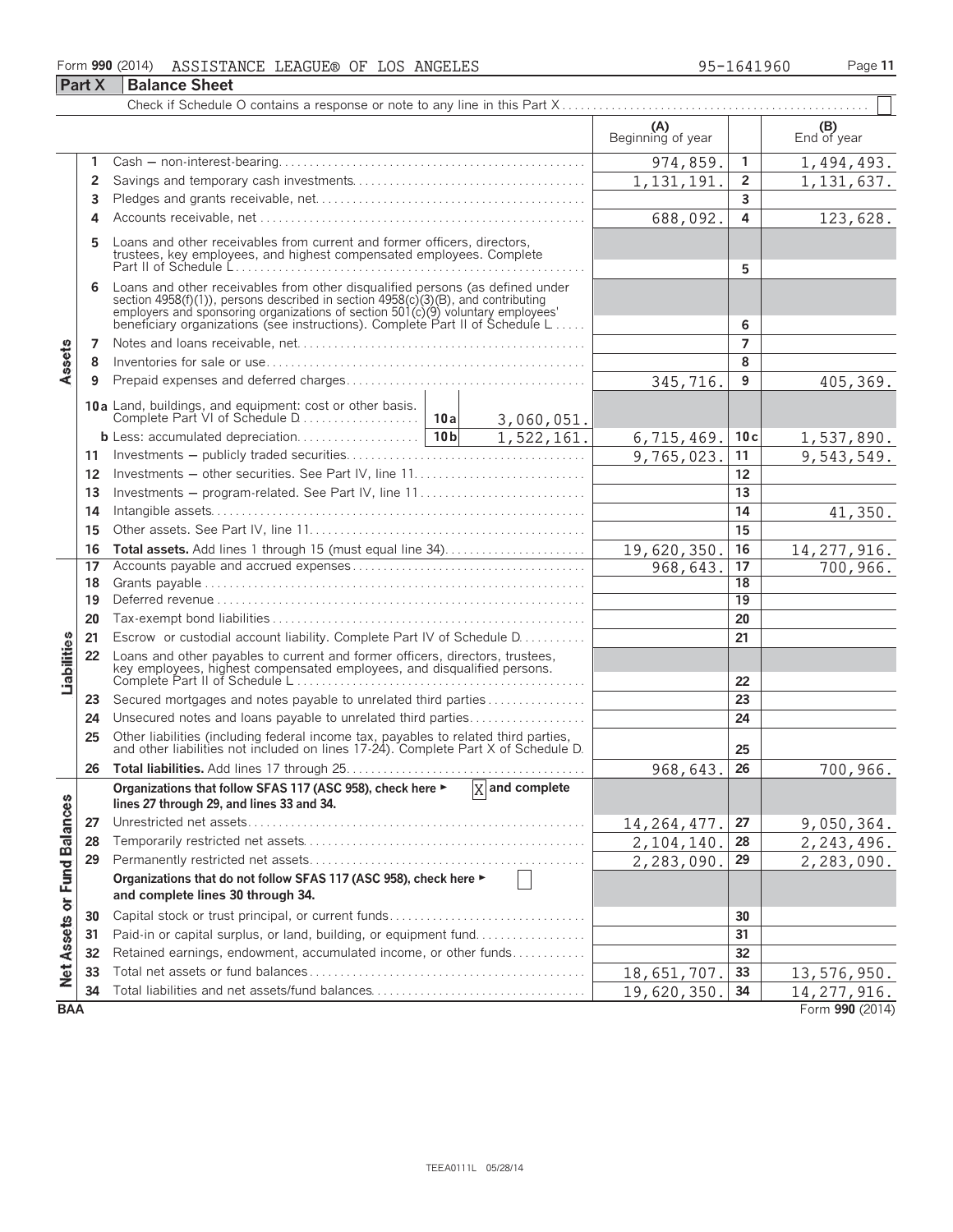|            | Form 990 (2014)<br>ASSISTANCE LEAGUE® OF LOS ANGELES                                                                                                                                                                                                 | 95-1641960     |                     | Page 12 |
|------------|------------------------------------------------------------------------------------------------------------------------------------------------------------------------------------------------------------------------------------------------------|----------------|---------------------|---------|
|            | <b>Part XI Reconciliation of Net Assets</b>                                                                                                                                                                                                          |                |                     |         |
|            |                                                                                                                                                                                                                                                      |                |                     |         |
| 1          |                                                                                                                                                                                                                                                      | $\mathbf{1}$   | 10,796,549.         |         |
| 2          |                                                                                                                                                                                                                                                      | $\overline{2}$ | 15,268,578.         |         |
| 3          |                                                                                                                                                                                                                                                      | $\overline{3}$ | $-4,472,029.$       |         |
| 4          | Net assets or fund balances at beginning of year (must equal Part X, line 33, column (A))                                                                                                                                                            | 4              | 18,651,707.         |         |
| 5          |                                                                                                                                                                                                                                                      | 5              | $-602, 728.$        |         |
| 6          |                                                                                                                                                                                                                                                      | 6              |                     |         |
| 7          |                                                                                                                                                                                                                                                      | $\overline{7}$ |                     |         |
| 8          |                                                                                                                                                                                                                                                      | 8              |                     |         |
| 9          |                                                                                                                                                                                                                                                      | 9              |                     | 0.      |
| 10         | Net assets or fund balances at end of year. Combine lines 3 through 9 (must equal Part X, line 33,                                                                                                                                                   | 10             | 13,576,950.         |         |
|            | <b>Part XII Financial Statements and Reporting</b>                                                                                                                                                                                                   |                |                     |         |
|            |                                                                                                                                                                                                                                                      |                |                     |         |
|            |                                                                                                                                                                                                                                                      |                | <b>Yes</b>          | No      |
| 1.         | X Accrual<br>Accounting method used to prepare the Form 990:<br>Cash<br>Other                                                                                                                                                                        |                |                     |         |
|            | If the organization changed its method of accounting from a prior year or checked 'Other,' explain<br>in Schedule O.                                                                                                                                 |                |                     |         |
|            | 2a Were the organization's financial statements compiled or reviewed by an independent accountant?                                                                                                                                                   |                | 2a                  | Χ       |
|            | If 'Yes,' check a box below to indicate whether the financial statements for the year were compiled or reviewed on a<br>separate basis, consolidated basis, or both:<br>Consolidated basis<br>Both consolidated and separate basis<br>Separate basis |                |                     |         |
|            | <b>b</b> Were the organization's financial statements audited by an independent accountant?                                                                                                                                                          |                | X<br>2 <sub>b</sub> |         |
|            | If 'Yes,' check a box below to indicate whether the financial statements for the year were audited on a separate<br>basis, consolidated basis, or both:<br>X<br>Consolidated basis<br>Separate basis<br>Both consolidated and separate basis         |                |                     |         |
|            | c If 'Yes' to line 2a or 2b, does the organization have a committee that assumes responsibility for oversight of the audit,<br>review, or compilation of its financial statements and selection of an independent accountant?                        |                | Χ<br>2c             |         |
|            | If the organization changed either its oversight process or selection process during the tax year, explain<br>in Schedule O.                                                                                                                         |                |                     |         |
|            | 3a As a result of a federal award, was the organization required to undergo an audit or audits as set forth in the Single<br>Audit Act and OMB Circular A-133?                                                                                       |                | X<br>3a             |         |
|            | b If 'Yes,' did the organization undergo the required audit or audits? If the organization did not undergo the required audit<br>or audits, explain why in Schedule O and describe any steps taken to undergo such audits                            |                | 3 <sub>b</sub><br>X |         |
| <b>BAA</b> |                                                                                                                                                                                                                                                      |                | Form 990 (2014)     |         |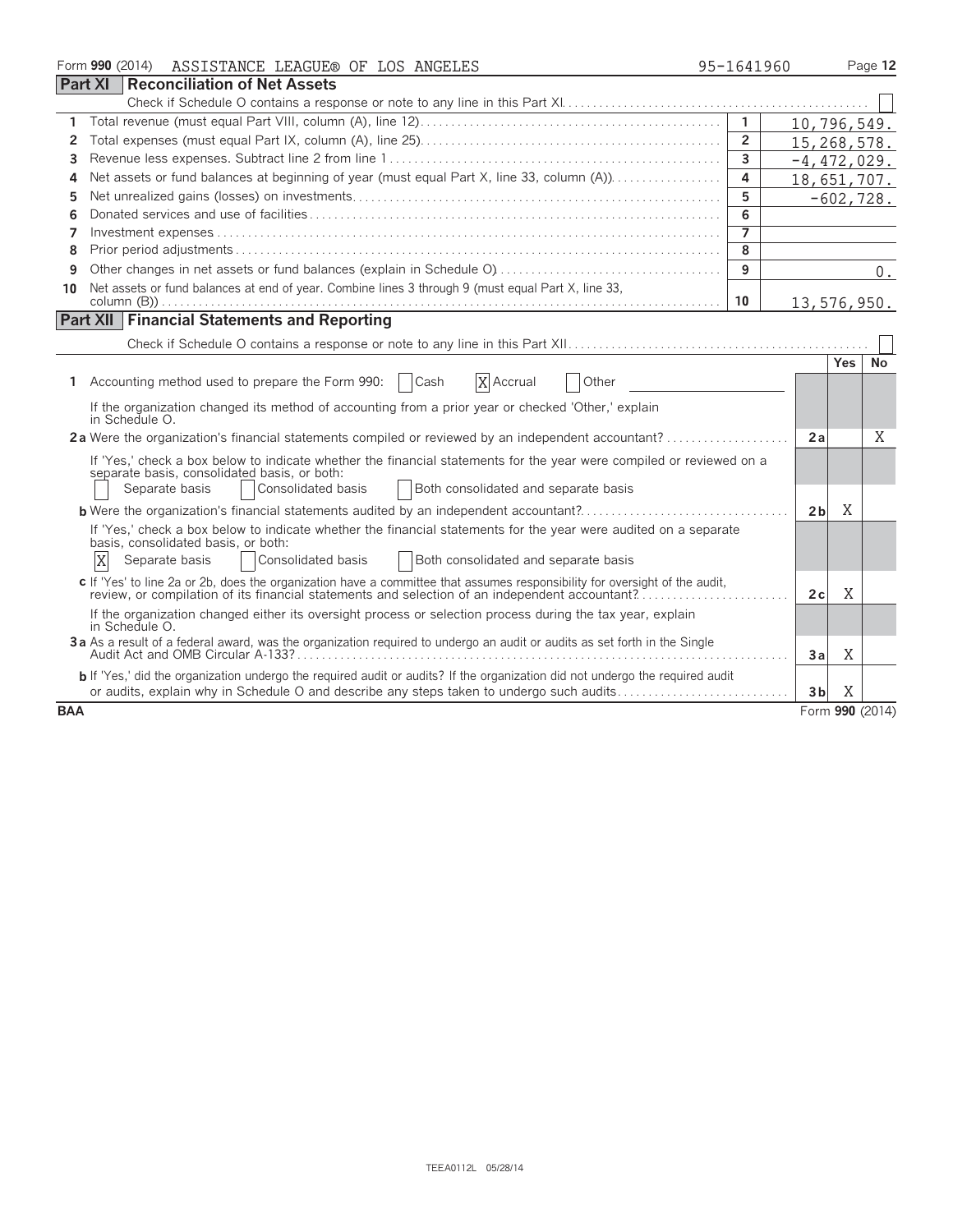|                                           | <b>Public Charity Status and Public S</b>                                                              |
|-------------------------------------------|--------------------------------------------------------------------------------------------------------|
| <b>SCHEDULE A</b><br>(Form 990 or 990-EZ) | Complete if the organization is a section $501(c)(3)$ organiz<br>4947(a)(1) nonexempt charitable trust |

**Pupport**  $\frac{60 \text{ MB No. } 1545 \cdot 004^2}{2014}$ **(Form 990 or 990-EZ) Complete if the organization is a section 501(c)(3) organization or a section 2014 4947(a)(1) nonexempt charitable trust.**

Attach to Form 990 or Form 990-EZ.

**Department of the Treasury Finformation about Schedule A (Form 990 or 990-EZ) and its instructions is**<br>Internal Revenue Service **at** *www.irs.gov/form990.* 

|  | OMB No. 1545-0047 |
|--|-------------------|
|  |                   |

| <b>Open to Public</b> |  |
|-----------------------|--|
| <b>Inspection</b>     |  |

|                | Name of the organization                                                                                                                                                                                                                                                                                                                                                                                                         |              |                                                                                                      |     |                                                                      | Employer identification number                       |                                                    |  |  |
|----------------|----------------------------------------------------------------------------------------------------------------------------------------------------------------------------------------------------------------------------------------------------------------------------------------------------------------------------------------------------------------------------------------------------------------------------------|--------------|------------------------------------------------------------------------------------------------------|-----|----------------------------------------------------------------------|------------------------------------------------------|----------------------------------------------------|--|--|
|                | ASSISTANCE LEAGUE® OF LOS ANGELES                                                                                                                                                                                                                                                                                                                                                                                                |              |                                                                                                      |     |                                                                      |                                                      | 95-1641960                                         |  |  |
| Part I         | Reason for Public Charity Status (All organizations must complete this part.) See instructions.                                                                                                                                                                                                                                                                                                                                  |              |                                                                                                      |     |                                                                      |                                                      |                                                    |  |  |
|                | The organization is not a private foundation because it is: (For lines 1 through 11, check only one box.)                                                                                                                                                                                                                                                                                                                        |              |                                                                                                      |     |                                                                      |                                                      |                                                    |  |  |
| 1              | A church, convention of churches, or association of churches described in <b>section 170(b)(1)(A)(i).</b>                                                                                                                                                                                                                                                                                                                        |              |                                                                                                      |     |                                                                      |                                                      |                                                    |  |  |
| 2              | A school described in section 170(b)(1)(A)(ii). (Attach Schedule E.)                                                                                                                                                                                                                                                                                                                                                             |              |                                                                                                      |     |                                                                      |                                                      |                                                    |  |  |
| 3              | A hospital or a cooperative hospital service organization described in section 170(b)(1)(A)(iii).                                                                                                                                                                                                                                                                                                                                |              |                                                                                                      |     |                                                                      |                                                      |                                                    |  |  |
| 4              | A medical research organization operated in conjunction with a hospital described in section 170(b)(1)(A)(iii). Enter the hospital's                                                                                                                                                                                                                                                                                             |              |                                                                                                      |     |                                                                      |                                                      |                                                    |  |  |
|                | name, city, and state:                                                                                                                                                                                                                                                                                                                                                                                                           |              |                                                                                                      |     |                                                                      |                                                      |                                                    |  |  |
| 5              | An organization operated for the benefit of a college or university owned or operated by a governmental unit described in section<br>170(b)(1)(A)(iv). (Complete Part II.)                                                                                                                                                                                                                                                       |              |                                                                                                      |     |                                                                      |                                                      |                                                    |  |  |
| 6              | A federal, state, or local government or governmental unit described in section 170(b)(1)(A)(v).                                                                                                                                                                                                                                                                                                                                 |              |                                                                                                      |     |                                                                      |                                                      |                                                    |  |  |
| $\overline{7}$ | An organization that normally receives a substantial part of its support from a governmental unit or from the general public described<br>in section 170(b)(1)(A)(vi). (Complete Part II.)                                                                                                                                                                                                                                       |              |                                                                                                      |     |                                                                      |                                                      |                                                    |  |  |
| 8              | A community trust described in section 170(b)(1)(A)(vi). (Complete Part II.)                                                                                                                                                                                                                                                                                                                                                     |              |                                                                                                      |     |                                                                      |                                                      |                                                    |  |  |
| X<br>9         | An organization that normally receives: (1) more than 33-1/3% of its support from contributions, membership fees, and gross receipts from activities related to its exempt functions – subject to certain exceptions, and (2)<br>investment income and unrelated business taxable income (less section 511 tax) from businesses acquired by the organization after<br>June 30, 1975. See section 509(a)(2). (Complete Part III.) |              |                                                                                                      |     |                                                                      |                                                      |                                                    |  |  |
| 10             | An organization organized and operated exclusively to test for public safety. See section 509(a)(4).                                                                                                                                                                                                                                                                                                                             |              |                                                                                                      |     |                                                                      |                                                      |                                                    |  |  |
| 11             | An organization organized and operated exclusively for the benefit of, to perform the functions of, or to carry out the purposes of one<br>or more publicly supported organizations described in section 509(a)(1) or section 509(a)(2). See section 509(a)(3). Check the box in<br>lines 11a through 11d that describes the type of supporting organization and complete lines 11e, 11f, and 11g.                               |              |                                                                                                      |     |                                                                      |                                                      |                                                    |  |  |
| а              | Type I. A supporting organization operated, supervised, or controlled by its supported organization(s), typically by giving the supported<br>organization(s) the power to regularly appoint or elect a majority of the directors or trustees of the supporting organization. You must<br>complete Part IV, Sections A and B.                                                                                                     |              |                                                                                                      |     |                                                                      |                                                      |                                                    |  |  |
| b              | Type II. A supporting organization supervised or controlled in connection with its supported organization(s), by having control or<br>management of the supporting organization vested in the same persons that control or manage the supported organization(s). You<br>must complete Part IV, Sections A and C.                                                                                                                 |              |                                                                                                      |     |                                                                      |                                                      |                                                    |  |  |
| C              | Type III functionally integrated. A supporting organization operated in connection with, and functionally integrated with, its supported organization(s) (see instructions). You must complete Part IV, Sections A, D, and E.                                                                                                                                                                                                    |              |                                                                                                      |     |                                                                      |                                                      |                                                    |  |  |
| d              | Type III non-functionally integrated. A supporting organization operated in connection with its supported organization(s) that is not<br>functionally integrated. The organization generally must satisfy a distribution requirement and an attentiveness requirement (see instructions). You must complete Part IV, Sections A and D, and Part V.                                                                               |              |                                                                                                      |     |                                                                      |                                                      |                                                    |  |  |
| е              | Check this box if the organization received a written determination from the IRS that is a Type I, Type II, Type III functionally<br>integrated, or Type III non-functionally integrated supporting organization.                                                                                                                                                                                                                |              |                                                                                                      |     |                                                                      |                                                      |                                                    |  |  |
|                |                                                                                                                                                                                                                                                                                                                                                                                                                                  |              |                                                                                                      |     |                                                                      |                                                      |                                                    |  |  |
|                | g Provide the following information about the supported organization(s).                                                                                                                                                                                                                                                                                                                                                         |              |                                                                                                      |     |                                                                      |                                                      |                                                    |  |  |
|                | (i) Name of supported<br>organization                                                                                                                                                                                                                                                                                                                                                                                            | $(ii)$ $EIN$ | (iii) Type of organization<br>(described on lines 1-9<br>above or IRC section<br>(see instructions)) |     | (iv) Is the<br>organization listed<br>in your governing<br>document? | (v) Amount of monetary<br>support (see instructions) | (vi) Amount of other<br>support (see instructions) |  |  |
|                |                                                                                                                                                                                                                                                                                                                                                                                                                                  |              |                                                                                                      | Yes | No                                                                   |                                                      |                                                    |  |  |
| (A)            |                                                                                                                                                                                                                                                                                                                                                                                                                                  |              |                                                                                                      |     |                                                                      |                                                      |                                                    |  |  |
| (B)            |                                                                                                                                                                                                                                                                                                                                                                                                                                  |              |                                                                                                      |     |                                                                      |                                                      |                                                    |  |  |
| (C)            |                                                                                                                                                                                                                                                                                                                                                                                                                                  |              |                                                                                                      |     |                                                                      |                                                      |                                                    |  |  |
| (D)            |                                                                                                                                                                                                                                                                                                                                                                                                                                  |              |                                                                                                      |     |                                                                      |                                                      |                                                    |  |  |
| (E)            |                                                                                                                                                                                                                                                                                                                                                                                                                                  |              |                                                                                                      |     |                                                                      |                                                      |                                                    |  |  |
| Total          |                                                                                                                                                                                                                                                                                                                                                                                                                                  |              |                                                                                                      |     |                                                                      |                                                      |                                                    |  |  |

**BAA For Paperwork Reduction Act Notice, see the Instructions for Form 990 or 990-EZ.** Schedule A (Form 990 or 990-EZ) 2014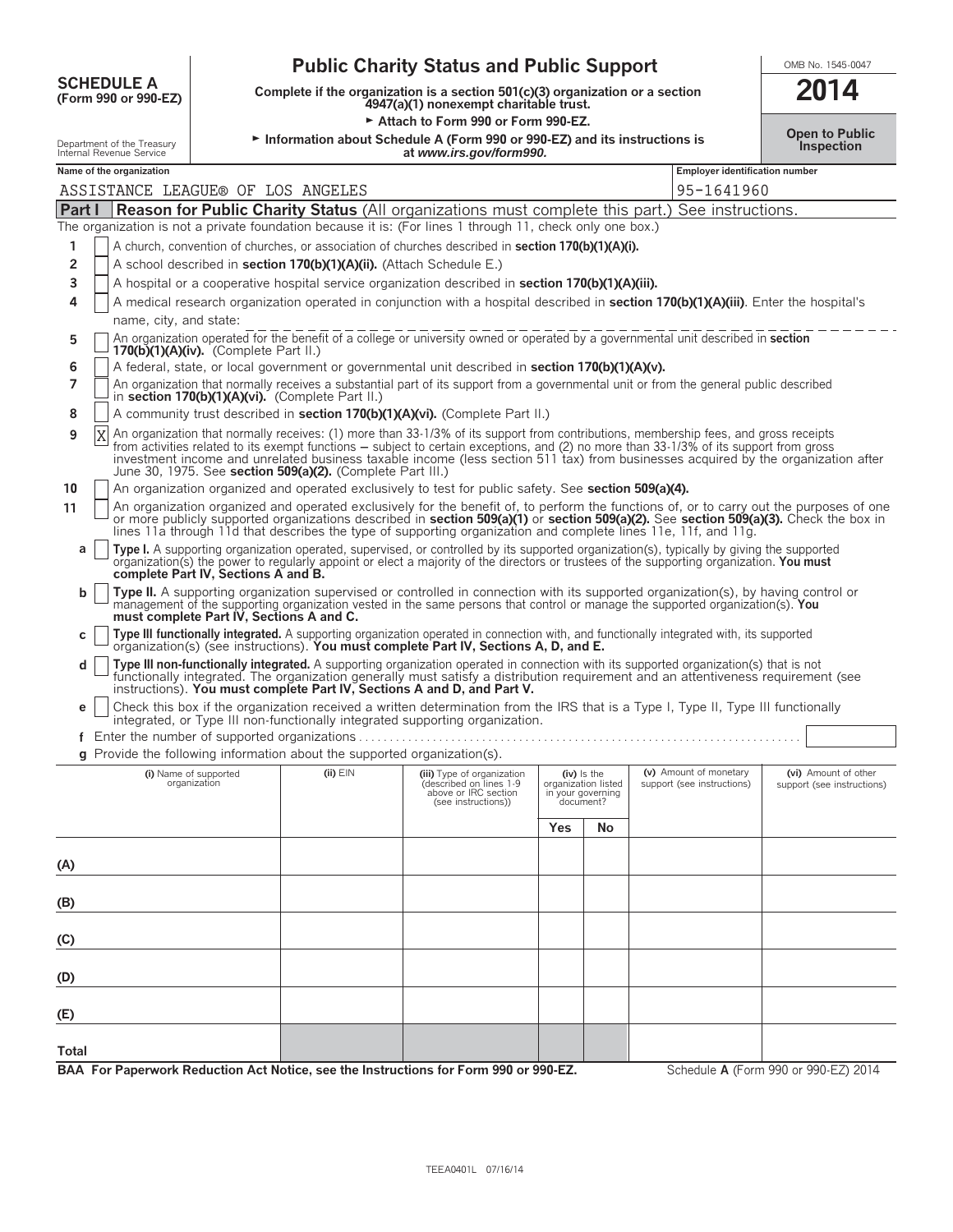|  | Part II Support Schedule for Organizations Described in Sections 170(b)(1)(A)(iv) and 170(b)(1)(A)(vi) |  |
|--|--------------------------------------------------------------------------------------------------------|--|

(Complete only if you checked the box on line 5, 7, or 8 of Part I or if the organization failed to qualify under Part III. If the organization fails to qualify under the tests listed below, please complete Part III.)

|                                                                                                                | <b>Section A. Public Support</b>                                                                                                                                                                                                                                                                                                                                                  |          |            |            |            |            |           |
|----------------------------------------------------------------------------------------------------------------|-----------------------------------------------------------------------------------------------------------------------------------------------------------------------------------------------------------------------------------------------------------------------------------------------------------------------------------------------------------------------------------|----------|------------|------------|------------|------------|-----------|
|                                                                                                                | Calendar year (or fiscal year<br>beginning in) $\blacktriangleright$                                                                                                                                                                                                                                                                                                              | (a) 2010 | (b) $2011$ | $(c)$ 2012 | (d) $2013$ | (e) $2014$ | (f) Total |
| Gifts, grants, contributions, and<br>1.<br>membership fees received. (Do not<br>include any 'unusual grants.') |                                                                                                                                                                                                                                                                                                                                                                                   |          |            |            |            |            |           |
|                                                                                                                | 2 Tax revenues levied for the<br>organization's benefit and<br>either paid to or expended<br>on its behalf                                                                                                                                                                                                                                                                        |          |            |            |            |            |           |
| 3                                                                                                              | The value of services or<br>facilities furnished by a<br>governmental unit to the<br>organization without charge                                                                                                                                                                                                                                                                  |          |            |            |            |            |           |
| 4                                                                                                              | <b>Total.</b> Add lines 1 through 3                                                                                                                                                                                                                                                                                                                                               |          |            |            |            |            |           |
| 5                                                                                                              | The portion of total<br>contributions by each person<br>(other than a governmental<br>unit or publicly supported<br>organization) included on line 1<br>that exceeds 2% of the amount<br>shown on line 11, column (f)                                                                                                                                                             |          |            |            |            |            |           |
|                                                                                                                | <b>Public support.</b> Subtract line 5                                                                                                                                                                                                                                                                                                                                            |          |            |            |            |            |           |
|                                                                                                                | <b>Section B. Total Support</b>                                                                                                                                                                                                                                                                                                                                                   |          |            |            |            |            |           |
|                                                                                                                | Calendar year (or fiscal year<br>beginning in) $\blacktriangleright$                                                                                                                                                                                                                                                                                                              | (a) 2010 | (b) $2011$ | $(c)$ 2012 | (d) $2013$ | (e) $2014$ | (f) Total |
| 7                                                                                                              | Amounts from line 4                                                                                                                                                                                                                                                                                                                                                               |          |            |            |            |            |           |
| 8                                                                                                              | Gross income from interest,<br>dividends, payments received<br>on securities loans, rents,<br>royalties and income from<br>similar sources                                                                                                                                                                                                                                        |          |            |            |            |            |           |
| 9                                                                                                              | Net income from unrelated<br>business activities, whether or<br>not the business is regularly<br>carried on                                                                                                                                                                                                                                                                       |          |            |            |            |            |           |
| 10                                                                                                             | Other income. Do not include<br>gain or loss from the sale of<br>capital assets (Explain in                                                                                                                                                                                                                                                                                       |          |            |            |            |            |           |
| 11                                                                                                             | <b>Total support.</b> Add lines 7                                                                                                                                                                                                                                                                                                                                                 |          |            |            |            |            |           |
| 12                                                                                                             |                                                                                                                                                                                                                                                                                                                                                                                   |          |            |            |            | 12         |           |
| 13                                                                                                             | <b>First five years.</b> If the Form 990 is for the organization's first, second, third, fourth, or fifth tax year as a section $501(c)(3)$<br>organization, check this box and stop here.                                                                                                                                                                                        |          |            |            |            |            |           |
|                                                                                                                | <b>Section C. Computation of Public Support Percentage</b>                                                                                                                                                                                                                                                                                                                        |          |            |            |            |            |           |
|                                                                                                                |                                                                                                                                                                                                                                                                                                                                                                                   |          |            |            |            |            | $\%$      |
|                                                                                                                |                                                                                                                                                                                                                                                                                                                                                                                   |          |            |            |            | 15         | $\%$      |
|                                                                                                                | 16a 33-1/3% support test - 2014. If the organization did not check the box on line 13, and the line 14 is 33-1/3% or more, check this box                                                                                                                                                                                                                                         |          |            |            |            |            |           |
|                                                                                                                | <b>b 33-1/3% support test - 2013.</b> If the organization did not check a box on line 13 or 16a, and line 15 is 33-1/3% or more, check this box                                                                                                                                                                                                                                   |          |            |            |            |            |           |
|                                                                                                                | 17a 10%-facts-and-circumstances test - 2014. If the organization did not check a box on line 13, 16a, or 16b, and line 14 is 10%<br>or more, and if the organization meets the 'facts-and-circumstances' test, check this box and stop here. Explain in Part VI how<br>the organization meets the 'facts-and-circumstances' test. The organization qualifies as a pub             |          |            |            |            |            |           |
|                                                                                                                | <b>b 10%-facts-and-circumstances test - 2013.</b> If the organization did not check a box on line 13, 16a, 16b, or 17a, and line 15 is 10%<br>or more, and if the organization meets the 'facts-and-circumstances' test, check this box and <b>stop here.</b> Explain in Part VI how the organization meets the 'facts-and-circumstances' test. The organization qualifies as a p |          |            |            |            |            |           |
|                                                                                                                | 18 Private foundation. If the organization did not check a box on line 13, 16a, 16b, 17a, or 17b, check this box and see instructions                                                                                                                                                                                                                                             |          |            |            |            |            |           |

**BAA** Schedule **A** (Form 990 or 990-EZ) 2014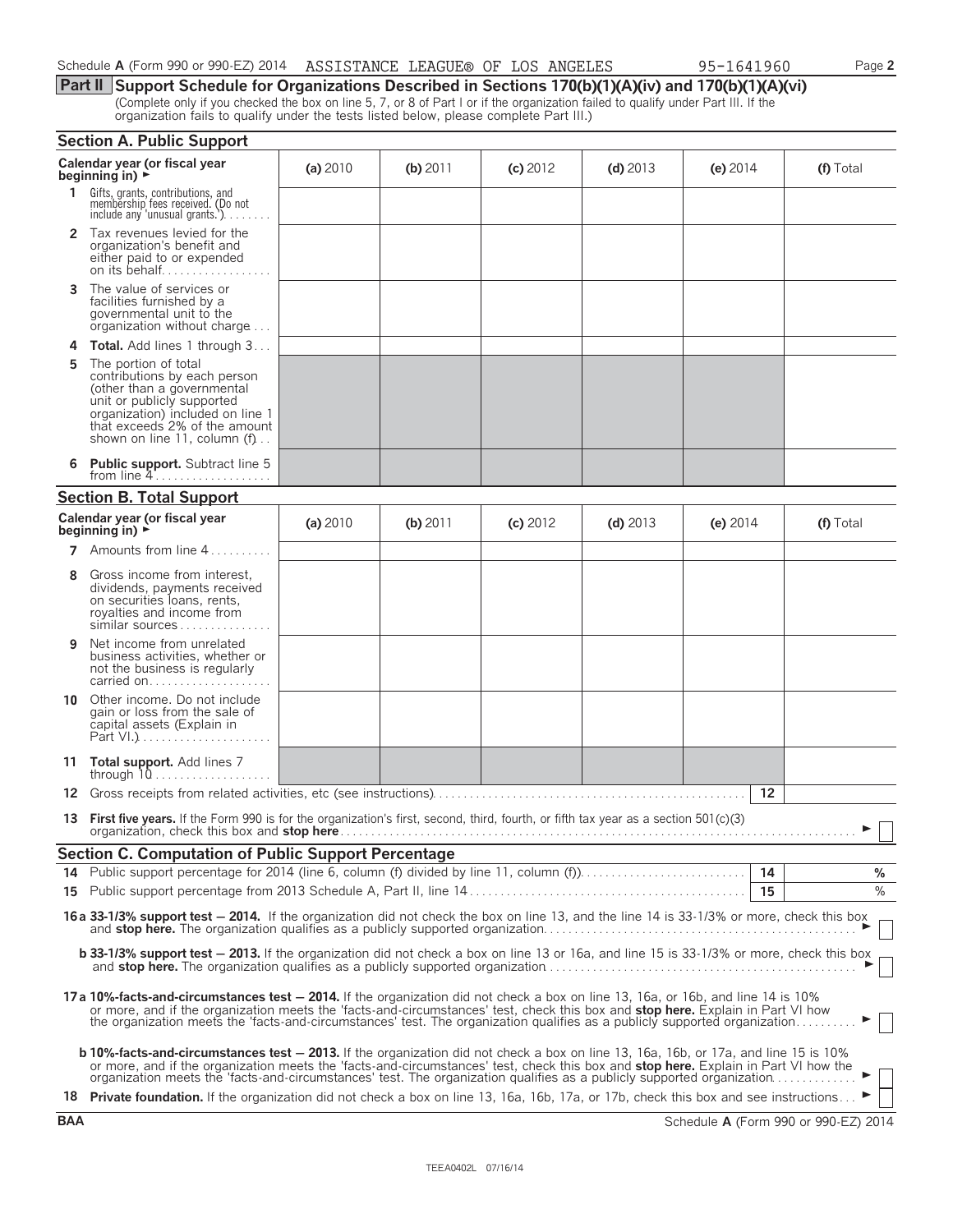#### **Part III Support Schedule for Organizations Described in Section 509(a)(2)**

(Complete only if you checked the box on line 9 of Part I or if the organization failed to qualify under Part II. If the organization fails to qualify under the tests listed below, please complete Part II.)

|    | <b>Section A. Public Support</b>                                                                                                                                                                                                                                 |            |            |            |            |                                                                       |                                                                                |
|----|------------------------------------------------------------------------------------------------------------------------------------------------------------------------------------------------------------------------------------------------------------------|------------|------------|------------|------------|-----------------------------------------------------------------------|--------------------------------------------------------------------------------|
|    | Calendar year (or fiscal yr beginning in) $\blacktriangleright$                                                                                                                                                                                                  | (a) 2010   | (b) $2011$ | (c) 2012   | $(d)$ 2013 | (e) 2014                                                              | (f) Total                                                                      |
|    | 1 Gifts, grants, contributions<br>and membership fees                                                                                                                                                                                                            |            |            |            |            |                                                                       |                                                                                |
|    | received. (Do not include                                                                                                                                                                                                                                        |            |            |            |            |                                                                       |                                                                                |
|    | any 'unusual grants.')                                                                                                                                                                                                                                           |            |            |            |            | 10661822.   8, 149, 174.   4, 911, 686.   3, 404, 675.   1, 790, 251. | 28, 917, 608.                                                                  |
|    | 2 Gross receipts from admis-<br>sions, merchandise sold or                                                                                                                                                                                                       |            |            |            |            |                                                                       |                                                                                |
|    | services performed, or facilities                                                                                                                                                                                                                                |            |            |            |            |                                                                       |                                                                                |
|    | furnished in any activity that is                                                                                                                                                                                                                                |            |            |            |            |                                                                       |                                                                                |
|    | related to the organization's<br>$tax$ -exempt purpose                                                                                                                                                                                                           |            |            |            |            |                                                                       | $4,878,677.$ $4,637,199.$ $2,988,913.$ $2,679,907.$ $2,425,467.$ $17,610,163.$ |
|    | 3 Gross receipts from activities                                                                                                                                                                                                                                 |            |            |            |            |                                                                       |                                                                                |
|    | that are not an unrelated trade                                                                                                                                                                                                                                  |            |            |            |            |                                                                       |                                                                                |
|    | or business under section 513.<br>4 Tax revenues levied for the                                                                                                                                                                                                  |            |            |            |            |                                                                       | $0$ .                                                                          |
|    | organization's benefit and                                                                                                                                                                                                                                       |            |            |            |            |                                                                       |                                                                                |
|    | either paid to or expended on                                                                                                                                                                                                                                    |            |            |            |            |                                                                       |                                                                                |
|    | 5 The value of services or                                                                                                                                                                                                                                       |            |            |            |            |                                                                       | $0$ .                                                                          |
|    | facilities furnished by a                                                                                                                                                                                                                                        |            |            |            |            |                                                                       |                                                                                |
|    | governmental unit to the                                                                                                                                                                                                                                         |            |            |            |            |                                                                       |                                                                                |
|    | organization without charge                                                                                                                                                                                                                                      |            |            |            |            |                                                                       | 0.                                                                             |
|    | 6 Total. Add lines 1 through 5                                                                                                                                                                                                                                   | 15540499.  |            |            |            | 12786373. 7, 900, 599. 6, 084, 582. 4, 215, 718.                      | 46, 527, 771.                                                                  |
|    | <b>7 a</b> Amounts included on lines 1,<br>2, and 3 received from                                                                                                                                                                                                |            |            |            |            |                                                                       |                                                                                |
|    | disqualified persons                                                                                                                                                                                                                                             | 1,596,281. | 67,038.    | 40,903.    | 68,125.    | 45,561.                                                               | 1,817,908.                                                                     |
|    | <b>b</b> Amounts included on lines 2                                                                                                                                                                                                                             |            |            |            |            |                                                                       |                                                                                |
|    | and 3 received from other than                                                                                                                                                                                                                                   |            |            |            |            |                                                                       |                                                                                |
|    | disqualified persons that<br>exceed the greater of \$5,000 or                                                                                                                                                                                                    |            |            |            |            |                                                                       |                                                                                |
|    | 1% of the amount on line 13                                                                                                                                                                                                                                      |            |            |            |            |                                                                       |                                                                                |
|    |                                                                                                                                                                                                                                                                  | 0.         | 0.         | 0.         | 0.         | 0.                                                                    | 0.                                                                             |
|    | c Add lines $7a$ and $7b$                                                                                                                                                                                                                                        | 1,596,281. | 67,038.    | 40,903.    | 68,125.    | 45,561.                                                               | 1,817,908.                                                                     |
|    | 8 Public support (Subtract line<br>7c from line 6.)                                                                                                                                                                                                              |            |            |            |            |                                                                       | 44,709,863.                                                                    |
|    | <b>Section B. Total Support</b>                                                                                                                                                                                                                                  |            |            |            |            |                                                                       |                                                                                |
|    |                                                                                                                                                                                                                                                                  | (a) 2010   | (b) 2011   | (c) 2012   | $(d)$ 2013 | (e) 2014                                                              | (f) Total                                                                      |
|    | Calendar year (or fiscal yr beginning in) ►                                                                                                                                                                                                                      |            |            |            |            |                                                                       |                                                                                |
|    | 9 Amounts from line 6<br>10 a Gross income from interest, dividends,                                                                                                                                                                                             | 15540499.  | 12786373.  | 7,900,599. |            | $6,084,582.$ 4, 215, 718.                                             | 46, 527, 771.                                                                  |
|    | payments received on securities loans,                                                                                                                                                                                                                           |            |            |            |            |                                                                       |                                                                                |
|    | rents, royalties and income from                                                                                                                                                                                                                                 |            |            |            |            |                                                                       |                                                                                |
|    | <b>b</b> Unrelated business taxable                                                                                                                                                                                                                              | 341,439.   | 418,039.   | 234, 138.  | 636,789.   | 726,937.                                                              | 2,357,342.                                                                     |
|    | income (less section 511                                                                                                                                                                                                                                         |            |            |            |            |                                                                       |                                                                                |
|    | taxes) from businesses                                                                                                                                                                                                                                           |            |            |            |            |                                                                       |                                                                                |
|    | acquired after June 30, 1975<br>c Add lines $10a$ and $10b$                                                                                                                                                                                                      |            |            |            |            |                                                                       | 0.                                                                             |
|    | <b>11</b> Net income from unrelated business                                                                                                                                                                                                                     | 341,439.   | 418,039.   | 234,138.   | 636,789.   | 726,937.                                                              | 2,357,342.                                                                     |
|    | activities not included in line 10b,                                                                                                                                                                                                                             |            |            |            |            |                                                                       |                                                                                |
|    | whether or not the business is                                                                                                                                                                                                                                   |            |            |            |            |                                                                       |                                                                                |
|    | regularly carried on $\dots\dots\dots$<br>12 Other income. Do not include                                                                                                                                                                                        |            |            |            |            |                                                                       | $0$ .                                                                          |
|    | gain or loss from the sale of                                                                                                                                                                                                                                    |            |            |            |            |                                                                       |                                                                                |
|    | capital assets (Explain in<br>Part VI.) SEE PART VI                                                                                                                                                                                                              |            |            |            |            |                                                                       |                                                                                |
|    | 13 Total support. (Add lines 9,                                                                                                                                                                                                                                  | 107,453.   | 28,141.    | 70,680.    | 50,665.    | 20,955.                                                               | 277,894.                                                                       |
|    | 10c, 11 and 12.)                                                                                                                                                                                                                                                 | 15989391.  |            |            |            |                                                                       | $13232553.$   8, 205, 417.   6, 772, 036.   4, 963, 610.   49, 163, 007.       |
|    | 14 First five years. If the Form 990 is for the organization's first, second, third, fourth, or fifth tax year as a section 501(c)(3)                                                                                                                            |            |            |            |            |                                                                       |                                                                                |
|    |                                                                                                                                                                                                                                                                  |            |            |            |            |                                                                       |                                                                                |
|    | <b>Section C. Computation of Public Support Percentage</b>                                                                                                                                                                                                       |            |            |            |            |                                                                       |                                                                                |
|    |                                                                                                                                                                                                                                                                  |            |            |            |            | 15                                                                    | $90.94$ $%$                                                                    |
| 16 |                                                                                                                                                                                                                                                                  |            |            |            |            | 16                                                                    | $93.14$ $%$                                                                    |
|    | Section D. Computation of Investment Income Percentage                                                                                                                                                                                                           |            |            |            |            |                                                                       |                                                                                |
|    | 17 Investment income percentage for 2014 (line 10c, column (f) divided by line 13, column (f)                                                                                                                                                                    |            |            |            |            | 17                                                                    | 4.79 $\frac{8}{3}$                                                             |
| 18 |                                                                                                                                                                                                                                                                  |            |            |            |            | 18                                                                    | $3.16 \frac{2}{6}$                                                             |
|    | 19a 33-1/3% support tests - 2014. If the organization did not check the box on line 14, and line 15 is more than 33-1/3%, and line 17<br>is not more than 33-1/3%, check this box and stop here. The organization qualifies as a publicly supported organization |            |            |            |            |                                                                       | X                                                                              |
|    | <b>b 33-1/3% support tests - 2013.</b> If the organization did not check a box on line 14 or line 19a, and line 16 is more than 33-1/3%, and                                                                                                                     |            |            |            |            |                                                                       |                                                                                |
|    | line 18 is not more than 33-1/3%, check this box and stop here. The organization qualifies as a publicly supported organization                                                                                                                                  |            |            |            |            |                                                                       |                                                                                |
|    | 20 Private foundation. If the organization did not check a box on line 14, 19a, or 19b, check this box and see instructions                                                                                                                                      |            |            |            |            |                                                                       |                                                                                |
|    |                                                                                                                                                                                                                                                                  |            |            |            |            |                                                                       |                                                                                |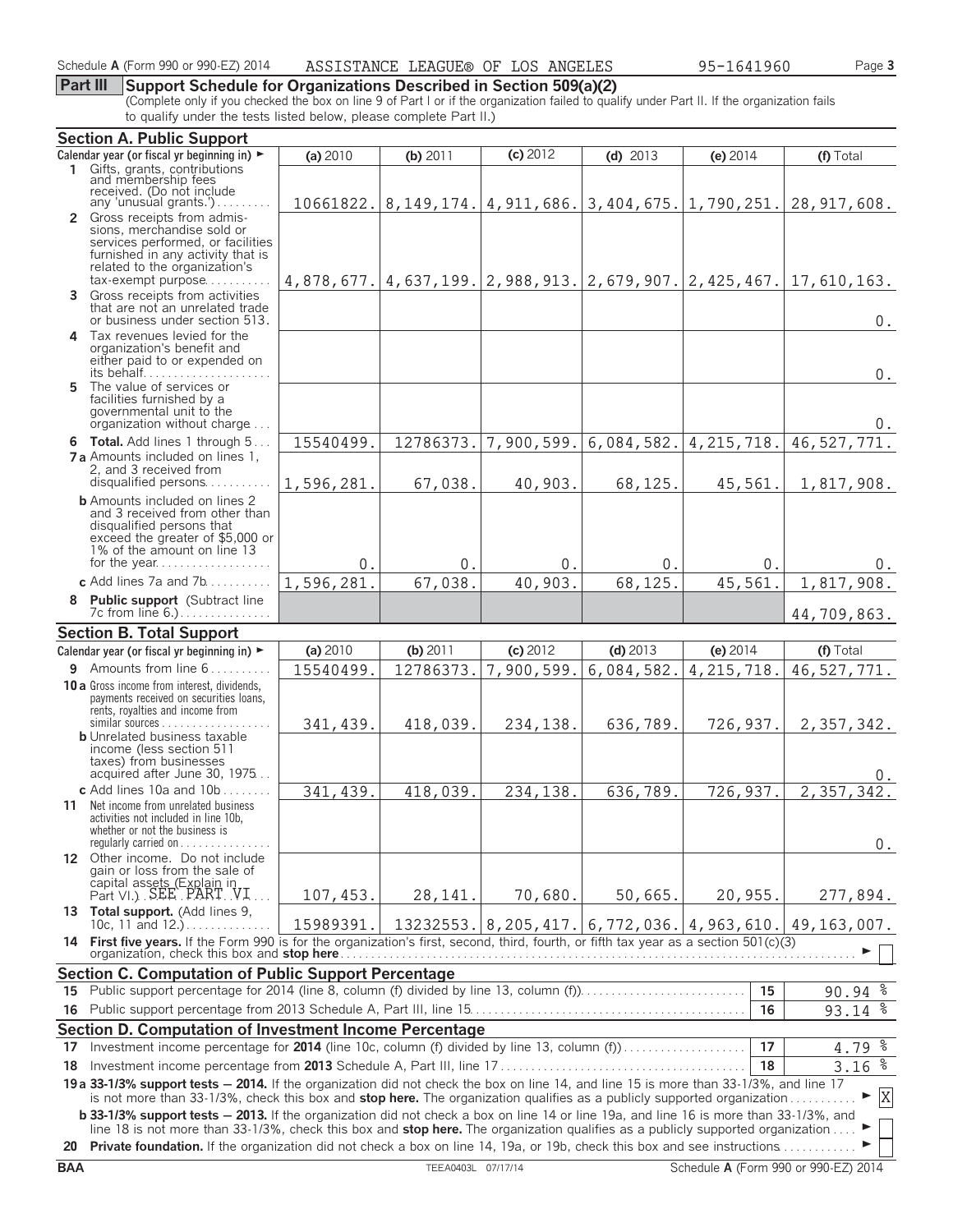#### **Part IV Supporting Organizations**

(Complete only if you checked a box on line 11 of Part I. If you checked 11a of Part I, complete Sections A and B. If you checked 11b of Part I, complete Sections A and C. If you checked 11c of Part I, complete Sections A, D, and E. If you checked 11d of Part I, complete Sections A and D, and complete Part V.)

#### **Section A. All Supporting Organizations**

|                       |                                                                                                                                                                                                                                                                                                                                                                                                                                                                                                |                 | <b>Yes</b> | No. |
|-----------------------|------------------------------------------------------------------------------------------------------------------------------------------------------------------------------------------------------------------------------------------------------------------------------------------------------------------------------------------------------------------------------------------------------------------------------------------------------------------------------------------------|-----------------|------------|-----|
|                       | Are all of the organization's supported organizations listed by name in the organization's governing documents?<br>If 'No,' describe in Part VI how the supported organizations are designated. If designated by class or purpose, describe                                                                                                                                                                                                                                                    |                 |            |     |
|                       |                                                                                                                                                                                                                                                                                                                                                                                                                                                                                                | $\mathbf{1}$    |            |     |
| $\mathbf{2}^{\prime}$ | Did the organization have any supported organization that does not have an IRS determination of status under section<br>$509(a)(1)$ or (2)? If 'Yes,' explain in <b>Part VI</b> how the organization determined that the supported organization was                                                                                                                                                                                                                                            | $\overline{2}$  |            |     |
|                       |                                                                                                                                                                                                                                                                                                                                                                                                                                                                                                |                 |            |     |
|                       | 3a Did the organization have a supported organization described in section 501(c)(4), (5), or (6)? If 'Yes,' answer (b)<br>and (c) below $\ldots$ $\ldots$ $\ldots$ $\ldots$ $\ldots$ $\ldots$ $\ldots$ $\ldots$ $\ldots$ $\ldots$ $\ldots$ $\ldots$ $\ldots$ $\ldots$ $\ldots$                                                                                                                                                                                                                | 3a              |            |     |
|                       | <b>b</b> Did the organization confirm that each supported organization qualified under section $501(c)(4)$ , $(5)$ , or $(6)$ and<br>satisfied the public support tests under section 509( $a(2)$ ? If 'Yes,' describe in Part VI when and how the organization                                                                                                                                                                                                                                | 3 <sub>b</sub>  |            |     |
|                       |                                                                                                                                                                                                                                                                                                                                                                                                                                                                                                |                 |            |     |
|                       | c Did the organization ensure that all support to such organizations was used exclusively for section $170(c)(2)(B)$<br>purposes? If 'Yes,' explain in Part VI what controls the organization put in place to ensure such use                                                                                                                                                                                                                                                                  | 3 <sub>c</sub>  |            |     |
|                       | 4a Was any supported organization not organized in the United States ('foreign supported organization')? If 'Yes' and                                                                                                                                                                                                                                                                                                                                                                          | 4a              |            |     |
|                       | <b>b</b> Did the organization have ultimate control and discretion in deciding whether to make grants to the foreign supported<br>organization? If 'Yes,' describe in Part VI how the organization had such control and discretion despite being controlled                                                                                                                                                                                                                                    | 4b              |            |     |
|                       |                                                                                                                                                                                                                                                                                                                                                                                                                                                                                                |                 |            |     |
|                       | c Did the organization support any foreign supported organization that does not have an IRS determination under<br>sections 501(c)(3) and 509(a)(1) or (2)? If 'Yes,' explain in <b>Part VI</b> what controls the organization used to ensure that<br>all support to the foreign supported organization was used exclusively for section $170(\tilde{c})(2)(B)$ purposes                                                                                                                       | 4 <sub>c</sub>  |            |     |
|                       |                                                                                                                                                                                                                                                                                                                                                                                                                                                                                                |                 |            |     |
|                       | 5a Did the organization add, substitute, or remove any supported organizations during the tax year? If 'Yes,' answer (b)<br>and (c) below (if applicable). Also, provide detail in Part VI, including (i) the names and EIN numbers of the supported<br>organizations added, substituted, or removed, (ii) the reasons for each such action, (iii) the authority under the<br>organization's organizing document authorizing such action, and (iv) how the action was accomplished (such as by |                 |            |     |
|                       |                                                                                                                                                                                                                                                                                                                                                                                                                                                                                                | 5a              |            |     |
|                       |                                                                                                                                                                                                                                                                                                                                                                                                                                                                                                |                 |            |     |
|                       | <b>b Type I or Type II only.</b> Was any added or substituted supported organization part of a class already designated in the                                                                                                                                                                                                                                                                                                                                                                 | 5 <sub>b</sub>  |            |     |
|                       | c Substitutions only. Was the substitution the result of an event beyond the organization's control?                                                                                                                                                                                                                                                                                                                                                                                           | 5c              |            |     |
| 6                     | Did the organization provide support (whether in the form of grants or the provision of services or facilities) to<br>anyone other than (a) its supported organizations; (b) individuals that are part of the charitable class benefited by one<br>or more of its supported organizations; or (c) other supporting organizations that also support or benefit one or more of                                                                                                                   |                 |            |     |
|                       |                                                                                                                                                                                                                                                                                                                                                                                                                                                                                                | 6               |            |     |
| 7                     | Did the organization provide a grant, loan, compensation, or other similar payment to a substantial contributor<br>(defined in IRC 4958(c)(3)(C)), a family member of a substantial contributor, or a 35-percent controlled entity with                                                                                                                                                                                                                                                        | 7               |            |     |
|                       |                                                                                                                                                                                                                                                                                                                                                                                                                                                                                                |                 |            |     |
| 8                     | Did the organization make a loan to a disqualified person (as defined in section 4958) not described in line 7? If 'Yes,'                                                                                                                                                                                                                                                                                                                                                                      | 8               |            |     |
|                       | 9 a Was the organization controlled directly or indirectly at any time during the tax year by one or more disqualified persons<br>as defined in section 4946 (other than foundation managers and organizations described in section 509(a)(1) or (2))?                                                                                                                                                                                                                                         | 9a              |            |     |
|                       |                                                                                                                                                                                                                                                                                                                                                                                                                                                                                                |                 |            |     |
|                       | <b>b</b> Did one or more disqualified persons (as defined in line 9(a)) hold a controlling interest in any entity in which the                                                                                                                                                                                                                                                                                                                                                                 | 9 <sub>b</sub>  |            |     |
|                       | c Did a disqualified person (as defined in line 9(a)) have an ownership interest in, or derive any personal benefit from,<br>assets in which the supporting organization also had an interest? If 'Yes,' provide detail in Part VI                                                                                                                                                                                                                                                             | 9c              |            |     |
|                       | 10 a Was the organization subject to the excess business holdings rules of IRC 4943 because of IRC 4943(f) (regarding                                                                                                                                                                                                                                                                                                                                                                          |                 |            |     |
|                       | certain Type II supporting organizations, and all Type III non-functionally integrated supporting organizations)? If 'Yes,'<br>answer (b) below. $\ldots$ . $\ldots$ . $\ldots$ . $\ldots$ . $\ldots$ . $\ldots$ . $\ldots$ . $\ldots$ . $\ldots$ . $\ldots$ . $\ldots$ . $\ldots$ . $\ldots$ . $\ldots$ . $\ldots$                                                                                                                                                                            | 10a             |            |     |
|                       | b Did the organization, have any excess business holdings in the tax year? (Use Schedule C, Form 4720, to determine                                                                                                                                                                                                                                                                                                                                                                            |                 |            |     |
|                       |                                                                                                                                                                                                                                                                                                                                                                                                                                                                                                | 10 <sub>b</sub> |            |     |
| <b>BAA</b>            | TEEA0404L 07/17/14 Schedule A (Form 990 or 990-EZ) 2014                                                                                                                                                                                                                                                                                                                                                                                                                                        |                 |            |     |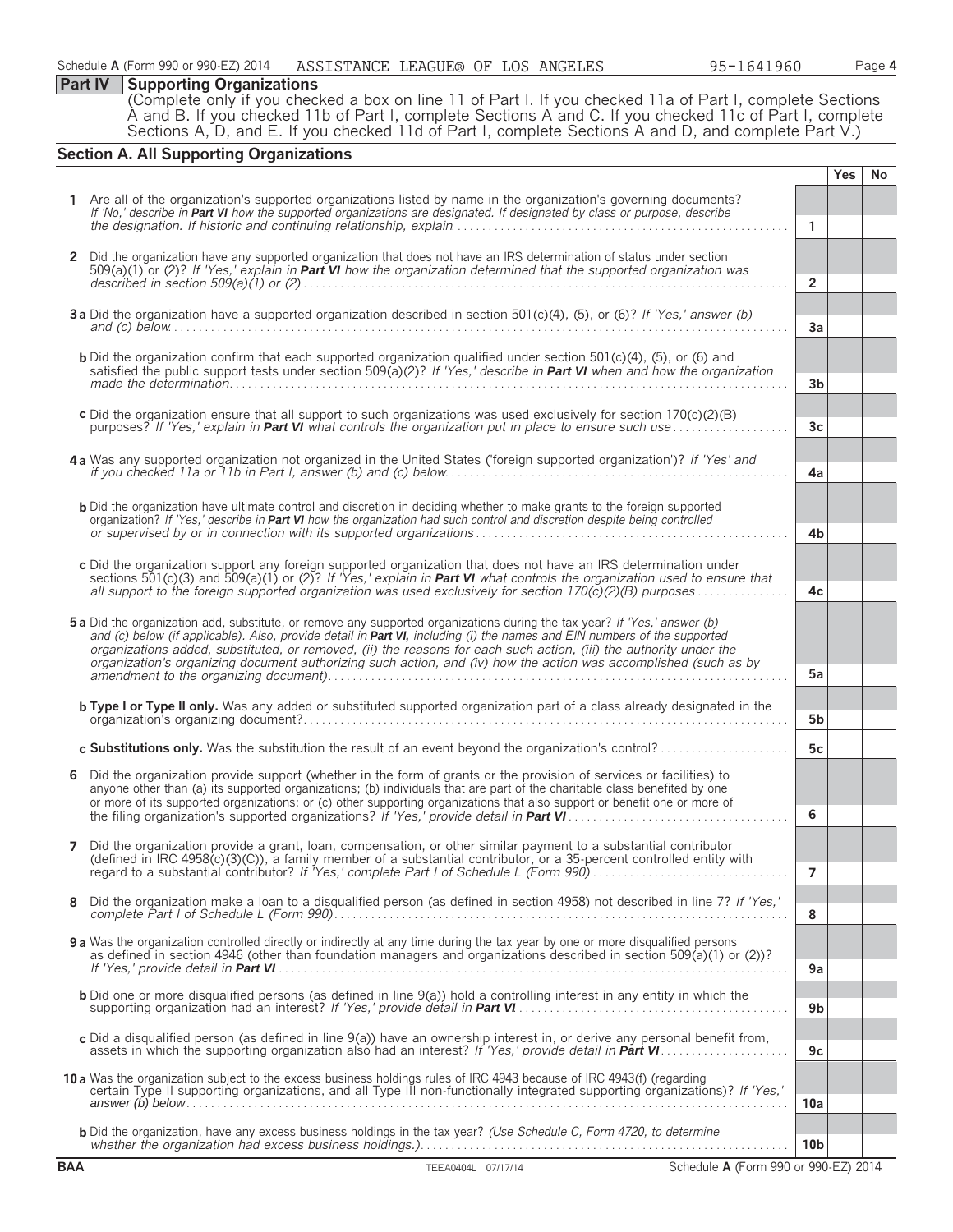| Schedule A (Form 990 or 990-EZ) 2014 | ASSISTANCE LEAGUE® OF LOS ANGELES |  |  |  | 95-1641960 | Page 5 |
|--------------------------------------|-----------------------------------|--|--|--|------------|--------|
|--------------------------------------|-----------------------------------|--|--|--|------------|--------|

|  | 95-1641960 |  |
|--|------------|--|
|  |            |  |

| <b>Part IV</b><br>Supporting Organizations (continued)                                                                                                                       |     |  |  |  |
|------------------------------------------------------------------------------------------------------------------------------------------------------------------------------|-----|--|--|--|
|                                                                                                                                                                              |     |  |  |  |
| Has the organization accepted a gift or contribution from any of the following persons?<br>11                                                                                |     |  |  |  |
|                                                                                                                                                                              |     |  |  |  |
| a A person who directly or indirectly controls, either alone or together with persons described in (b) and (c) below, the governing body of a supported organization?<br>11a |     |  |  |  |
|                                                                                                                                                                              |     |  |  |  |
|                                                                                                                                                                              |     |  |  |  |
| c A 35% controlled entity of a person described in (a) or (b) above? If 'Yes' to a, b, or c, provide detail in <b>Part VI</b>                                                | 11c |  |  |  |

## **Section B. Type I Supporting Organizations**

| Did the directors, trustees, or membership of one or more supported organizations have the power to regularly appoint<br>or elect at least a majority of the organization's directors or trustees at all times during the tax year? If 'No,' describe in<br>Part VI how the supported organization(s) effectively operated, supervised, or controlled the organization's activities.<br>If the organization had more than one supported organization, describe how the powers to appoint and/or remove<br>directors or trustees were allocated among the supported organizations and what conditions or restrictions, if any, |  |  |
|-------------------------------------------------------------------------------------------------------------------------------------------------------------------------------------------------------------------------------------------------------------------------------------------------------------------------------------------------------------------------------------------------------------------------------------------------------------------------------------------------------------------------------------------------------------------------------------------------------------------------------|--|--|
|                                                                                                                                                                                                                                                                                                                                                                                                                                                                                                                                                                                                                               |  |  |
| Did the organization operate for the benefit of any supported organization other than the supported organization(s)<br>that operated, supervised, or controlled the supporting organization? If 'Yes,' explain in Part VI how providing such<br>benefit carried out the purposes of the supported organization(s) that operated, supervised, or controlled the<br>supporting organization                                                                                                                                                                                                                                     |  |  |

## **Section C. Type II Supporting Organizations**

| Were a majority of the organization's directors or trustees during the tax year also a majority of the directors or trustees<br>of each of the organization's supported organization(s)? If 'No,' describe in <b>Part VI</b> how control or management of the |                                                                                                                 | Yes | Νc |
|---------------------------------------------------------------------------------------------------------------------------------------------------------------------------------------------------------------------------------------------------------------|-----------------------------------------------------------------------------------------------------------------|-----|----|
|                                                                                                                                                                                                                                                               |                                                                                                                 |     |    |
|                                                                                                                                                                                                                                                               | supporting organization was vested in the same persons that controlled or managed the supported organization(s) |     |    |

## **Section D. All Type III Supporting Organizations**

| 1 Did the organization provide to each of its supported organizations, by the last day of the fifth month of the<br>organization's tax year, (1) a written notice describing the type and amount of support provided during the prior tax<br>year, (2) a copy of the Form 990 that was most recently filed as of the date of notification, and (3) copies of the            |  |  |  |  |  |  |  |
|-----------------------------------------------------------------------------------------------------------------------------------------------------------------------------------------------------------------------------------------------------------------------------------------------------------------------------------------------------------------------------|--|--|--|--|--|--|--|
| organization's governing documents in effect on the date of notification, to the extent not previously provided?                                                                                                                                                                                                                                                            |  |  |  |  |  |  |  |
|                                                                                                                                                                                                                                                                                                                                                                             |  |  |  |  |  |  |  |
|                                                                                                                                                                                                                                                                                                                                                                             |  |  |  |  |  |  |  |
| 2 Were any of the organization's officers, directors, or trustees either (i) appointed or elected by the supported organization(s) or (ii) serving on the governing body of a supported organization? If 'No,' explain in <b>Par</b>                                                                                                                                        |  |  |  |  |  |  |  |
| 3 By reason of the relationship described in (2), did the organization's supported organizations have a significant<br>voice in the organization's investment policies and in directing the use of the organization's income or assets at<br>all times during the tax year? If 'Yes,' describe in <b>Part VI</b> the role the organization's supported organizations played |  |  |  |  |  |  |  |
| in this regard.                                                                                                                                                                                                                                                                                                                                                             |  |  |  |  |  |  |  |

## **Section E. Type III Functionally-Integrated Supporting Organizations**

| 1 Check the box next to the method that the organization used to satisfy the Integral Part Test during the year (see instructions): |  |  |
|-------------------------------------------------------------------------------------------------------------------------------------|--|--|
|                                                                                                                                     |  |  |

|  |  |  | <b>a</b>   The organization satisfied the Activities Test. Complete line 2 below. |  |  |  |  |  |  |
|--|--|--|-----------------------------------------------------------------------------------|--|--|--|--|--|--|
|--|--|--|-----------------------------------------------------------------------------------|--|--|--|--|--|--|

|  | <b>b</b> $ $ The organization is the parent of each of its supported organizations. Complete line 3 below. |  |  |  |  |
|--|------------------------------------------------------------------------------------------------------------|--|--|--|--|
|  |                                                                                                            |  |  |  |  |

**c** The organization supported a governmental entity. *Describe in Part VI how you supported a government entity (see instructions).*

| 2 Activities Test. Answer (a) and (b) below. | Yes   No |  |  |
|----------------------------------------------|----------|--|--|
|----------------------------------------------|----------|--|--|

| a Did substantially all of the organization's activities during the tax year directly further the exempt purposes of the<br>supported organization(s) to which the organization was responsive? If 'Yes,' then in Part VI identify those supported<br>organizations and explain how these activities directly furthered their exempt purposes, how the organization was<br>responsive to those supported organizations, and how the organization determined that these activities constituted |                |  |
|-----------------------------------------------------------------------------------------------------------------------------------------------------------------------------------------------------------------------------------------------------------------------------------------------------------------------------------------------------------------------------------------------------------------------------------------------------------------------------------------------|----------------|--|
|                                                                                                                                                                                                                                                                                                                                                                                                                                                                                               | 2a             |  |
| <b>b</b> Did the activities described in (a) constitute activities that, but for the organization's involvement, one or more of<br>the organization's supported organization(s) would have been engaged in? If 'Yes,' explain in <b>Part VI</b> the reasons for<br>the organization's position that its supported organization(s) would have engaged in these activities but for the                                                                                                          |                |  |
|                                                                                                                                                                                                                                                                                                                                                                                                                                                                                               | 2 <sub>b</sub> |  |
| 3 Parent of Supported Organizations. Answer (a) and (b) below.                                                                                                                                                                                                                                                                                                                                                                                                                                |                |  |
| a Did the organization have the power to regularly appoint or elect a majority of the officers, directors, or trustees of                                                                                                                                                                                                                                                                                                                                                                     | 3a             |  |
| <b>b</b> Did the organization exercise a substantial degree of direction over the policies, programs, and activities of each of its                                                                                                                                                                                                                                                                                                                                                           |                |  |
| supported organizations? If 'Yes,' describe in Part VI the role played by the organization in this regard                                                                                                                                                                                                                                                                                                                                                                                     | 3 <sub>b</sub> |  |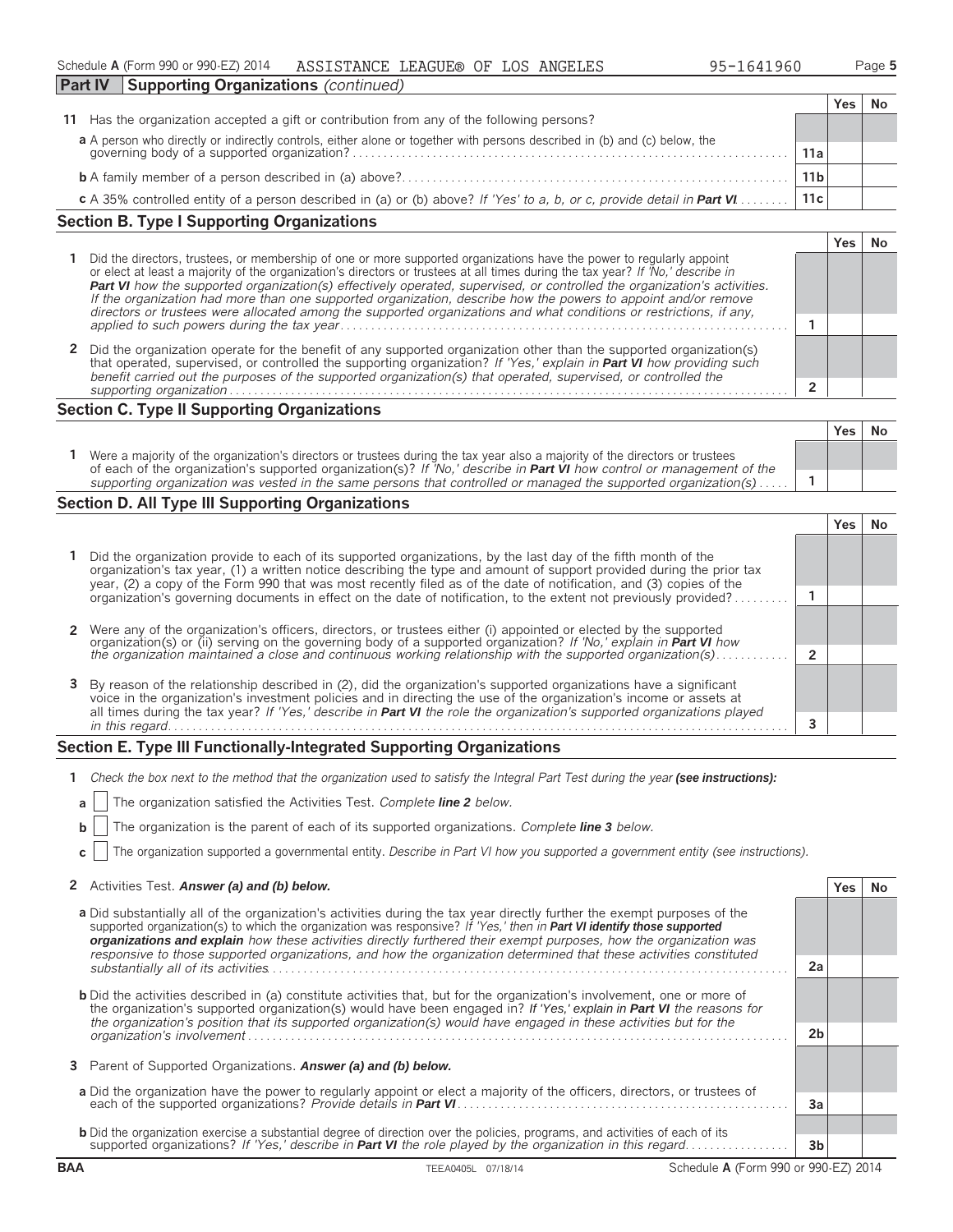**Part V** Type III Non-Functionally Integrated 509(a)(3) Supporting Organizations

**1** Check here if the organization satisfied the Integral Part Test as a qualifying trust on November 20, 1970. **See instructions.** All other Type III non-functionally integrated supporting organizations must complete Sections A through E.

|                | Section A - Adjusted Net Income                                                                                                                                     |                | (A) Prior Year | (B) Current Year<br>(optional) |
|----------------|---------------------------------------------------------------------------------------------------------------------------------------------------------------------|----------------|----------------|--------------------------------|
| 1.             |                                                                                                                                                                     | 1              |                |                                |
| 2              |                                                                                                                                                                     | $\overline{2}$ |                |                                |
| 3              |                                                                                                                                                                     | 3              |                |                                |
| 4              |                                                                                                                                                                     | 4              |                |                                |
| 5              |                                                                                                                                                                     | 5              |                |                                |
| 6              | Portion of operating expenses paid or incurred for production or collection of gross<br>income or for management, conservation, or maintenance of property held for | 6              |                |                                |
| 7              |                                                                                                                                                                     | $\overline{7}$ |                |                                |
| 8              | Adjusted Net Income (subtract lines 5, 6 and 7 from line 4)                                                                                                         | 8              |                |                                |
|                | <b>Section B - Minimum Asset Amount</b>                                                                                                                             |                | (A) Prior Year | (B) Current Year<br>(optional) |
| 1.             | Aggregate fair market value of all non-exempt-use assets (see instructions for short<br>tax year or assets held for part of year):                                  |                |                |                                |
|                |                                                                                                                                                                     | 1a             |                |                                |
|                |                                                                                                                                                                     | 1 <sub>b</sub> |                |                                |
|                |                                                                                                                                                                     | 1c             |                |                                |
|                |                                                                                                                                                                     | 1 <sub>d</sub> |                |                                |
|                | <b>e Discount</b> claimed for blockage or other<br>factors (explain in detail in Part VI):                                                                          |                |                |                                |
| 2              | Acquisition indebtedness applicable to non-exempt-use assets                                                                                                        | $\overline{2}$ |                |                                |
| 3              |                                                                                                                                                                     | 3              |                |                                |
| 4              | Cash deemed held for exempt use. Enter 1-1/2% of line 3 (for greater amount,                                                                                        | 4              |                |                                |
| 5              | Net value of non-exempt-use assets (subtract line 4 from line 3)                                                                                                    | 5              |                |                                |
| 6              |                                                                                                                                                                     | 6              |                |                                |
| 7              |                                                                                                                                                                     | $\overline{7}$ |                |                                |
| 8              |                                                                                                                                                                     | 8              |                |                                |
|                | Section C - Distributable Amount                                                                                                                                    |                |                | <b>Current Year</b>            |
| 1              | Adjusted net income for prior year (from Section A, line 8, Column A)                                                                                               | $\mathbf{1}$   |                |                                |
| $\overline{2}$ |                                                                                                                                                                     | $\overline{2}$ |                |                                |
| 3              | Minimum asset amount for prior year (from Section B, line 8, Column A)                                                                                              | 3              |                |                                |
| 4              |                                                                                                                                                                     | 4              |                |                                |
| 5              |                                                                                                                                                                     | 5              |                |                                |
| 6              | Distributable Amount. Subtract line 5 from line 4, unless subject to emergency                                                                                      | 6              |                |                                |

**7**  $\mid$  Check here if the current year is the organization's first as a non-functionally-integrated Type III supporting organization (see instructions).

**BAA** Schedule **A** (Form 990 or 990-EZ) 2014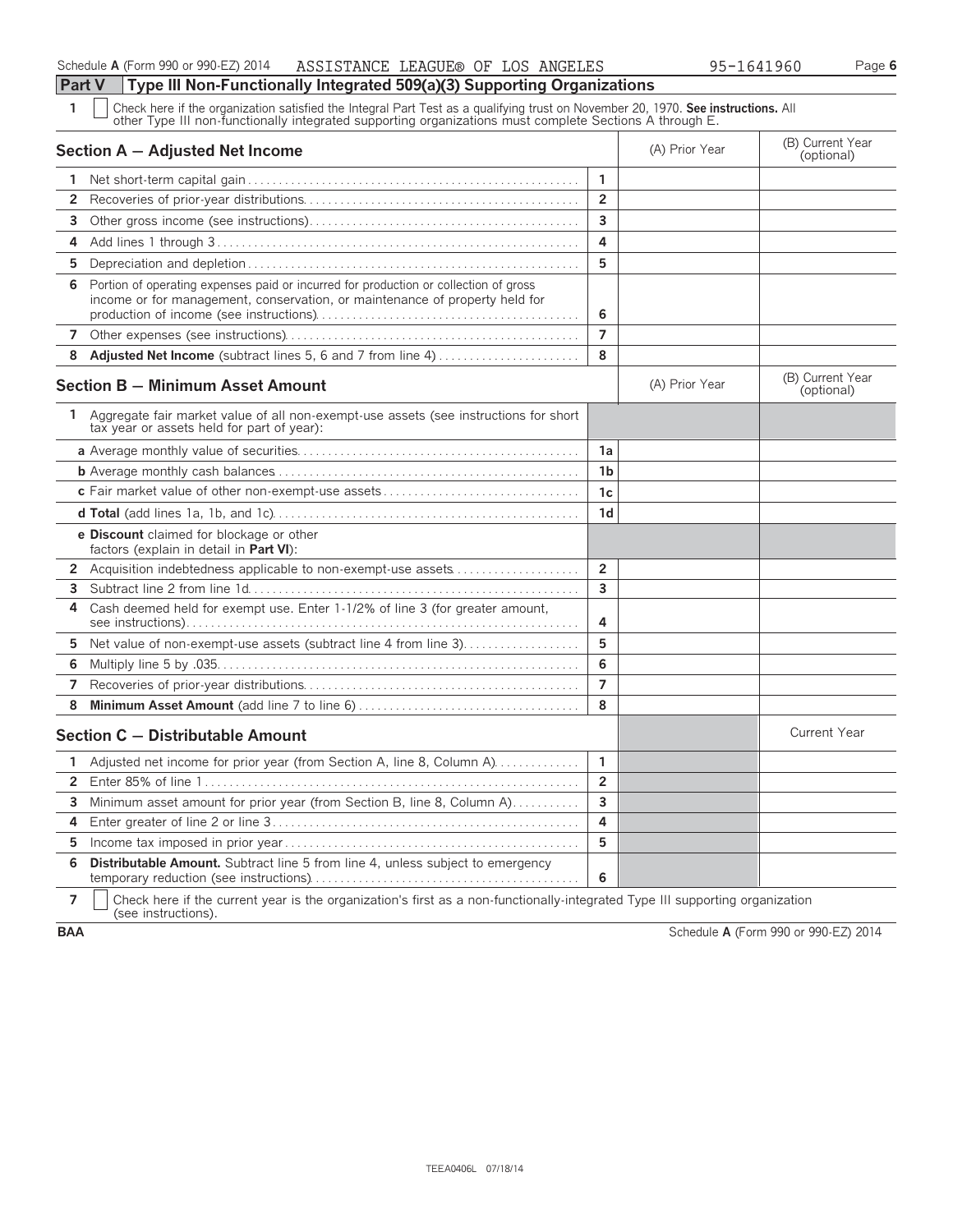| Schedule A (Form 990 or 990-EZ) 2014 | ASSISTANCE LEAGUE® OF LOS ANGELES |  |  |  | 95-1641960 | Page 7 |
|--------------------------------------|-----------------------------------|--|--|--|------------|--------|
|--------------------------------------|-----------------------------------|--|--|--|------------|--------|

| <b>Part V</b> | Type III Non-Functionally Integrated 509(a)(3) Supporting Organizations (continued)                                            |                                              |                                               |                                                  |
|---------------|--------------------------------------------------------------------------------------------------------------------------------|----------------------------------------------|-----------------------------------------------|--------------------------------------------------|
|               | Section D - Distributions                                                                                                      |                                              |                                               | <b>Current Year</b>                              |
| 1.            |                                                                                                                                |                                              |                                               |                                                  |
| 2             | Amounts paid to perform activity that directly furthers exempt purposes of supported organizations,                            |                                              |                                               |                                                  |
| 3             | Administrative expenses paid to accomplish exempt purposes of supported organizations                                          |                                              |                                               |                                                  |
| 4             |                                                                                                                                |                                              |                                               |                                                  |
| 5             |                                                                                                                                |                                              |                                               |                                                  |
| 6             |                                                                                                                                |                                              |                                               |                                                  |
| 7             |                                                                                                                                |                                              |                                               |                                                  |
| 8             | Distributions to attentive supported organizations to which the organization is responsive (provide details                    |                                              |                                               |                                                  |
| 9             |                                                                                                                                |                                              |                                               |                                                  |
| 10            |                                                                                                                                |                                              |                                               |                                                  |
|               | Section E - Distribution Allocations (see instructions)                                                                        | (i)<br><b>Excess</b><br><b>Distributions</b> | (ii)<br><b>Underdistributions</b><br>Pre-2014 | (iii)<br><b>Distributable</b><br>Amount for 2014 |
| 1             | Distributable amount for 2014 from Section C, line 6                                                                           |                                              |                                               |                                                  |
| $\mathbf{2}$  | Underdistributions, if any, for years prior to 2014 (reasonable                                                                |                                              |                                               |                                                  |
| 3             | Excess distributions carryover, if any, to 2014:                                                                               |                                              |                                               |                                                  |
| а             |                                                                                                                                |                                              |                                               |                                                  |
| b             |                                                                                                                                |                                              |                                               |                                                  |
| С             |                                                                                                                                |                                              |                                               |                                                  |
| d             |                                                                                                                                |                                              |                                               |                                                  |
|               | e From 2013                                                                                                                    |                                              |                                               |                                                  |
|               |                                                                                                                                |                                              |                                               |                                                  |
|               |                                                                                                                                |                                              |                                               |                                                  |
|               |                                                                                                                                |                                              |                                               |                                                  |
|               | i Carryover from 2009 not applied (see instructions)                                                                           |                                              |                                               |                                                  |
|               | j Remainder. Subtract lines 3g, 3h, and 3i from 3f                                                                             |                                              |                                               |                                                  |
| 4             | Distributions for 2014 from Section D,<br>\$<br>line $7:$                                                                      |                                              |                                               |                                                  |
|               |                                                                                                                                |                                              |                                               |                                                  |
|               |                                                                                                                                |                                              |                                               |                                                  |
|               |                                                                                                                                |                                              |                                               |                                                  |
| 5             | Remaining underdistributions for years prior to 2014, if any.<br>Subtract lines 3g and 4a from line 2 (if amount greater than  |                                              |                                               |                                                  |
| 6             | Remaining underdistributions for 2014. Subtract lines 3h and 4b<br>from line 1 (if amount greater than zero, see instructions) |                                              |                                               |                                                  |
|               | 7 Excess distributions carryover to 2015. Add lines 3j and 4c                                                                  |                                              |                                               |                                                  |
| 8             | Breakdown of line 7:                                                                                                           |                                              |                                               |                                                  |
| а             |                                                                                                                                |                                              |                                               |                                                  |
| b             |                                                                                                                                |                                              |                                               |                                                  |
| C             |                                                                                                                                |                                              |                                               |                                                  |
|               | $d$ Excess from 2013.                                                                                                          |                                              |                                               |                                                  |
|               | e Excess from 2014.                                                                                                            |                                              |                                               |                                                  |
| <b>BAA</b>    |                                                                                                                                |                                              |                                               | Schedule A (Form 990 or 990-EZ) 2014             |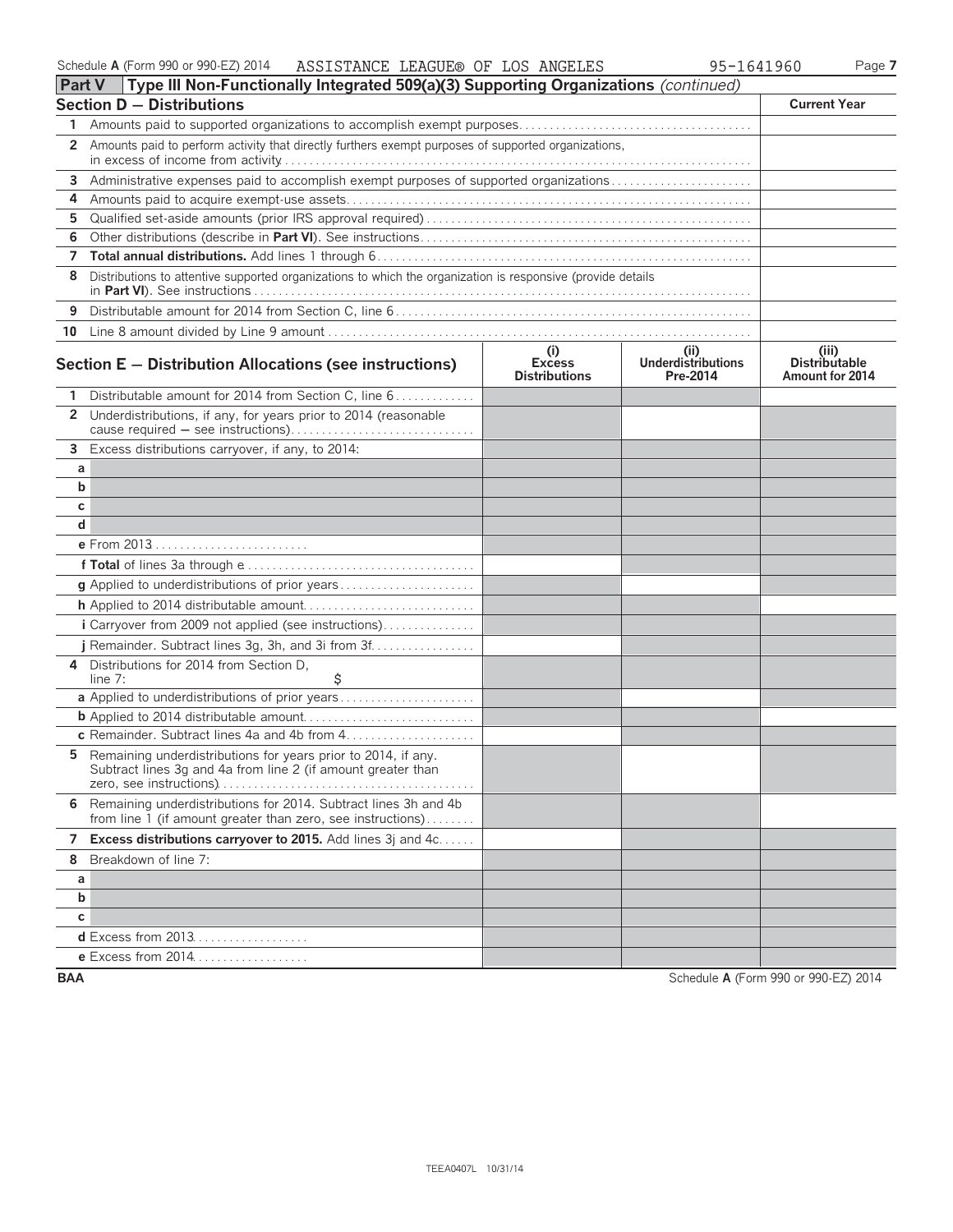**Part VI Supplemental Information.** Provide the explanations required by Part II, line 10; Part II, line 17a or 17b; and Part III, line 12. Also complete this part for any additional information. (See instructions).

#### **PART III, LINE 12 - OTHER INCOME**

| NATURE<br>AND<br>SOURCE |       | 2014                |                          |                          |                                |                              |
|-------------------------|-------|---------------------|--------------------------|--------------------------|--------------------------------|------------------------------|
| MISCELLANEOUS           | TOTAL | 955.<br>$955$<br>20 | 665.<br>50,<br>665<br>50 | 680<br>70.<br>680<br>7 N | 28<br>141<br>$\Lambda$ 1<br>28 | 453.<br>$\Delta$ 5 3<br>, ﺳﺪ |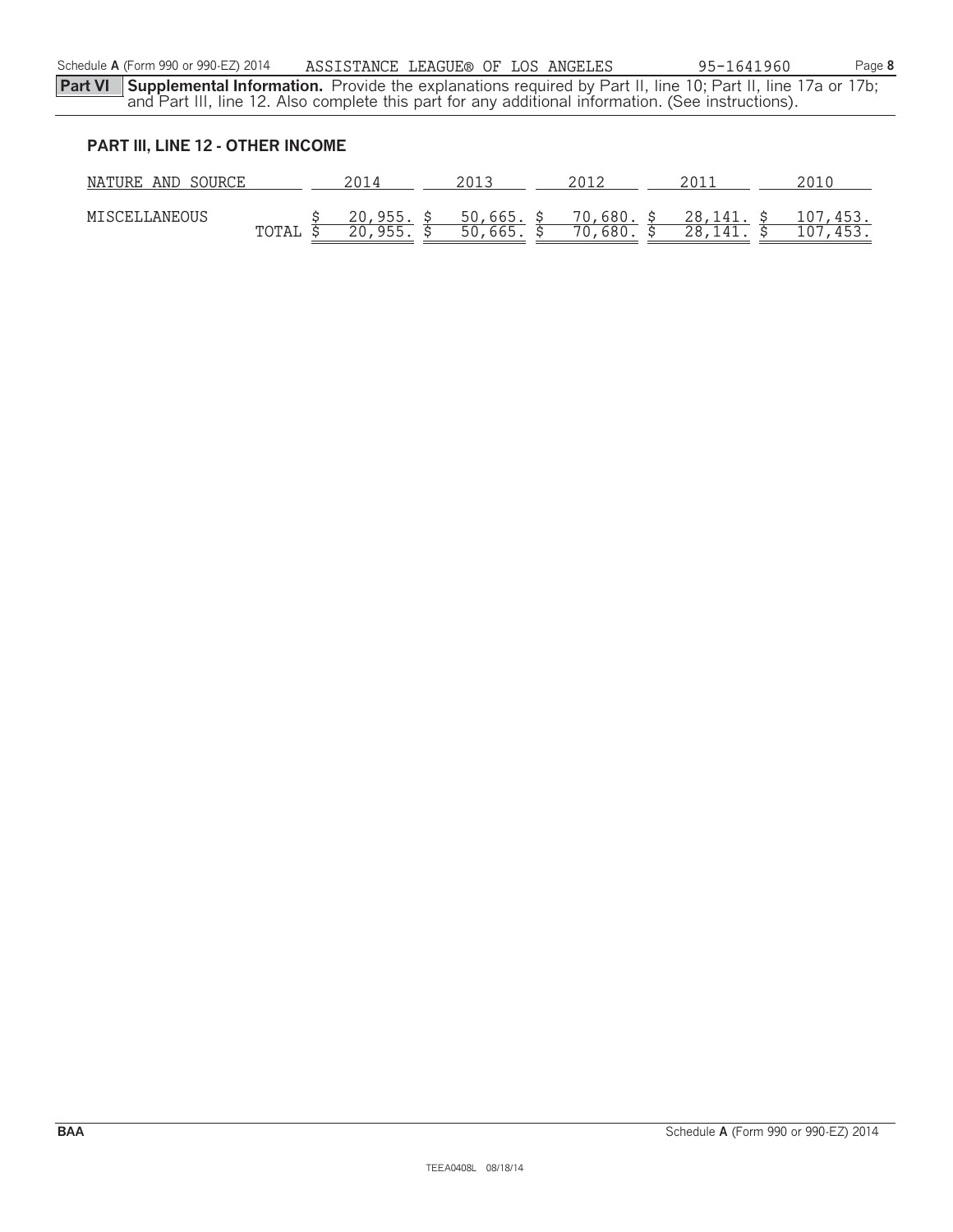#### **Schedule B**  $\bigcup_{\text{OMB No. 1545-0047}}$  PUBLIC DISCLOSURE COPY

#### **Schedule of Contributors**

<sup>G</sup>**Attach to Form 990, Form 990-EZ, or Form 990-PF 2014** ► Information about Schedule B (Form 990, 990-EZ, 990-PF) and its instructions is at *www.irs.gov/form990.* 

Department of the Treasury<br>Internal Revenue Service

| Name of the organization              | Employer identification number |  |  |  |  |  |  |
|---------------------------------------|--------------------------------|--|--|--|--|--|--|
| ASSISTANCE LEAGUE® OF LOS ANGELES     | 95-1641960                     |  |  |  |  |  |  |
| <b>Organization type</b> (check one): |                                |  |  |  |  |  |  |

| Filers of:         | Section:                                                                    |
|--------------------|-----------------------------------------------------------------------------|
| Form 990 or 990-EZ | $ X $ 501(c)( 3) (enter number) organization                                |
|                    | $4947(a)(1)$ nonexempt charitable trust not treated as a private foundation |
|                    | 527 political organization                                                  |
| Form 990-PF        | $501(c)(3)$ exempt private foundation                                       |
|                    | $4947(a)(1)$ nonexempt charitable trust treated as a private foundation     |
|                    | $501(c)(3)$ taxable private foundation                                      |

Check if your organization is covered by the **General Rule** or a **Special Rule**

**Note.** Only a section 501(c)(7), (8), or (10) organization can check boxes for both the General Rule and a Special Rule. See instructions.

#### **General Rule**

For an organization filing Form 990, 990-EZ, or 990-PF that received, during the year, contributions totaling \$5,000 or more (in money or Xproperty) from any one contributor. Complete Parts I and II. See instructions for determining a contributor's total contributions.

#### **Special Rules**

For an organization described in section 501(c)(3) filing Form 990 or 990-EZ that met the 33-1/3% support test of the regulations<br>under sections 509(a)(1) and 170(b)(1)(A)(vi), that checked Schedule A (Form 990 or 990-EZ),

For an organization described in section 501(c)(7), (8), or (10) filing Form 990 or 990-EZ that received from any one contributor, during the year, total contributions of more than \$1,000 *exclusively* for religious, charitable, scientific, literary, or educational purposes, or for the prevention of cruelty to children or animals. Complete Parts I, II, and III.

For an organization described in section 501(c)(7), (8), or (10) filing Form 990 or 990-EZ that received from any one contributor, during the year, contributions *exclusively* for religious, charitable, etc., purposes, but no such contributions totaled more than \$1,000. If this box is checked, enter here the total contributions that were received during the year for an *exclusively* religious, charitable, etc., purpose. Do not complete any of the parts unless the **General Rule** applies to this organization because it received *nonexclusively* religious, charitable, etc., contributions totaling \$5,000 or more during the year . . . . .  $\blacktriangleright$ 

**Caution:** An organization that is not covered by the General Rule and/or the Special Rules does not file Schedule B (Form 990, 990-EZ, or 990-PF), but it **must** answer 'No' on Part IV, line 2, of its Form 990; or check the box on line H of its Form 990-EZ or on its Form 990-PF, Part I, line 2, to certify that it does not meet the filing requirements of Schedule B (Form 990, 990-EZ, or 990-PF).

**BAA For Paperwork Reduction Act Notice, see the Instructions for Form 990, 990EZ,** Schedule **B** (Form 990, 990-EZ, or 990-PF) (2014) **or 990-PF.**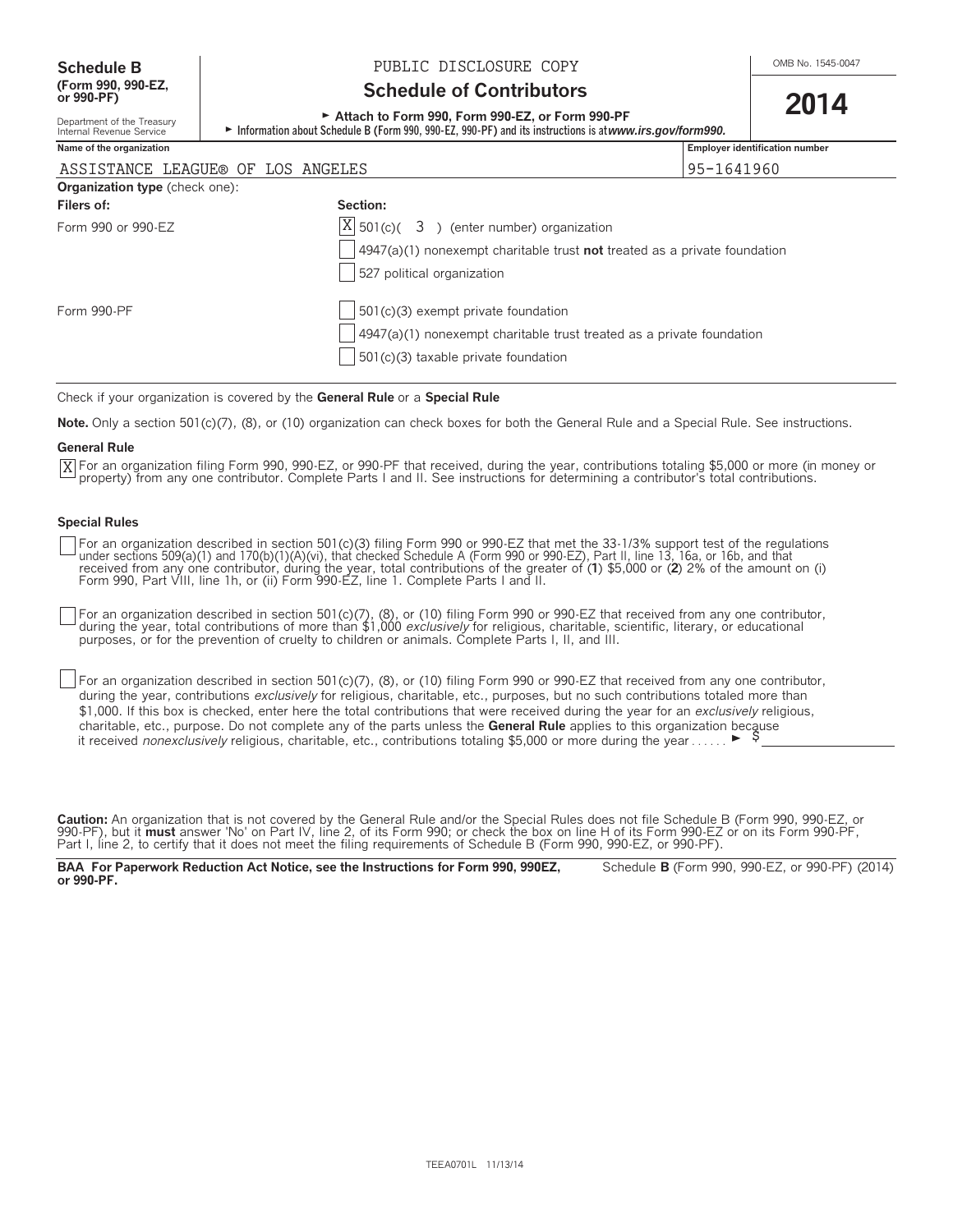| <b>Employer identification number</b><br>Name of organization | Schedule <b>B</b> (Form 990, 990-EZ, or 990-PF) (2014) | Page | 0Ť | 9 of <b>Part 1</b> |
|---------------------------------------------------------------|--------------------------------------------------------|------|----|--------------------|
|                                                               |                                                        |      |    |                    |
| 195-1641960<br>ASSISTANCE LEAGUE® OF LOS ANGELES              |                                                        |      |    |                    |

| Part I               | Contributors (see instructions). Use duplicate copies of Part I if additional space is needed. |                               |                                                                                                    |
|----------------------|------------------------------------------------------------------------------------------------|-------------------------------|----------------------------------------------------------------------------------------------------|
| (a)<br>Number        | (b)<br>Name, address, and $ZIP + 4$                                                            | (c)<br>Total<br>contributions | (d)<br>Type of contribution                                                                        |
| $\overline{\perp}$   | --------------                                                                                 | l\$<br>75,000.                | X<br>Person<br>Payroll<br>Noncash<br>(Complete Part II for<br>noncash contributions.)              |
| (a)<br>Number        | (b)<br>Name, address, and ZIP + 4                                                              | (c)<br>Total<br>contributions | (d)<br>Type of contribution                                                                        |
| $\overline{2}$       | _______________                                                                                | \$<br>75,000.                 | $\overline{X}$<br>Person<br>Payroll<br>Noncash<br>(Complete Part II for<br>noncash contributions.) |
| (a)<br><b>Number</b> | (b)<br>Name, address, and ZIP + 4                                                              | (c)<br>Total<br>contributions | (d)<br>Type of contribution                                                                        |
| $\overline{3}$       |                                                                                                | 57, 415.                      | $\overline{X}$<br>Person<br>Payroll<br>Noncash<br>(Complete Part II for<br>noncash contributions.) |
|                      |                                                                                                |                               |                                                                                                    |
| (a)<br>Number        | (b)<br>Name, address, and ZIP + 4                                                              | (c)<br>Total<br>contributions | (d)<br>Type of contribution                                                                        |
| 4                    |                                                                                                | 50,000.                       | $\overline{X}$<br>Person<br>Payroll<br>Noncash<br>(Complete Part II for<br>noncash contributions.) |
| (a)<br>Number        | (b)<br>Name, address, and ZIP + 4                                                              | (c)<br>Total<br>contributions | (d)<br>Type of contribution                                                                        |
| $\overline{5}$       |                                                                                                | 50,000.                       | $\overline{X}$<br>Person<br>Payroll<br>Noncash<br>(Complete Part II for<br>noncash contributions.) |
| (a)<br>Number        | (b)<br>Name, address, and ZIP + 4                                                              | (c)<br>Total<br>contributions | (d)<br>Type of contribution                                                                        |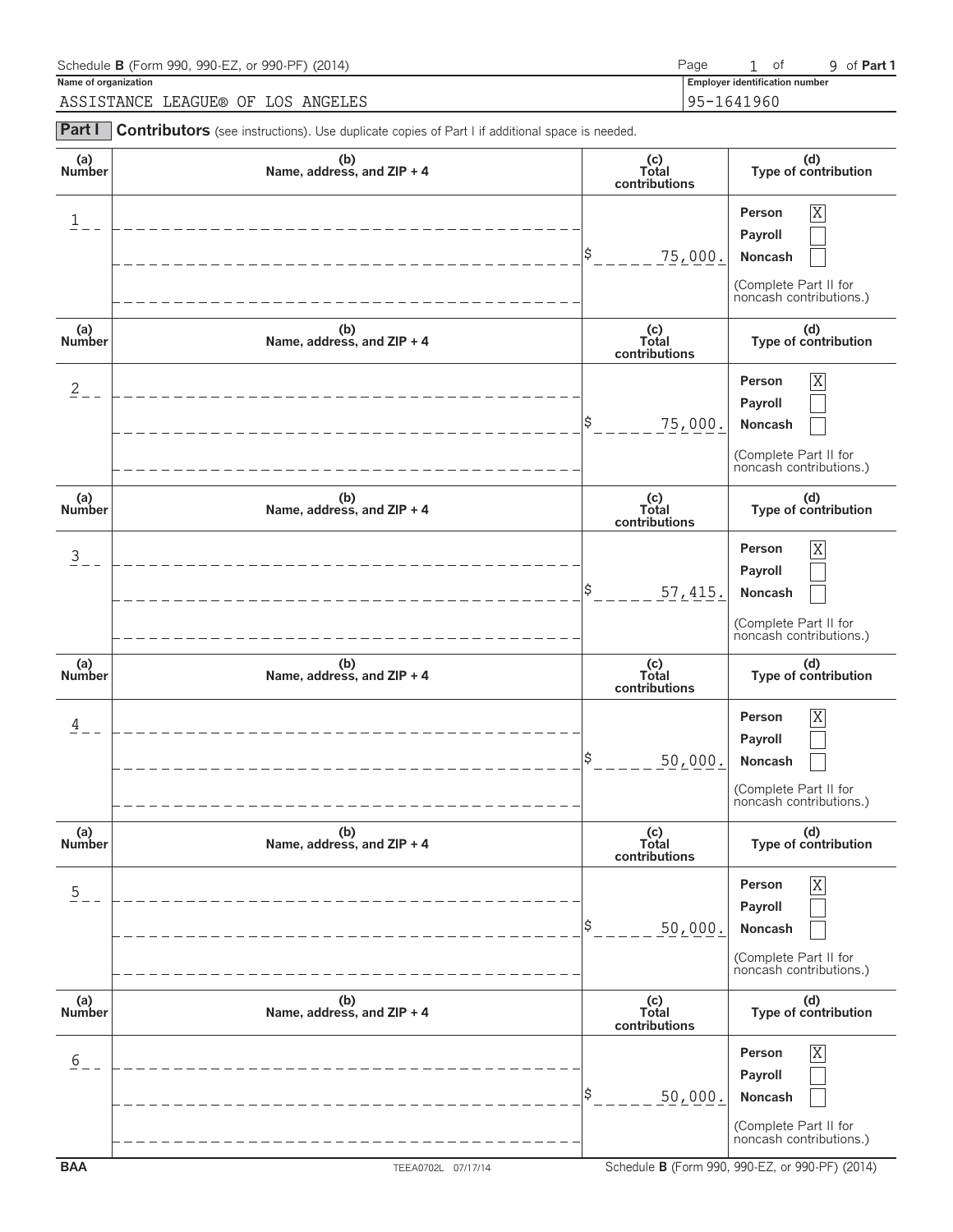| Schedule <b>B</b> (Form 990, 990-EZ, or 990-PF) (2014) | Page                                  | ot. | of <b>Part 1</b> |
|--------------------------------------------------------|---------------------------------------|-----|------------------|
| Name of organization                                   | <b>Employer identification number</b> |     |                  |
| ASSISTANCE LEAGUE® OF LOS ANGELES                      | 195-1641960                           |     |                  |

| Part I               | Contributors (see instructions). Use duplicate copies of Part I if additional space is needed. |                               |                                                                                                             |
|----------------------|------------------------------------------------------------------------------------------------|-------------------------------|-------------------------------------------------------------------------------------------------------------|
| (a)<br>Number        | (b)<br>Name, address, and ZIP + 4                                                              | (c)<br>Total<br>contributions | (d)<br>Type of contribution                                                                                 |
| 7                    |                                                                                                | \$<br>30,000.                 | $\overline{X}$<br>Person<br>Payroll<br>Noncash<br>(Complete Part II for<br>noncash contributions.)          |
| (a)<br>Number        | (b)<br>Name, address, and ZIP + 4                                                              | (c)<br>Total<br>contributions | (d)<br>Type of contribution                                                                                 |
| $\overline{8}$       |                                                                                                | \$<br>20,612.                 | $\overline{X}$<br>Person<br>Payroll<br>Noncash<br>(Complete Part II for<br>noncash contributions.)          |
| (a)<br><b>Number</b> | (b)<br>Name, address, and ZIP + 4                                                              | (c)<br>Total<br>contributions | (d)<br>Type of contribution                                                                                 |
| $\overline{9}$       |                                                                                                | \$<br>17,795.                 | $\overline{\text{X}}$<br>Person<br>Payroll<br>Noncash<br>(Complete Part II for<br>noncash contributions.)   |
| (a)<br>Number        | (b)<br>Name, address, and ZIP + 4                                                              | (c)<br>Total<br>contributions | (d)<br>Type of contribution                                                                                 |
| 10                   |                                                                                                | \$<br>20,000.                 | $\overline{\mathrm{X}}$<br>Person<br>Payroll<br>Noncash<br>(Complete Part II for<br>noncash contributions.) |
| (a)<br>Number        | (b)<br>Name, address, and ZIP + 4                                                              | (c)<br>Total<br>contributions | (d)<br>Type of contribution                                                                                 |
| 11                   |                                                                                                | 20,000.                       | Χ<br>Person<br>Payroll<br>Noncash<br>(Complete Part II for<br>noncash contributions.)                       |
| (a)<br>Number        | (b)<br>Name, address, and ZIP + 4                                                              | (c)<br>Total<br>contributions | (d)<br>Type of contribution                                                                                 |
| 12                   |                                                                                                | \$<br>15,000.                 | Χ<br>Person<br>Payroll<br>Noncash<br>(Complete Part II for<br>noncash contributions.)                       |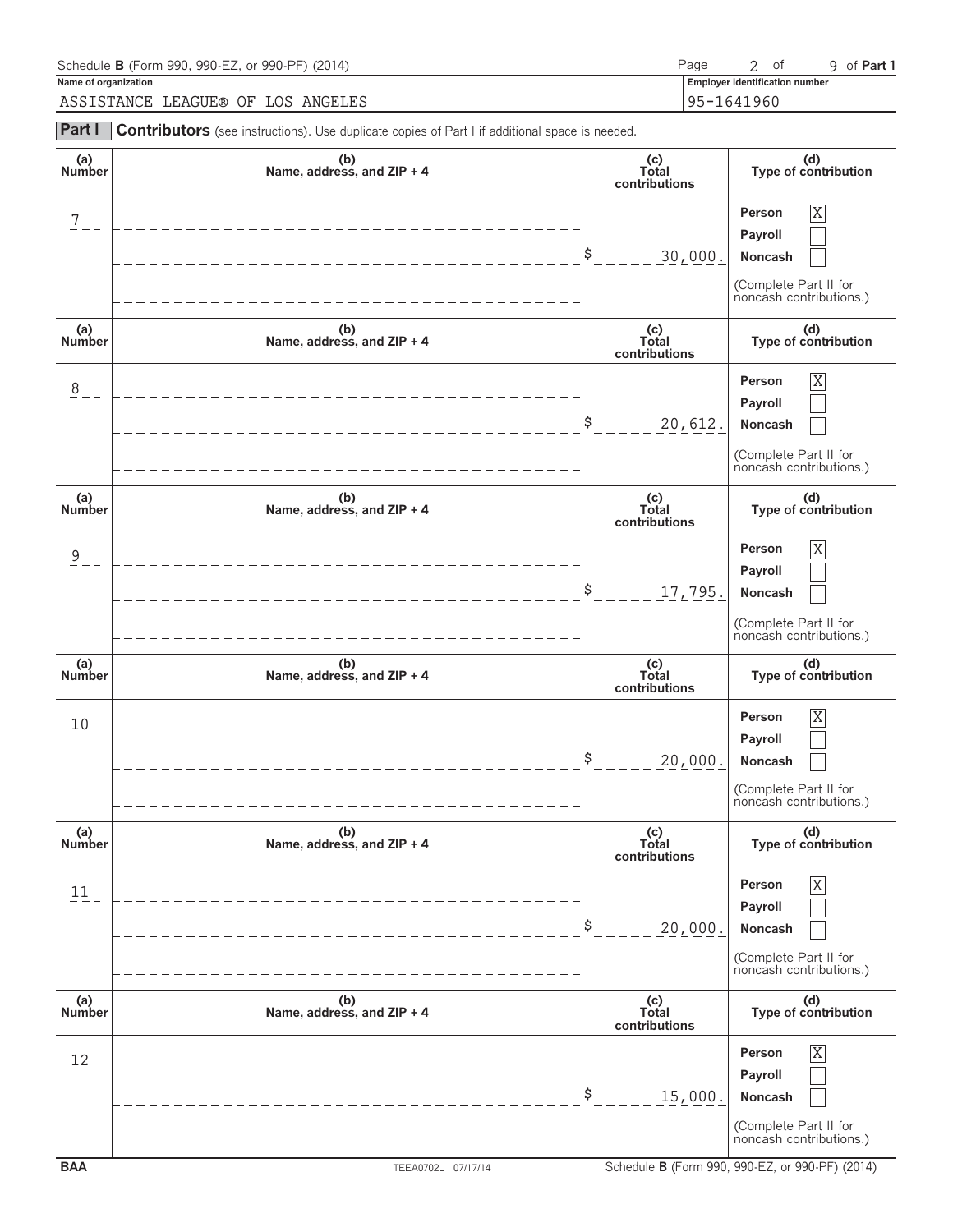| Schedule <b>B</b> (Form 990, 990-EZ, or 990-PF) (2014) | Page                                  | 0Ť | 9 of <b>Part 1</b> |
|--------------------------------------------------------|---------------------------------------|----|--------------------|
| Name of organization                                   | <b>Employer identification number</b> |    |                    |
| ASSISTANCE LEAGUE® OF LOS ANGELES                      | 195-1641960                           |    |                    |

| Part I               | Contributors (see instructions). Use duplicate copies of Part I if additional space is needed. |                               |                                                                                                             |
|----------------------|------------------------------------------------------------------------------------------------|-------------------------------|-------------------------------------------------------------------------------------------------------------|
| (a)<br>Number        | (b)<br>Name, address, and $ZIP + 4$                                                            | (c)<br>Total<br>contributions | (d)<br>Type of contribution                                                                                 |
| $13 -$               |                                                                                                | 11,710.                       | $\overline{\mathrm{X}}$<br>Person<br>Payroll<br>Noncash<br>(Complete Part II for<br>noncash contributions.) |
| (a)<br>Number        | (b)<br>Name, address, and ZIP + 4                                                              | (c)<br>Total<br>contributions | (d)<br>Type of contribution                                                                                 |
| $14 -$               |                                                                                                | 11,910.                       | $\overline{X}$<br>Person<br>Payroll<br>Noncash<br>(Complete Part II for<br>noncash contributions.)          |
| (a)<br>Number        | (b)<br>Name, address, and ZIP + 4                                                              | (c)<br>Total<br>contributions | (d)<br>Type of contribution                                                                                 |
| $15 -$               |                                                                                                | 11,505.                       | $\overline{\text{X}}$<br>Person<br>Payroll<br>Noncash<br>(Complete Part II for<br>noncash contributions.)   |
| (a)<br>Number        | (b)<br>Name, address, and ZIP + 4                                                              | (c)<br>Total<br>contributions | (d)<br>Type of contribution                                                                                 |
| $16 -$               |                                                                                                | 10, 190.                      | X<br>Person<br>Payroll<br>Noncash<br>(Complete Part II for<br>noncash contributions.)                       |
| (a)<br><b>Number</b> | (b)<br>Name, address, and ZIP + 4                                                              | (c)<br>Total<br>contributions | (d)<br>Type of contribution                                                                                 |
| 17                   |                                                                                                | 10,000.                       | Person<br>Payroll<br>Noncash<br>(Complete Part II for<br>noncash contributions.)                            |
| (a)<br>Number        | (b)<br>Name, address, and ZIP + 4                                                              | (c)<br>Total<br>contributions | (d)<br>Type of contribution                                                                                 |
| 18                   |                                                                                                | 10,000.                       | Person<br>Payroll<br>Noncash<br>(Complete Part II for<br>noncash contributions.)                            |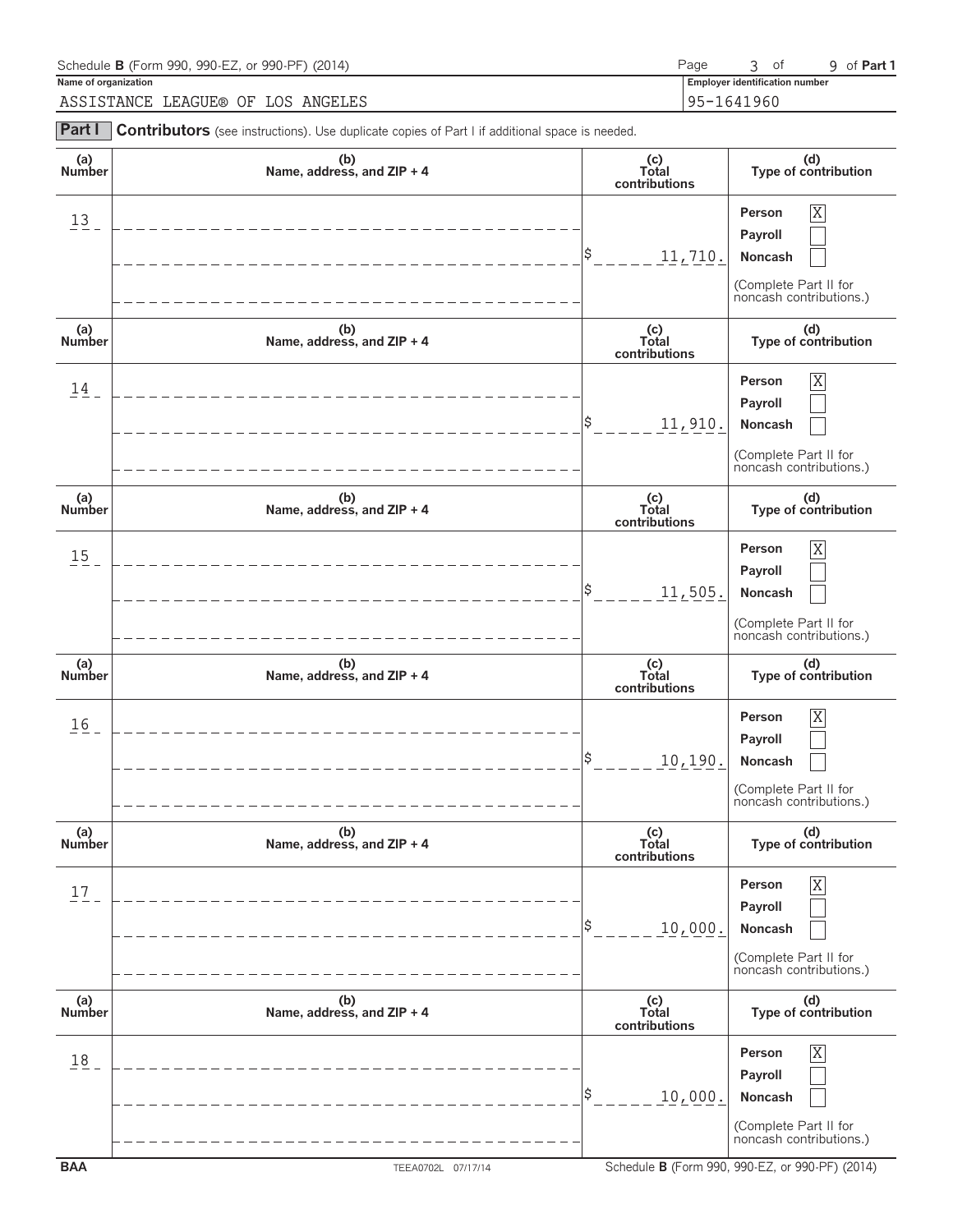| Schedule <b>B</b> (Form 990, 990-EZ, or 990-PF) (2014) | Page                                  | 0Ť | of <b>Part 1</b> |
|--------------------------------------------------------|---------------------------------------|----|------------------|
| Name of organization                                   | <b>Employer identification number</b> |    |                  |
| ASSISTANCE LEAGUE® OF LOS ANGELES                      | 195-1641960                           |    |                  |

| Part I               | <b>Contributors</b> (see instructions). Use duplicate copies of Part I if additional space is needed. |                               |                                                                                                             |
|----------------------|-------------------------------------------------------------------------------------------------------|-------------------------------|-------------------------------------------------------------------------------------------------------------|
| (a)<br>Number        | (b)<br>Name, address, and $ZIP + 4$                                                                   | (c)<br>Total<br>contributions | (d)<br>Type of contribution                                                                                 |
| $19 -$               |                                                                                                       | 10,000.                       | $\overline{\mathrm{X}}$<br>Person<br>Payroll<br>Noncash<br>(Complete Part II for<br>noncash contributions.) |
| (a)<br>Number        | (b)<br>Name, address, and ZIP + 4                                                                     | (c)<br>Total<br>contributions | (d)<br>Type of contribution                                                                                 |
| $20 -$               |                                                                                                       | 10,000.                       | $\overline{X}$<br>Person<br>Payroll<br>Noncash<br>(Complete Part II for<br>noncash contributions.)          |
| (a)<br>Number        | (b)<br>Name, address, and ZIP + 4                                                                     | (c)<br>Total<br>contributions | (d)<br>Type of contribution                                                                                 |
| 21                   |                                                                                                       | 10,000.                       | $\overline{\text{X}}$<br>Person<br>Payroll<br>Noncash<br>(Complete Part II for<br>noncash contributions.)   |
| (a)<br>Number        | (b)<br>Name, address, and ZIP + 4                                                                     | (c)<br>Total<br>contributions | (d)<br>Type of contribution                                                                                 |
| $22 -$               |                                                                                                       | 7,695.                        | X<br>Person<br>Payroll<br>Noncash<br>(Complete Part II for<br>noncash contributions.)                       |
| (a)<br><b>Number</b> | (b)<br>Name, address, and ZIP + 4                                                                     | (c)<br>Total<br>contributions | (d)<br>Type of contribution                                                                                 |
| 23                   |                                                                                                       | 8,010.                        | Person<br>Payroll<br>Noncash<br>(Complete Part II for<br>noncash contributions.)                            |
| (a)<br>Number        | (b)<br>Name, address, and ZIP + 4                                                                     | (c)<br>Total<br>contributions | (d)<br>Type of contribution                                                                                 |
| $24$ .               |                                                                                                       | 8,000.                        | Person<br>Payroll<br>Noncash<br>(Complete Part II for<br>noncash contributions.)                            |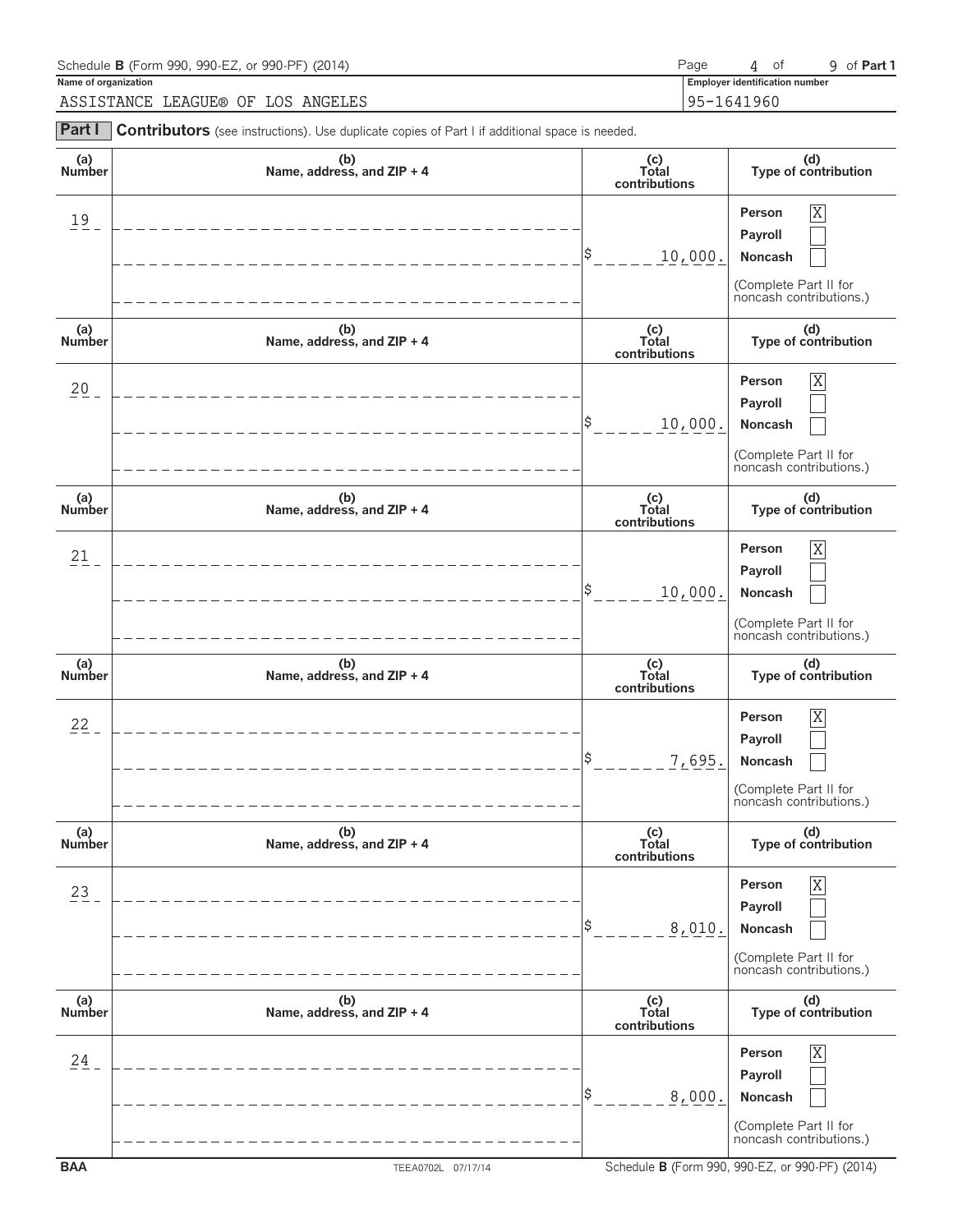| Schedule <b>B</b> (Form 990, 990-EZ, or 990-PF) (2014) | Page<br>Οt |  |                                       | of <b>Part 1</b> |
|--------------------------------------------------------|------------|--|---------------------------------------|------------------|
| Name of organization                                   |            |  | <b>Employer identification number</b> |                  |
| ASSISTANCE LEAGUE® OF LOS ANGELES                      | 95-1641960 |  |                                       |                  |

| Part I               | <b>Contributors</b> (see instructions). Use duplicate copies of Part I if additional space is needed. |                               |                                                                                                             |
|----------------------|-------------------------------------------------------------------------------------------------------|-------------------------------|-------------------------------------------------------------------------------------------------------------|
| (a)<br>Number        | (b)<br>Name, address, and $ZIP + 4$                                                                   | (c)<br>Total<br>contributions | (d)<br>Type of contribution                                                                                 |
| $25 -$               |                                                                                                       | 5,000.                        | $\overline{\mathrm{X}}$<br>Person<br>Payroll<br>Noncash<br>(Complete Part II for<br>noncash contributions.) |
| (a)<br>Number        | (b)<br>Name, address, and ZIP + 4                                                                     | (c)<br>Total<br>contributions | (d)<br>Type of contribution                                                                                 |
| $26 -$               |                                                                                                       | 7,000.                        | $\overline{X}$<br>Person<br>Payroll<br>Noncash<br>(Complete Part II for<br>noncash contributions.)          |
| (a)<br>Number        | (b)<br>Name, address, and ZIP + 4                                                                     | (c)<br>Total<br>contributions | (d)<br>Type of contribution                                                                                 |
| $27 -$               |                                                                                                       | 6,915.                        | $\overline{\text{X}}$<br>Person<br>Payroll<br>Noncash<br>(Complete Part II for<br>noncash contributions.)   |
| (a)<br>Number        | (b)<br>Name, address, and ZIP + 4                                                                     | (c)<br>Total<br>contributions | (d)<br>Type of contribution                                                                                 |
| $28 -$               |                                                                                                       | 6,900.                        | X<br>Person<br>Payroll<br>Noncash<br>(Complete Part II for<br>noncash contributions.)                       |
| (a)<br><b>Number</b> | (b)<br>Name, address, and ZIP + 4                                                                     | (c)<br>Total<br>contributions | (d)<br>Type of contribution                                                                                 |
| $29$ .               |                                                                                                       | 6,725.                        | Person<br>Payroll<br>Noncash<br>(Complete Part II for<br>noncash contributions.)                            |
| (a)<br>Number        | (b)<br>Name, address, and ZIP + 4                                                                     | (c)<br>Total<br>contributions | (d)<br>Type of contribution                                                                                 |
| 30                   |                                                                                                       | 5,000.                        | Person<br>Payroll<br>Noncash<br>(Complete Part II for<br>noncash contributions.)                            |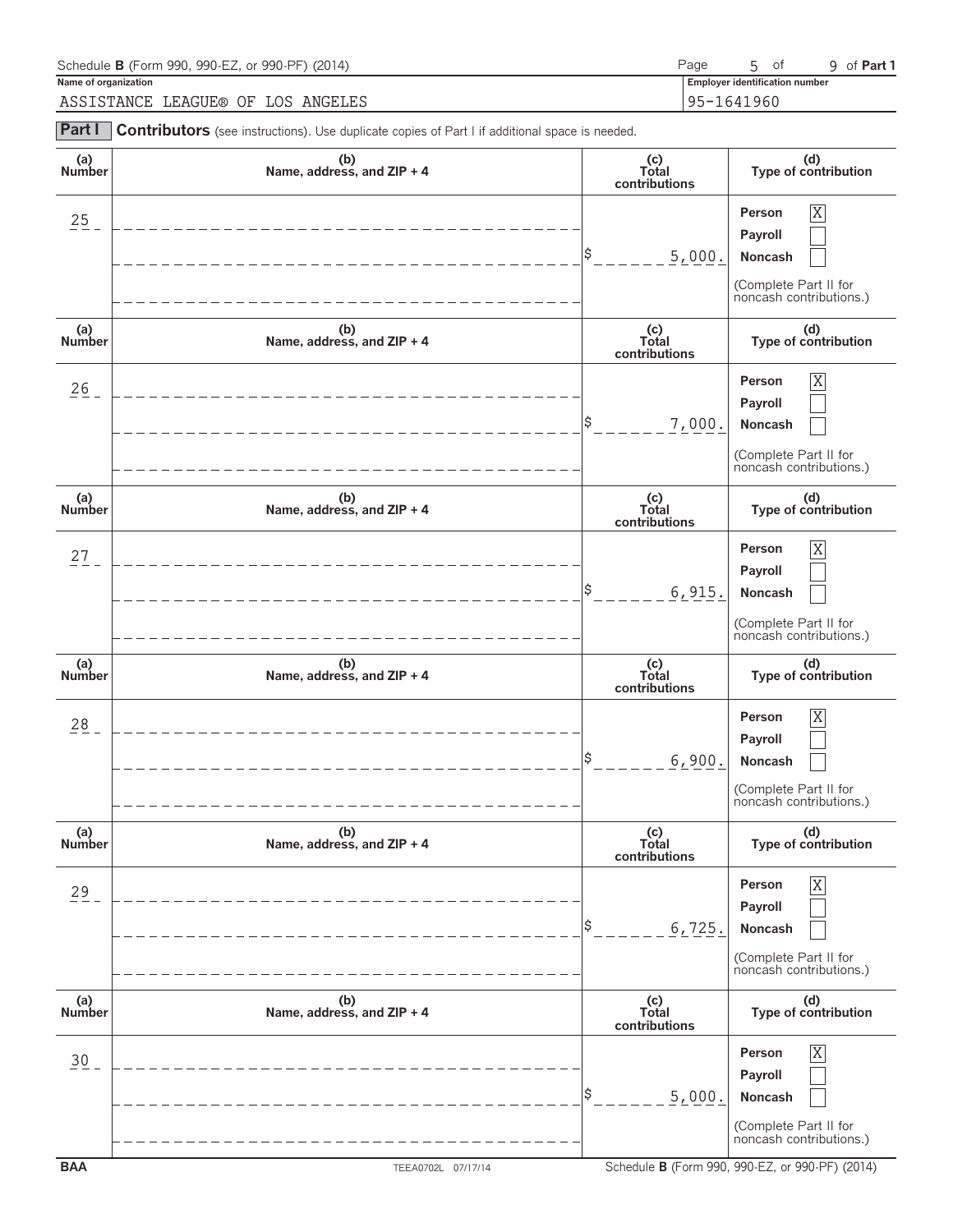| Schedule <b>B</b> (Form 990, 990-EZ, or 990-PF) (2014) | Page        | 0Ť                                    | of <b>Part 1</b> |
|--------------------------------------------------------|-------------|---------------------------------------|------------------|
| Name of organization                                   |             | <b>Employer identification number</b> |                  |
| ASSISTANCE LEAGUE® OF LOS ANGELES                      | 195-1641960 |                                       |                  |

| Part I               | Contributors (see instructions). Use duplicate copies of Part I if additional space is needed. |                               |                                                                                                             |
|----------------------|------------------------------------------------------------------------------------------------|-------------------------------|-------------------------------------------------------------------------------------------------------------|
| (a)<br>Number        | (b)<br>Name, address, and $ZIP + 4$                                                            | (c)<br>Total<br>contributions | (d)<br>Type of contribution                                                                                 |
| $31 -$               |                                                                                                | 6,000.                        | $\overline{\mathrm{X}}$<br>Person<br>Payroll<br>Noncash<br>(Complete Part II for<br>noncash contributions.) |
| (a)<br>Number        | (b)<br>Name, address, and ZIP + 4                                                              | (c)<br>Total<br>contributions | (d)<br>Type of contribution                                                                                 |
| $32 -$               |                                                                                                | 6,000.                        | $\overline{X}$<br>Person<br>Payroll<br>Noncash<br>(Complete Part II for<br>noncash contributions.)          |
| (a)<br>Number        | (b)<br>Name, address, and ZIP + 4                                                              | (c)<br>Total<br>contributions | (d)<br>Type of contribution                                                                                 |
| $33 -$               |                                                                                                | 5,975.                        | $\overline{\text{X}}$<br>Person<br>Payroll<br>Noncash<br>(Complete Part II for<br>noncash contributions.)   |
| (a)<br>Number        | (b)<br>Name, address, and ZIP + 4                                                              | (c)<br>Total<br>contributions | (d)<br>Type of contribution                                                                                 |
| $34 -$               |                                                                                                | 5,950.                        | X<br>Person<br>Payroll<br>Noncash<br>(Complete Part II for<br>noncash contributions.)                       |
| (a)<br><b>Number</b> | (b)<br>Name, address, and ZIP + 4                                                              | (c)<br>Total<br>contributions | (d)<br>Type of contribution                                                                                 |
| $35$ .               |                                                                                                | 5,869.                        | Person<br>Payroll<br>Noncash<br>(Complete Part II for<br>noncash contributions.)                            |
| (a)<br>Number        | (b)<br>Name, address, and ZIP + 4                                                              | (c)<br>Total<br>contributions | (d)<br>Type of contribution                                                                                 |
| 36                   |                                                                                                | 5,494.                        | Person<br>Payroll<br>Noncash<br>(Complete Part II for<br>noncash contributions.)                            |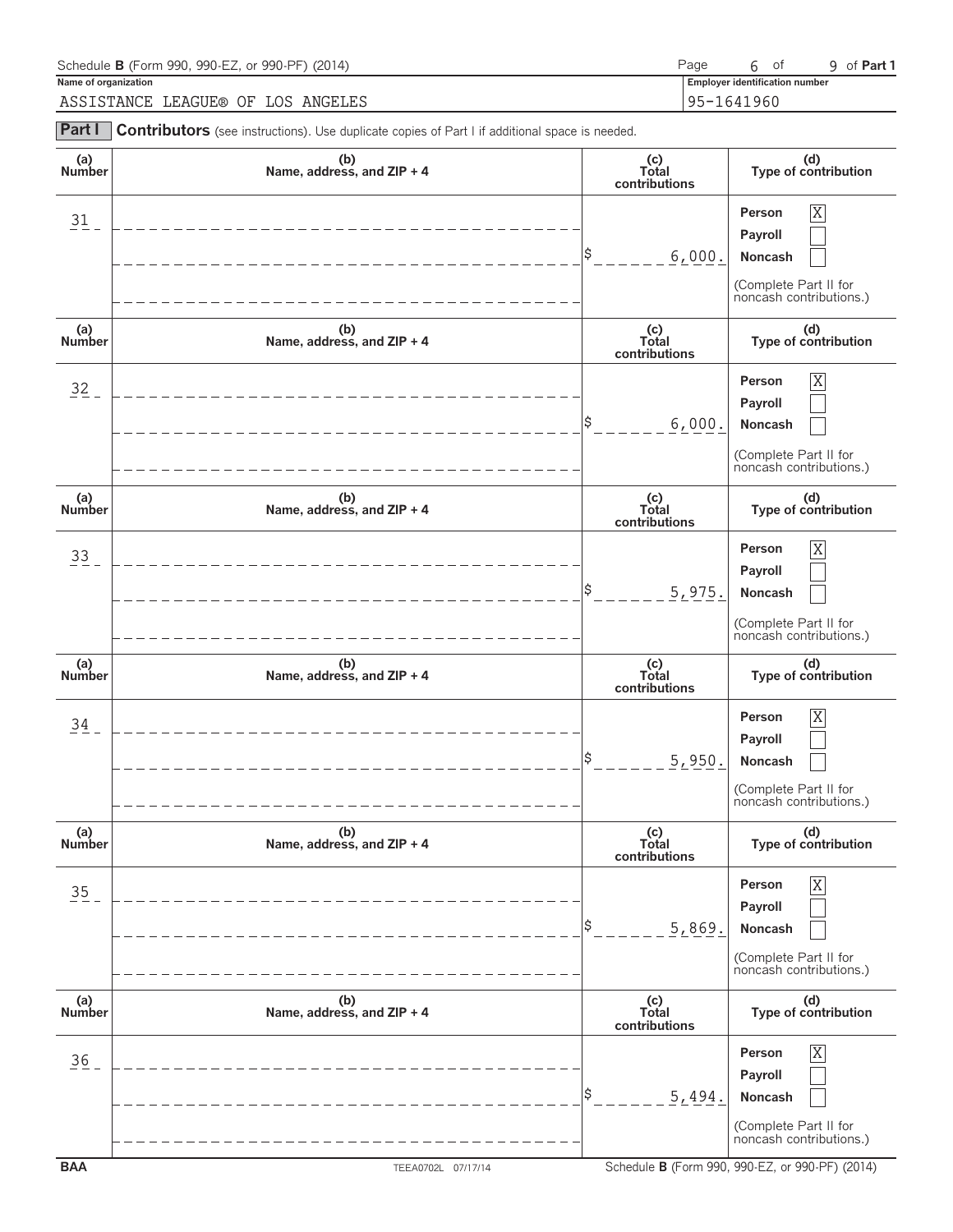| Schedule <b>B</b> (Form 990, 990-EZ, or 990-PF) (2014) | Page       |  | 01                                    | of <b>Part 1</b> |
|--------------------------------------------------------|------------|--|---------------------------------------|------------------|
| Name of organization                                   |            |  | <b>Employer identification number</b> |                  |
| ASSISTANCE LEAGUE® OF LOS ANGELES                      | 95-1641960 |  |                                       |                  |

| Part I               | Contributors (see instructions). Use duplicate copies of Part I if additional space is needed. |                               |                                                                                                             |
|----------------------|------------------------------------------------------------------------------------------------|-------------------------------|-------------------------------------------------------------------------------------------------------------|
| (a)<br>Number        | (b)<br>Name, address, and $ZIP + 4$                                                            | (c)<br>Total<br>contributions | (d)<br>Type of contribution                                                                                 |
| $37 -$               |                                                                                                | 5,310.                        | $\overline{\mathrm{X}}$<br>Person<br>Payroll<br>Noncash<br>(Complete Part II for<br>noncash contributions.) |
| (a)<br>Number        | (b)<br>Name, address, and ZIP + 4                                                              | (c)<br>Total<br>contributions | (d)<br>Type of contribution                                                                                 |
| $38 -$               |                                                                                                | 5,000.                        | $\overline{X}$<br>Person<br>Payroll<br>Noncash<br>(Complete Part II for<br>noncash contributions.)          |
| (a)<br>Number        | (b)<br>Name, address, and ZIP + 4                                                              | (c)<br>Total<br>contributions | (d)<br>Type of contribution                                                                                 |
| $39 -$               |                                                                                                | 5,000.                        | $\overline{\text{X}}$<br>Person<br>Payroll<br>Noncash<br>(Complete Part II for<br>noncash contributions.)   |
| (a)<br>Number        | (b)<br>Name, address, and ZIP + 4                                                              | (c)<br>Total<br>contributions | (d)<br>Type of contribution                                                                                 |
| $\frac{40}{1}$       |                                                                                                | 5,000.                        | X<br>Person<br>Payroll<br>Noncash<br>(Complete Part II for<br>noncash contributions.)                       |
| (a)<br><b>Number</b> | (b)<br>Name, address, and ZIP + 4                                                              | (c)<br>Total<br>contributions | (d)<br>Type of contribution                                                                                 |
| $\frac{41}{}$        |                                                                                                | 5,000.                        | Person<br>Payroll<br>Noncash<br>(Complete Part II for<br>noncash contributions.)                            |
| (a)<br>Number        | (b)<br>Name, address, and ZIP + 4                                                              | (c)<br>Total<br>contributions | (d)<br>Type of contribution                                                                                 |
| $\frac{42}{1}$       |                                                                                                | 5,000.                        | Person<br>Payroll<br>Noncash<br>(Complete Part II for<br>noncash contributions.)                            |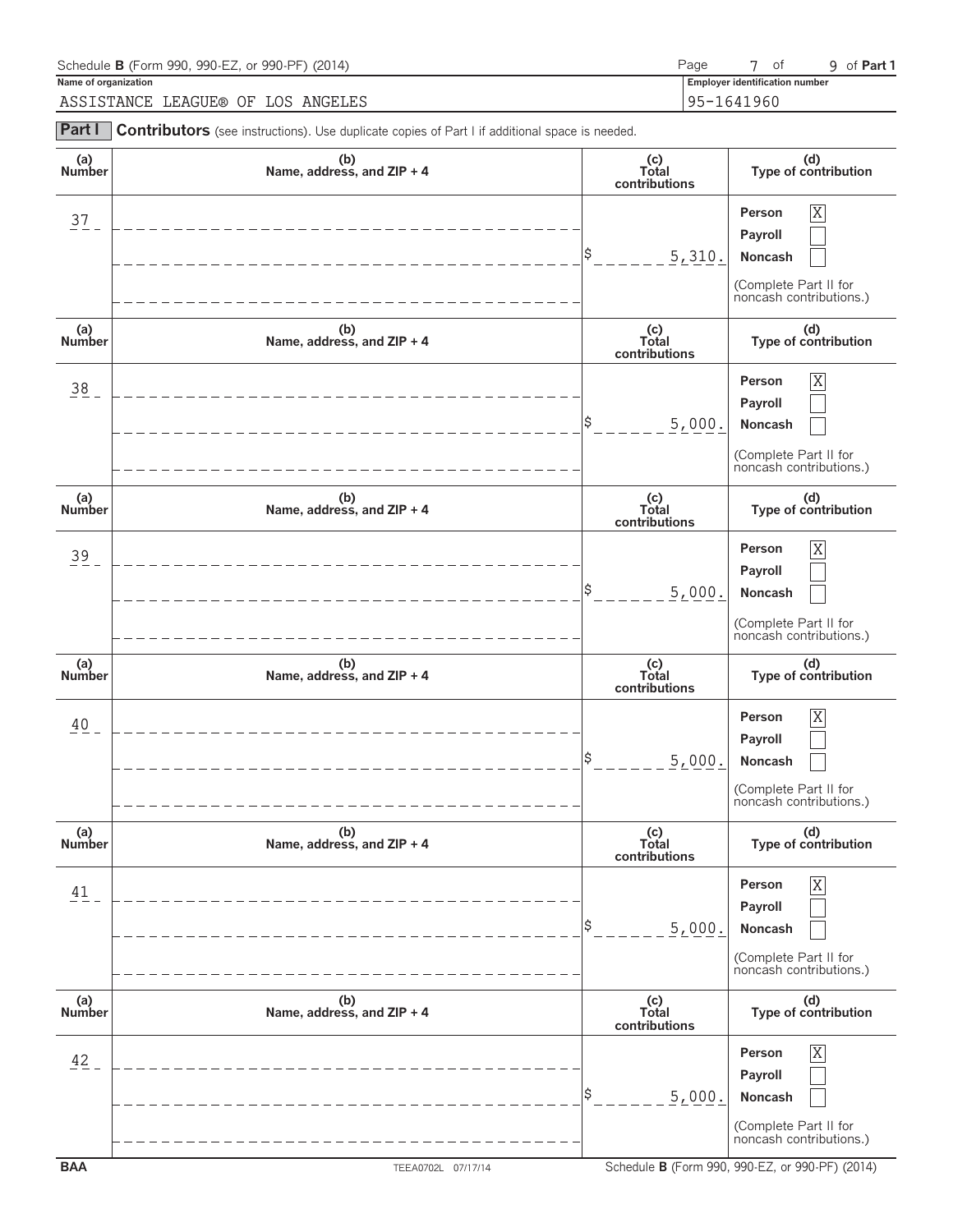| Schedule <b>B</b> (Form 990, 990-EZ, or 990-PF) (2014) | Page        | 0Ť | of <b>Part</b> 1                      |
|--------------------------------------------------------|-------------|----|---------------------------------------|
| Name of organization                                   |             |    | <b>Employer identification number</b> |
| ASSISTANCE LEAGUE® OF LOS ANGELES                      | 195-1641960 |    |                                       |

| Part I               | Contributors (see instructions). Use duplicate copies of Part I if additional space is needed. |                               |                                                                                                             |
|----------------------|------------------------------------------------------------------------------------------------|-------------------------------|-------------------------------------------------------------------------------------------------------------|
| (a)<br>Number        | (b)<br>Name, address, and $ZIP + 4$                                                            | (c)<br>Total<br>contributions | (d)<br>Type of contribution                                                                                 |
| $\frac{43}{1}$       |                                                                                                | 5,000.                        | $\overline{\mathrm{X}}$<br>Person<br>Payroll<br>Noncash<br>(Complete Part II for<br>noncash contributions.) |
| (a)<br>Number        | (b)<br>Name, address, and ZIP + 4                                                              | (c)<br>Total<br>contributions | (d)<br>Type of contribution                                                                                 |
| $44 -$               |                                                                                                | 5,000.                        | $\overline{\text{X}}$<br>Person<br>Payroll<br>Noncash<br>(Complete Part II for<br>noncash contributions.)   |
| (a)<br>Number        | (b)<br>Name, address, and ZIP + 4                                                              | (c)<br>Total<br>contributions | (d)<br>Type of contribution                                                                                 |
| $\frac{45}{1}$       |                                                                                                | 5,000.                        | $\overline{\text{X}}$<br>Person<br>Payroll<br>Noncash<br>(Complete Part II for<br>noncash contributions.)   |
| (a)<br>Number        | (b)<br>Name, address, and ZIP + 4                                                              | (c)<br>Total<br>contributions | (d)<br>Type of contribution                                                                                 |
| 46                   |                                                                                                | 5,000.                        | X<br>Person<br>Payroll<br>Noncash<br>(Complete Part II for<br>noncash contributions.)                       |
| (a)<br><b>Number</b> | (b)<br>Name, address, and ZIP + 4                                                              | (c)<br>Total<br>contributions | (d)<br>Type of contribution                                                                                 |
| $\frac{47}{1}$       |                                                                                                | 5,000.                        | Person<br>Payroll<br>Noncash<br>(Complete Part II for<br>noncash contributions.)                            |
| (a)<br>Number        | (b)<br>Name, address, and ZIP + 4                                                              | (c)<br>Total<br>contributions | (d)<br>Type of contribution                                                                                 |
| 48                   |                                                                                                | 5,000.                        | Person<br>Payroll<br>Noncash<br>(Complete Part II for<br>noncash contributions.)                            |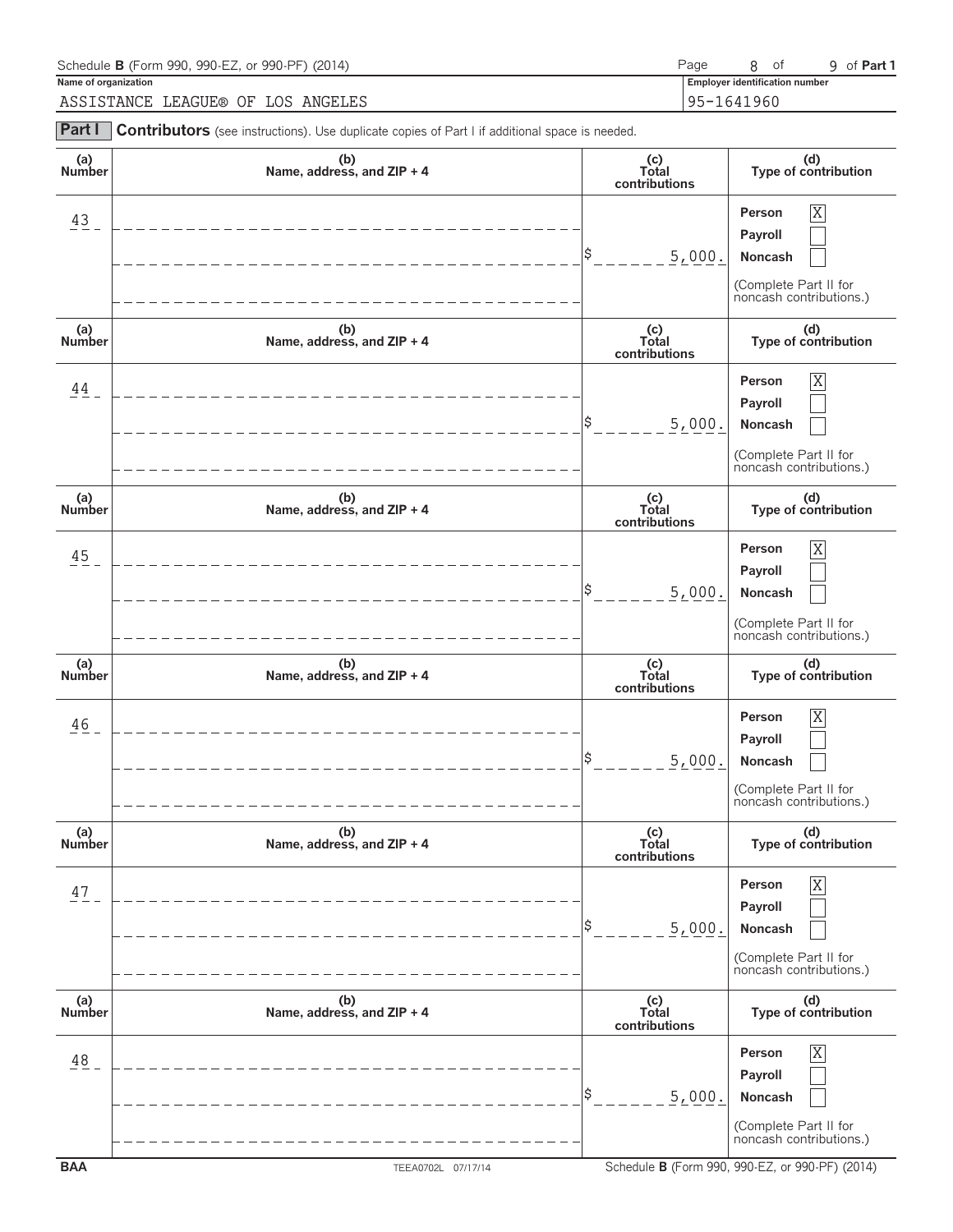| Schedule <b>B</b> (Form 990, 990-EZ, or 990-PF) (2014) | Page        | ot.                                   | 9 of <b>Part 1</b> |
|--------------------------------------------------------|-------------|---------------------------------------|--------------------|
| Name of organization                                   |             | <b>Employer identification number</b> |                    |
| ASSISTANCE LEAGUE® OF LOS ANGELES                      | 195-1641960 |                                       |                    |

| Part I               | Contributors (see instructions). Use duplicate copies of Part I if additional space is needed. |                               |                                                                                                             |
|----------------------|------------------------------------------------------------------------------------------------|-------------------------------|-------------------------------------------------------------------------------------------------------------|
| (a)<br>Number        | (b)<br>Name, address, and ZIP + 4                                                              | (c)<br>Total<br>contributions | (d)<br>Type of contribution                                                                                 |
| $49 -$               |                                                                                                | 5,000.                        | $\overline{\mathrm{X}}$<br>Person<br>Payroll<br>Noncash<br>(Complete Part II for<br>noncash contributions.) |
| (a)<br>Number        | (b)<br>Name, address, and ZIP + 4                                                              | (c)<br>Total<br>contributions | (d)<br>Type of contribution                                                                                 |
| $50 -$               |                                                                                                | 517,067.                      | $\overline{X}$<br>Person<br>Payroll<br>Noncash<br>(Complete Part II for<br>noncash contributions.)          |
| (a)<br>Number        | (b)<br>Name, address, and ZIP + 4                                                              | (c)<br>Total<br>contributions | (d)<br>Type of contribution                                                                                 |
|                      |                                                                                                |                               | Person<br>Payroll<br>Noncash<br>(Complete Part II for<br>noncash contributions.)                            |
| (a)<br>Number        | (b)<br>Name, address, and ZIP + 4                                                              | (c)<br>Total<br>contributions | (d)<br>Type of contribution                                                                                 |
|                      |                                                                                                |                               | Person<br>Payroll<br>Noncash<br>(Complete Part II for<br>noncash contributions.)                            |
| (a)<br><b>Number</b> | (b)<br>Name, address, and ZIP + 4                                                              | (c)<br>Total<br>contributions | (d)<br>Type of contribution                                                                                 |
|                      |                                                                                                |                               | Person<br>Payroll<br>Noncash<br>(Complete Part II for<br>noncash contributions.)                            |
| (a)<br>Number        | (b)<br>Name, address, and ZIP + 4                                                              | (c)<br>Total<br>contributions | (d)<br>Type of contribution                                                                                 |
|                      |                                                                                                |                               | Person<br>Payroll<br>Noncash<br>(Complete Part II for<br>noncash contributions.)                            |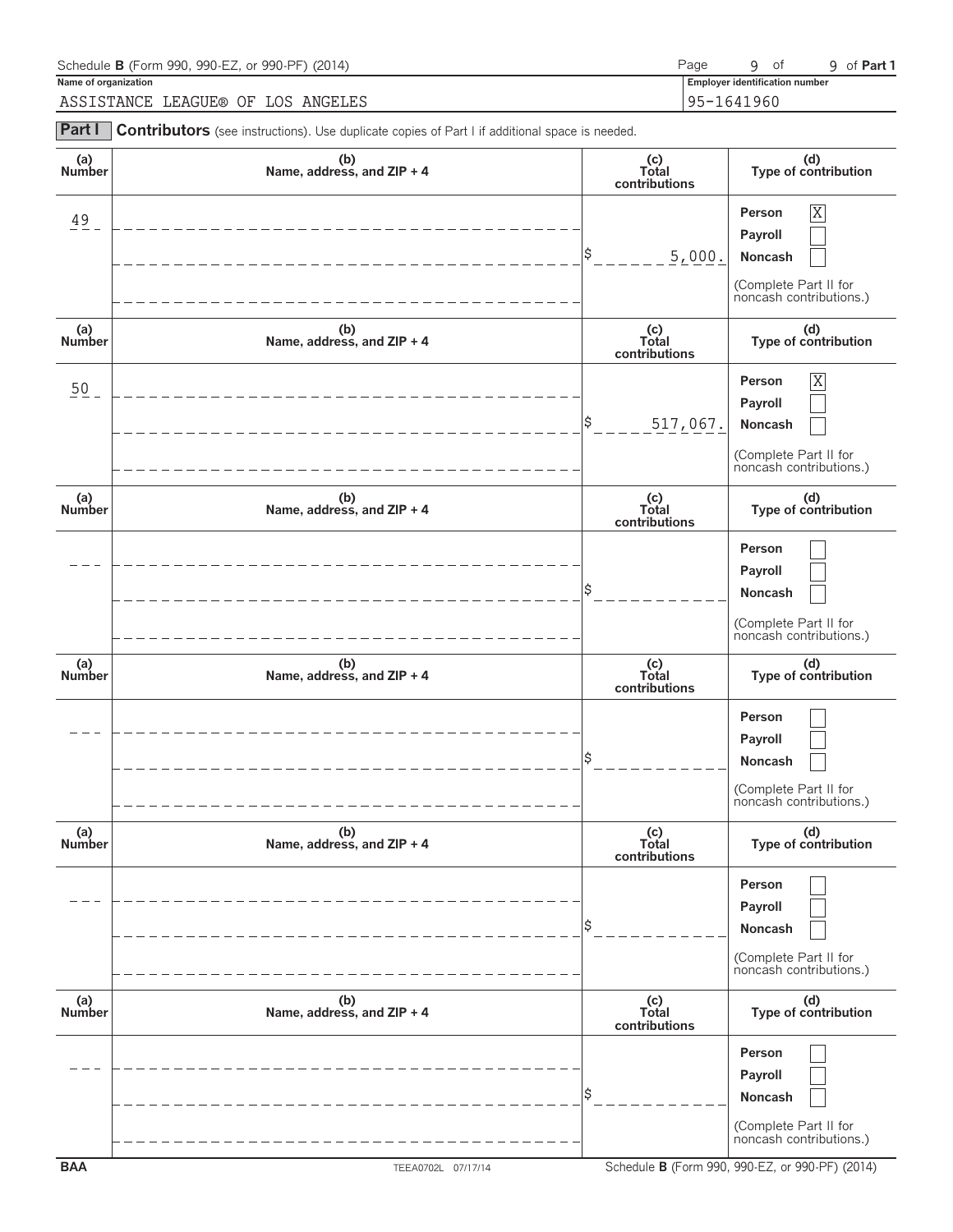| Schedule <b>B</b> (Form 990, 990-EZ, or 990-PF) (2014) | Page | to         | of <b>Part II</b>                     |
|--------------------------------------------------------|------|------------|---------------------------------------|
| Name of organization                                   |      |            | <b>Employer identification number</b> |
| ASSISTANCE LEAGUE® OF LOS ANGELES                      |      | 95-1641960 |                                       |
| $R_{\rm{max}}$                                         |      |            |                                       |

**Part II** Noncash Property (see instructions). Use duplicate copies of Part II if additional space is needed.

| (a) No.<br>from<br>Part I   | (b)<br>Description of noncash property given | (c)<br>FMV (or estimate)<br>(see instructions)  | (d)<br>Date received |
|-----------------------------|----------------------------------------------|-------------------------------------------------|----------------------|
|                             | $\mathrm{N}/\mathrm{A}$                      |                                                 |                      |
|                             |                                              |                                                 |                      |
|                             |                                              |                                                 |                      |
| (a) No.<br>from<br>Part I   | (b)<br>Description of noncash property given | (c)<br>FMV (or estimate)<br>(see instructions)  | (d)<br>Date received |
|                             |                                              |                                                 |                      |
|                             |                                              |                                                 |                      |
| $(a)$ No.<br>from<br>Part I | (b)<br>Description of noncash property given | (c)<br>FMV (or estimate)<br>(see instructions)  | (d)<br>Date received |
|                             |                                              |                                                 |                      |
|                             |                                              |                                                 |                      |
| (a) No.<br>from<br>Part I   | (b)<br>Description of noncash property given | (c)<br>FMV (or estimate)<br>(see instructions)  | (d)<br>Date received |
|                             |                                              |                                                 |                      |
|                             |                                              |                                                 |                      |
|                             |                                              |                                                 |                      |
| (a) No.<br>from<br>Part I   | (b)<br>Description of noncash property given | (c)<br>FMV (or estimate)<br>(see instructions)  | (d)<br>Date received |
|                             |                                              |                                                 |                      |
|                             |                                              |                                                 |                      |
| (a) No.<br>from<br>Part I   | (b)<br>Description of noncash property given | (c)<br>FMV (or estimate)<br>(see instructions)  | (d)<br>Date received |
|                             |                                              |                                                 |                      |
|                             |                                              |                                                 |                      |
| <b>BAA</b>                  |                                              | Schedule B (Form 990, 990-EZ, or 990-PF) (2014) |                      |
|                             |                                              |                                                 |                      |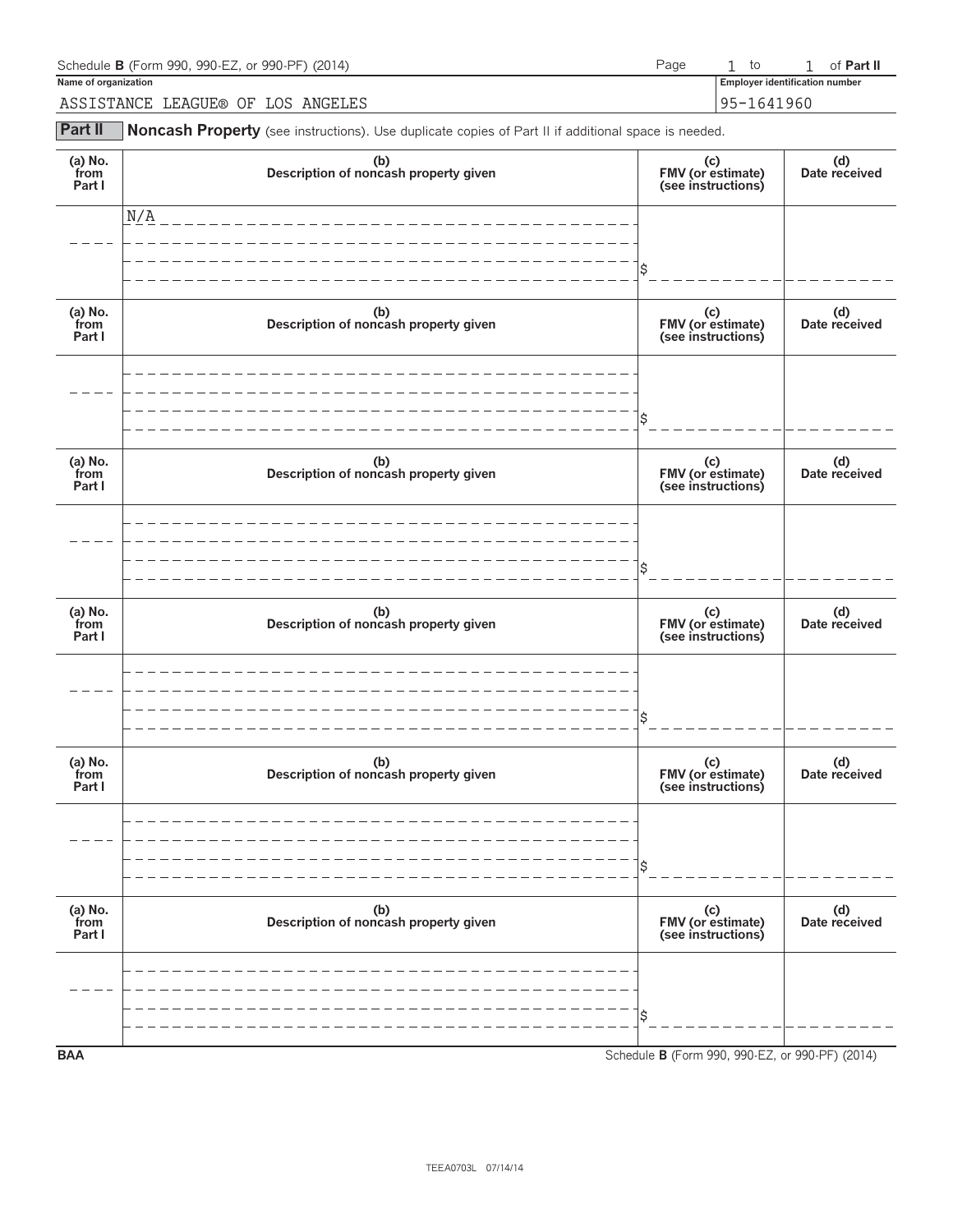|                           | Schedule B (Form 990, 990-EZ, or 990-PF) (2014)                                                                                                                                                                                                                                                                                                                                                                                                                                                                                                           |                                                   |       | Page | $1$ to                                              | $\mathbf{1}$ | of Part III |
|---------------------------|-----------------------------------------------------------------------------------------------------------------------------------------------------------------------------------------------------------------------------------------------------------------------------------------------------------------------------------------------------------------------------------------------------------------------------------------------------------------------------------------------------------------------------------------------------------|---------------------------------------------------|-------|------|-----------------------------------------------------|--------------|-------------|
| Name of organization      | ASSISTANCE LEAGUE® OF LOS ANGELES                                                                                                                                                                                                                                                                                                                                                                                                                                                                                                                         |                                                   |       |      | <b>Employer identification number</b><br>95-1641960 |              |             |
| Part III                  | Exclusively religious, charitable, etc., contributions to organizations described in section 501(c)(7), (8)<br>or (10) that total more than \$1,000 for the year from any one contributor. Complete columns (a) through (e) and<br>the following line entry. For organizations completing Part III, enter the total of exclusively religious, charitable, etc.,<br>contributions of \$1,000 or less for the year. (Enter this information once. See instructions.) $\triangleright$ \$<br>Use duplicate copies of Part III if additional space is needed. |                                                   |       |      |                                                     |              |             |
| (a)<br>No. from<br>Part I | (b)<br>Purpose of gift                                                                                                                                                                                                                                                                                                                                                                                                                                                                                                                                    | (c)<br>Use of gift                                |       |      | (d)<br>Description of how gift is held              |              |             |
|                           | N/A                                                                                                                                                                                                                                                                                                                                                                                                                                                                                                                                                       | _______________________                           |       |      |                                                     |              |             |
|                           |                                                                                                                                                                                                                                                                                                                                                                                                                                                                                                                                                           |                                                   |       |      |                                                     |              |             |
|                           | Transferee's name, address, and ZIP + 4                                                                                                                                                                                                                                                                                                                                                                                                                                                                                                                   | (e)<br>Transfer of gift<br>______________________ |       |      | Relationship of transferor to transferee            |              |             |
|                           |                                                                                                                                                                                                                                                                                                                                                                                                                                                                                                                                                           |                                                   |       |      |                                                     |              |             |
| (a)<br>No. from<br>Part I | (b)<br>Purpose of gift                                                                                                                                                                                                                                                                                                                                                                                                                                                                                                                                    | (c)<br>Use of gift                                |       |      | (d)<br>Description of how gift is held              |              |             |
|                           |                                                                                                                                                                                                                                                                                                                                                                                                                                                                                                                                                           |                                                   | _____ |      |                                                     |              |             |
|                           | Transferee's name, address, and ZIP + 4                                                                                                                                                                                                                                                                                                                                                                                                                                                                                                                   | (e)<br>Transfer of gift                           |       |      | Relationship of transferor to transferee            |              |             |
|                           |                                                                                                                                                                                                                                                                                                                                                                                                                                                                                                                                                           |                                                   |       |      |                                                     |              |             |
| (a)<br>No. from<br>Part I | (b)<br>Purpose of gift                                                                                                                                                                                                                                                                                                                                                                                                                                                                                                                                    | (c)<br>Use of gift                                |       |      | (d)<br>Description of how gift is held              |              |             |
|                           |                                                                                                                                                                                                                                                                                                                                                                                                                                                                                                                                                           |                                                   |       |      |                                                     |              |             |
|                           | Transferee's name, address, and ZIP + 4                                                                                                                                                                                                                                                                                                                                                                                                                                                                                                                   | (e)<br>Transfer of gift                           |       |      | Relationship of transferor to transferee            |              |             |
|                           |                                                                                                                                                                                                                                                                                                                                                                                                                                                                                                                                                           |                                                   |       |      |                                                     |              |             |
| (a)<br>No. from<br>Part I | (b)<br>Purpose of gift                                                                                                                                                                                                                                                                                                                                                                                                                                                                                                                                    | (c)<br>Use of gift                                |       |      | (d)<br>Description of how gift is held              |              |             |
|                           |                                                                                                                                                                                                                                                                                                                                                                                                                                                                                                                                                           |                                                   |       |      |                                                     |              |             |
|                           | Transferee's name, address, and ZIP + 4                                                                                                                                                                                                                                                                                                                                                                                                                                                                                                                   | (e)<br>Transfer of gift                           |       |      | Relationship of transferor to transferee            |              |             |
|                           |                                                                                                                                                                                                                                                                                                                                                                                                                                                                                                                                                           |                                                   |       |      |                                                     |              |             |
| <b>BAA</b>                |                                                                                                                                                                                                                                                                                                                                                                                                                                                                                                                                                           | TEE A0704L<br>11/12/1                             |       |      | Schedule B (Form 990, 990-EZ, or 990-PF) (2014)     |              |             |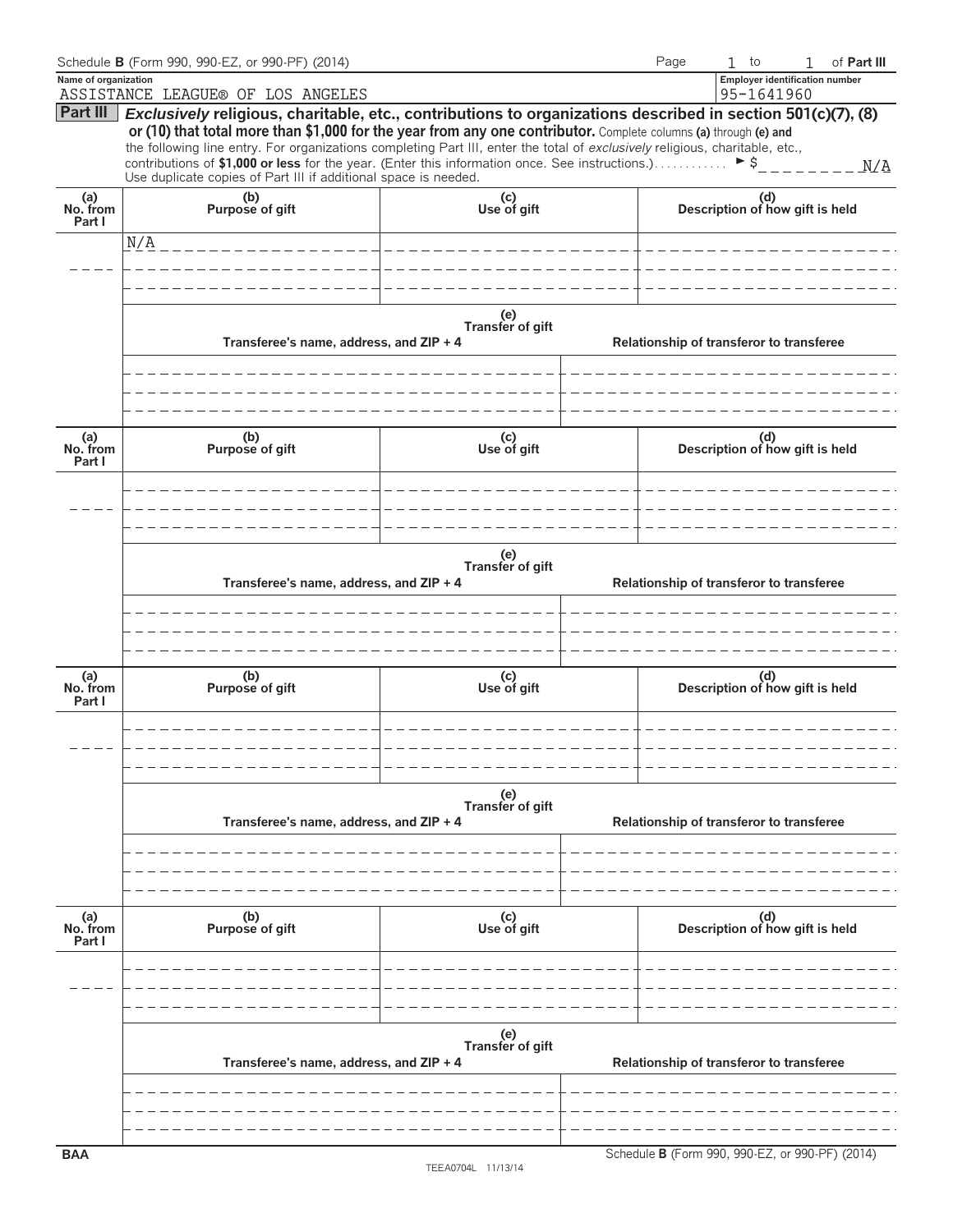| <b>Supplemental Financial Statements</b><br><b>SCHEDULE D</b> |                                                        |                                                                                |                                                                                                                                                                                                                                                                                                                                                                                                |                |                     | OMB No. 1545-0047                     |                                 |
|---------------------------------------------------------------|--------------------------------------------------------|--------------------------------------------------------------------------------|------------------------------------------------------------------------------------------------------------------------------------------------------------------------------------------------------------------------------------------------------------------------------------------------------------------------------------------------------------------------------------------------|----------------|---------------------|---------------------------------------|---------------------------------|
|                                                               | (Form 990)                                             |                                                                                | ► Complete if the organization answered 'Yes,' to Form 990,<br>Part IV, lines 6, 7, 8, 9, 10, 11a, 11b, 11c, 11d, 11e, 11f, 12a, or 12b.                                                                                                                                                                                                                                                       |                |                     |                                       | 2014                            |
|                                                               | Department of the Treasury<br>Internal Revenue Service |                                                                                | Attach to Form 990.<br>Information about Schedule D (Form 990) and its instructions is at www.irs.gov/form990.                                                                                                                                                                                                                                                                                 |                |                     | <b>Inspection</b>                     | <b>Open to Public</b>           |
|                                                               | Name of the organization                               |                                                                                |                                                                                                                                                                                                                                                                                                                                                                                                |                |                     | <b>Employer identification number</b> |                                 |
|                                                               |                                                        |                                                                                |                                                                                                                                                                                                                                                                                                                                                                                                |                |                     |                                       |                                 |
|                                                               |                                                        | ASSISTANCE LEAGUE® OF LOS ANGELES                                              | <b>Organizations Maintaining Donor Advised Funds or Other Similar Funds or Accounts.</b>                                                                                                                                                                                                                                                                                                       |                | 95-1641960          |                                       |                                 |
| Part I                                                        |                                                        |                                                                                | Complete if the organization answered 'Yes' to Form 990, Part IV, line 6.                                                                                                                                                                                                                                                                                                                      |                |                     |                                       |                                 |
|                                                               |                                                        |                                                                                | (a) Donor advised funds                                                                                                                                                                                                                                                                                                                                                                        |                |                     | (b) Funds and other accounts          |                                 |
| 1                                                             |                                                        | Total number at end of year                                                    |                                                                                                                                                                                                                                                                                                                                                                                                |                |                     |                                       |                                 |
| 2                                                             |                                                        | Aggregate value of contributions to (during year)                              |                                                                                                                                                                                                                                                                                                                                                                                                |                |                     |                                       |                                 |
| 3<br>4                                                        |                                                        | Aggregate value of grants from (during year)<br>Aggregate value at end of year |                                                                                                                                                                                                                                                                                                                                                                                                |                |                     |                                       |                                 |
| 5                                                             |                                                        |                                                                                | Did the organization inform all donors and donor advisors in writing that the assets held in donor advised funds                                                                                                                                                                                                                                                                               |                |                     |                                       |                                 |
|                                                               |                                                        |                                                                                | are the organization's property, subject to the organization's exclusive legal control?<br>Did the organization inform all grantees, donors, and donor advisors in writing that grant funds can be used only                                                                                                                                                                                   |                |                     | Yes                                   | No                              |
|                                                               |                                                        |                                                                                | for charitable purposes and not for the benefit of the donor or donor advisor, or for any other purpose conferring                                                                                                                                                                                                                                                                             |                |                     | Yes                                   | No                              |
| Part II                                                       |                                                        | <b>Conservation Easements.</b>                                                 | Complete if the organization answered 'Yes' to Form 990, Part IV, line 7.                                                                                                                                                                                                                                                                                                                      |                |                     |                                       |                                 |
| 1                                                             |                                                        |                                                                                | Purpose(s) of conservation easements held by the organization (check all that apply).                                                                                                                                                                                                                                                                                                          |                |                     |                                       |                                 |
|                                                               |                                                        | Preservation of land for public use (e.g., recreation or education)            | Preservation of a historically important land area                                                                                                                                                                                                                                                                                                                                             |                |                     |                                       |                                 |
|                                                               |                                                        | Protection of natural habitat                                                  | Preservation of a certified historic structure                                                                                                                                                                                                                                                                                                                                                 |                |                     |                                       |                                 |
|                                                               |                                                        | Preservation of open space                                                     |                                                                                                                                                                                                                                                                                                                                                                                                |                |                     |                                       |                                 |
| 2                                                             | last day of the tax year.                              |                                                                                | Complete lines 2a through 2d if the organization held a qualified conservation contribution in the form of a conservation easement on the                                                                                                                                                                                                                                                      |                |                     |                                       |                                 |
|                                                               |                                                        |                                                                                |                                                                                                                                                                                                                                                                                                                                                                                                |                |                     |                                       | Held at the End of the Tax Year |
|                                                               |                                                        |                                                                                |                                                                                                                                                                                                                                                                                                                                                                                                | 2a             |                     |                                       |                                 |
|                                                               |                                                        |                                                                                |                                                                                                                                                                                                                                                                                                                                                                                                | 2 <sub>b</sub> |                     |                                       |                                 |
|                                                               |                                                        |                                                                                | <b>c</b> Number of conservation easements on a certified historic structure included in (a) $\dots$                                                                                                                                                                                                                                                                                            | 2c             |                     |                                       |                                 |
|                                                               |                                                        |                                                                                | <b>d</b> Number of conservation easements included in (c) acquired after 8/17/06, and not on a historic                                                                                                                                                                                                                                                                                        | 2d             |                     |                                       |                                 |
|                                                               | tax year ►                                             |                                                                                | Number of conservation easements modified, transferred, released, extinguished, or terminated by the organization during the                                                                                                                                                                                                                                                                   |                |                     |                                       |                                 |
|                                                               |                                                        | Number of states where property subject to conservation easement is located ►  |                                                                                                                                                                                                                                                                                                                                                                                                |                |                     |                                       |                                 |
|                                                               |                                                        |                                                                                | Does the organization have a written policy regarding the periodic monitoring, inspection, handling of violations,                                                                                                                                                                                                                                                                             |                |                     | $\exists$ Yes                         | <b>No</b>                       |
| 6                                                             |                                                        |                                                                                | Staff and volunteer hours devoted to monitoring, inspecting, and enforcing conservation easements during the year                                                                                                                                                                                                                                                                              |                |                     |                                       |                                 |
| 7                                                             |                                                        |                                                                                | Amount of expenses incurred in monitoring, inspecting, and enforcing conservation easements during the year                                                                                                                                                                                                                                                                                    |                |                     |                                       |                                 |
| 8                                                             | ►\$                                                    |                                                                                | Does each conservation easement reported on line 2(d) above satisfy the requirements of section 170(h)(4)(B)(i)                                                                                                                                                                                                                                                                                |                |                     |                                       |                                 |
|                                                               |                                                        |                                                                                |                                                                                                                                                                                                                                                                                                                                                                                                |                |                     | Yes                                   | No                              |
| 9                                                             | conservation easements.                                |                                                                                | In Part XIII, describe how the organization reports conservation easements in its revenue and expense statement, and balance sheet, and<br>include, if applicable, the text of the footnote to the organization's financial statements that describes the organization's accounting for                                                                                                        |                |                     |                                       |                                 |
|                                                               |                                                        |                                                                                | Part III   Organizations Maintaining Collections of Art, Historical Treasures, or Other Similar Assets.<br>Complete if the organization answered 'Yes' to Form 990, Part IV, line 8.                                                                                                                                                                                                           |                |                     |                                       |                                 |
|                                                               |                                                        |                                                                                | 1a If the organization elected, as permitted under SFAS 116 (ASC 958), not to report in its revenue statement and balance sheet works of<br>art, historical treasures, or other similar assets held for public exhibition, education, or research in furtherance of public service, provide,<br>in Part XIII, the text of the footnote to its financial statements that describes these items. |                |                     |                                       |                                 |
|                                                               |                                                        | following amounts relating to these items:                                     | <b>b</b> If the organization elected, as permitted under SFAS 116 (ASC 958), to report in its revenue statement and balance sheet works of art,<br>historical treasures, or other similar assets held for public exhibition, education, or research in furtherance of public service, provide the                                                                                              |                |                     |                                       |                                 |
|                                                               |                                                        |                                                                                |                                                                                                                                                                                                                                                                                                                                                                                                |                | ►Ŝ                  |                                       |                                 |
|                                                               |                                                        |                                                                                |                                                                                                                                                                                                                                                                                                                                                                                                |                | $\triangleright$ \$ |                                       |                                 |
| 2                                                             |                                                        |                                                                                | If the organization received or held works of art, historical treasures, or other similar assets for financial gain, provide the following<br>amounts required to be reported under SFAS 116 (ASC 958) relating to these items:                                                                                                                                                                |                | $\triangleright$ \$ |                                       |                                 |
|                                                               |                                                        |                                                                                |                                                                                                                                                                                                                                                                                                                                                                                                |                |                     |                                       |                                 |
|                                                               |                                                        |                                                                                |                                                                                                                                                                                                                                                                                                                                                                                                |                |                     |                                       |                                 |

| BAA For Paperwork Reduction Act Notice, see the Instructions for Form 990. | TEEA3301L 10/28/14 | Schedule D (Form 990) 2014 |
|----------------------------------------------------------------------------|--------------------|----------------------------|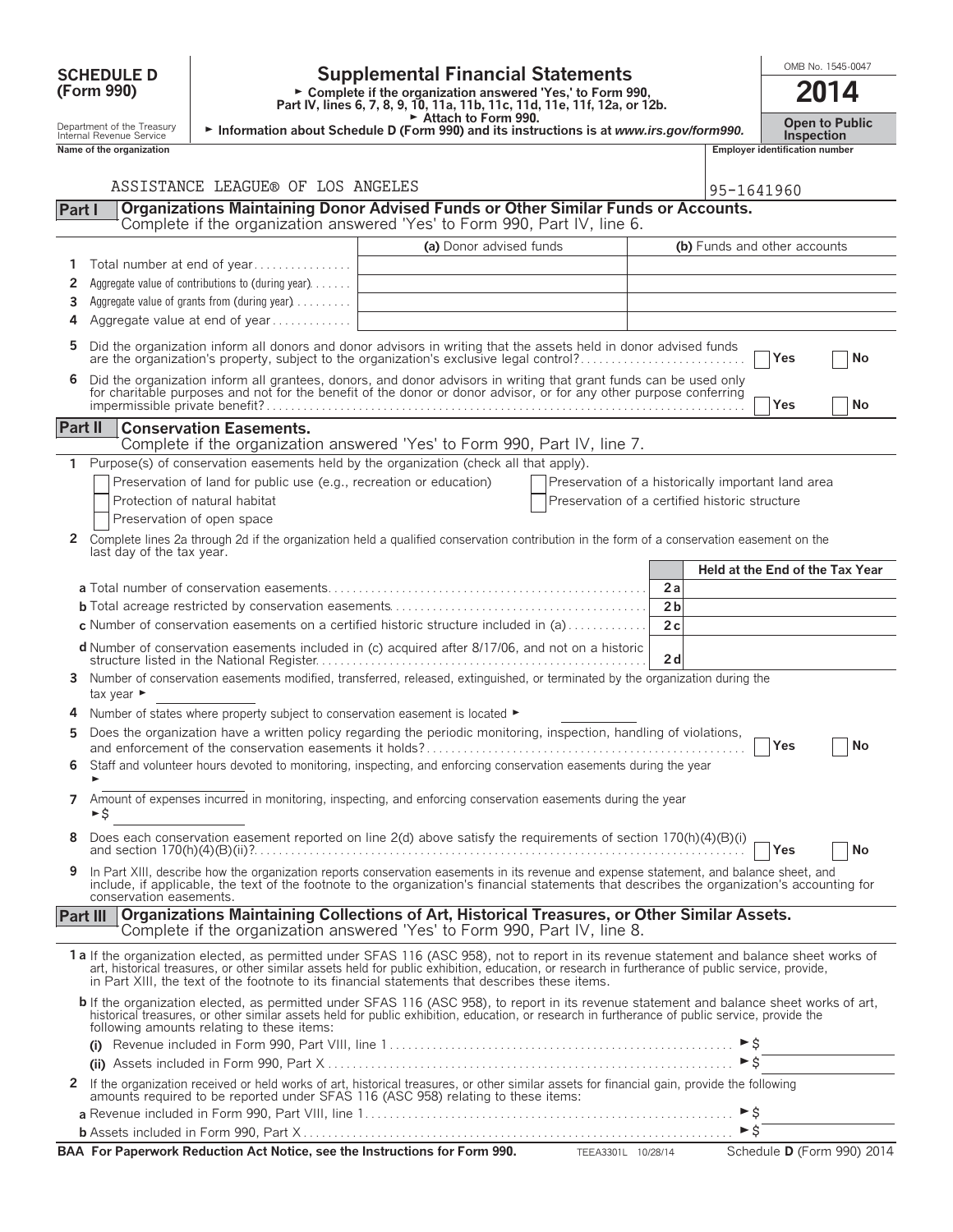| Schedule D (Form 990) 2014 ASSISTANCE LEAGUE® OF LOS ANGELES                                                                                                                                 |                  |                                         |                                    |                    | 95-1641960                      |                          |                            | Page 2    |
|----------------------------------------------------------------------------------------------------------------------------------------------------------------------------------------------|------------------|-----------------------------------------|------------------------------------|--------------------|---------------------------------|--------------------------|----------------------------|-----------|
| Organizations Maintaining Collections of Art, Historical Treasures, or Other Similar Assets (continued)<br>Part III                                                                          |                  |                                         |                                    |                    |                                 |                          |                            |           |
| 3<br>Using the organization's acquisition, accession, and other records, check any of the following that are a significant use of its collection                                             |                  |                                         |                                    |                    |                                 |                          |                            |           |
| items (check all that apply):                                                                                                                                                                |                  |                                         |                                    |                    |                                 |                          |                            |           |
| Public exhibition<br>a                                                                                                                                                                       |                  | d                                       | Loan or exchange programs          |                    |                                 |                          |                            |           |
| Scholarly research<br>b<br>Preservation for future generations                                                                                                                               |                  | Other<br>е                              |                                    |                    |                                 |                          |                            |           |
| C<br>Provide a description of the organization's collections and explain how they further the organization's exempt purpose in<br>4                                                          |                  |                                         |                                    |                    |                                 |                          |                            |           |
| Part XIII.                                                                                                                                                                                   |                  |                                         |                                    |                    |                                 |                          |                            |           |
| During the year, did the organization solicit or receive donations of art, historical treasures, or other similar assets<br>5                                                                |                  |                                         |                                    |                    |                                 |                          |                            |           |
| to be sold to raise funds rather than to be maintained as part of the organization's collection?                                                                                             |                  |                                         |                                    |                    |                                 | <b>Yes</b>               |                            | No        |
| <b>Escrow and Custodial Arrangements.</b> Complete if the organization answered 'Yes' to Form 990, Part IV,<br><b>Part IV</b><br>line 9, or reported an amount on Form 990, Part X, line 21. |                  |                                         |                                    |                    |                                 |                          |                            |           |
|                                                                                                                                                                                              |                  |                                         |                                    |                    |                                 |                          |                            |           |
| 1 a ls the organization an agent, trustee, custodian, or other intermediary for contributions or other assets not included                                                                   |                  |                                         |                                    |                    |                                 | Yes                      |                            | No        |
| <b>b</b> If 'Yes,' explain the arrangement in Part XIII and complete the following table:                                                                                                    |                  |                                         |                                    |                    |                                 |                          |                            |           |
|                                                                                                                                                                                              |                  |                                         |                                    |                    |                                 | Amount                   |                            |           |
|                                                                                                                                                                                              |                  |                                         |                                    |                    | 1 с                             |                          |                            |           |
|                                                                                                                                                                                              |                  |                                         |                                    |                    | 1 <sub>d</sub>                  |                          |                            |           |
|                                                                                                                                                                                              |                  |                                         |                                    |                    | 1 <sub>e</sub>                  |                          |                            |           |
|                                                                                                                                                                                              |                  |                                         |                                    |                    | 1f                              |                          |                            |           |
| 2a Did the organization include an amount on Form 990, Part X, line 21, for escrow or custodial account liability?                                                                           |                  |                                         |                                    |                    |                                 | Yes                      |                            | No        |
| <b>b</b> If 'Yes,' explain the arrangement in Part XIII. Check here if the explanation has been provided in Part XIII                                                                        |                  |                                         |                                    |                    |                                 |                          |                            |           |
|                                                                                                                                                                                              |                  |                                         |                                    |                    |                                 |                          |                            |           |
| <b>Part V</b><br>Endowment Funds. Complete if the organization answered 'Yes' to Form 990, Part IV, line 10.                                                                                 |                  |                                         |                                    |                    |                                 |                          |                            |           |
|                                                                                                                                                                                              | (a) Current year | (b) Prior year                          |                                    | (c) Two years back | (d) Three years back            |                          | (e) Four years back        |           |
| <b>1a</b> Beginning of year balance                                                                                                                                                          | 7,262,603.       | 7,057,501.                              |                                    | 7,474,245.         | 8,157,398.                      |                          | 5,738,859.                 |           |
| <b>b</b> Contributions                                                                                                                                                                       | 12,622.          |                                         | 825.                               | 42,562.            | 29,710.                         |                          | 1, 517, 932.               |           |
| c Net investment earnings, gains,                                                                                                                                                            | $-101,862.$      | 1,082,098.                              |                                    | 589,963.           | $-72, 229.$                     |                          |                            | 942, 187. |
| and losses<br><b>d</b> Grants or scholarships $\ldots \ldots$                                                                                                                                |                  |                                         |                                    |                    |                                 |                          |                            |           |
| <b>e</b> Other expenditures for facilities                                                                                                                                                   |                  |                                         |                                    |                    |                                 |                          |                            |           |
| and programs                                                                                                                                                                                 | 266, 415.        | 827,641.                                |                                    | 1,000,000.         | 602,000.                        |                          |                            |           |
| f Administrative expenses                                                                                                                                                                    | 63,092.          | 50,180.                                 |                                    | 49,269.            | 38,634.                         |                          |                            | 41,580.   |
| $q$ End of year balance $\dots\dots\dots$                                                                                                                                                    | 6,843,856.       | 7,262,603.                              |                                    | 7,057,501.         | 7,474,245.                      |                          | $\overline{8}$ , 157, 398. |           |
| 2 Provide the estimated percentage of the current year end balance (line 1g, column (a)) held as:                                                                                            |                  |                                         |                                    |                    |                                 |                          |                            |           |
| a Board designated or quasi-endowment $\blacktriangleright$                                                                                                                                  |                  | 46.99%                                  |                                    |                    |                                 |                          |                            |           |
| <b>b</b> Permanent endowment ►                                                                                                                                                               | 19.65%           |                                         |                                    |                    |                                 |                          |                            |           |
| c Temporarily restricted endowment ►                                                                                                                                                         | 33.36%           |                                         |                                    |                    |                                 |                          |                            |           |
| The percentages in lines 2a, 2b, and 2c should equal 100%.                                                                                                                                   |                  |                                         |                                    |                    |                                 |                          |                            |           |
| 3a Are there endowment funds not in the possession of the organization that are held and administered for the                                                                                |                  |                                         |                                    |                    |                                 |                          |                            |           |
| organization by:                                                                                                                                                                             |                  |                                         |                                    |                    |                                 |                          | Yes                        | No        |
|                                                                                                                                                                                              |                  |                                         |                                    |                    |                                 | 3a(i)                    |                            | Χ<br>X    |
|                                                                                                                                                                                              |                  |                                         |                                    |                    |                                 | 3a(ii)<br>3 <sub>b</sub> |                            |           |
| 4 Describe in Part XIII the intended uses of the organization's endowment funds. SEE PART XIII                                                                                               |                  |                                         |                                    |                    |                                 |                          |                            |           |
| Part VI   Land, Buildings, and Equipment.                                                                                                                                                    |                  |                                         |                                    |                    |                                 |                          |                            |           |
| Complete if the organization answered 'Yes' to Form 990, Part IV, line 11a. See Form 990, Part X, line 10.                                                                                   |                  |                                         |                                    |                    |                                 |                          |                            |           |
| Description of property                                                                                                                                                                      |                  |                                         |                                    |                    |                                 |                          | (d) Book value             |           |
|                                                                                                                                                                                              |                  | (a) Cost or other basis<br>(investment) | (b) Cost or other<br>basis (other) |                    | (c) Accumulated<br>depreciation |                          |                            |           |
|                                                                                                                                                                                              |                  |                                         |                                    | 395,559.           |                                 |                          |                            | 395,559.  |
|                                                                                                                                                                                              |                  |                                         |                                    | 1,381,913.         | 665, 327.                       |                          |                            | 716,586.  |
| c Leasehold improvements                                                                                                                                                                     |                  |                                         |                                    | 434, 444.          | 216,637.                        |                          |                            | 217,807.  |
|                                                                                                                                                                                              |                  |                                         |                                    | 156,617.           | 104,940.                        |                          |                            | 51,677.   |
|                                                                                                                                                                                              |                  |                                         |                                    | 691,518            | 535,257.                        |                          |                            | 156,261.  |
| Total. Add lines 1a through 1e. (Column (d) must equal Form 990, Part X, column (B), line 10c.)                                                                                              |                  |                                         |                                    |                    |                                 |                          | 1,537,890.                 |           |
| <b>BAA</b>                                                                                                                                                                                   |                  |                                         |                                    |                    |                                 |                          | Schedule D (Form 990) 2014 |           |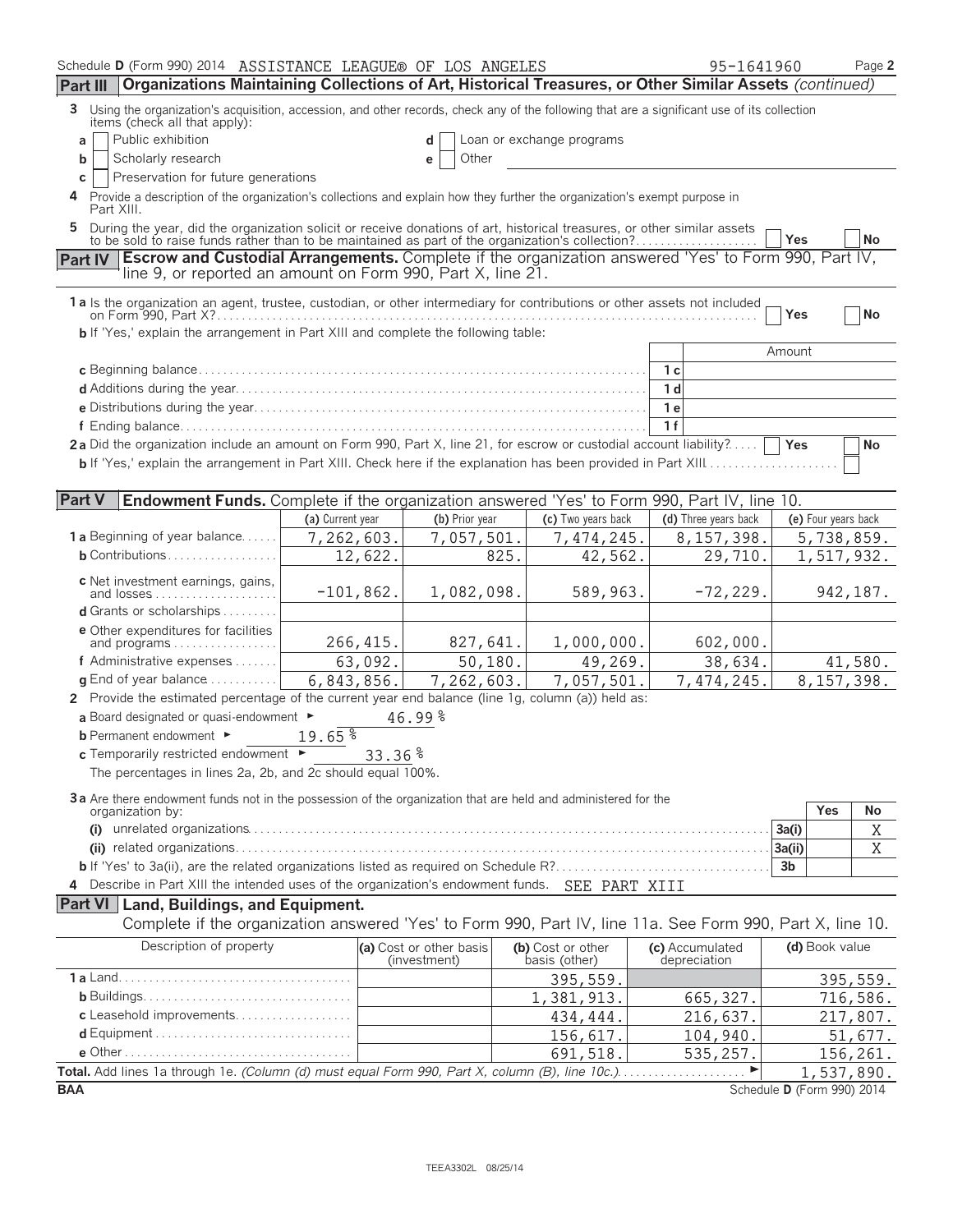|                         | Schedule D (Form 990) 2014<br>ASSISTANCE LEAGUE® OF LOS ANGELES                                                                                                                    |                 |     | 95-1641960                                                | Page 3 |
|-------------------------|------------------------------------------------------------------------------------------------------------------------------------------------------------------------------------|-----------------|-----|-----------------------------------------------------------|--------|
|                         | Part VII Investments - Other Securities.                                                                                                                                           |                 | N/A |                                                           |        |
|                         | Complete if the organization answered 'Yes' to Form 990, Part IV, line 11b. See Form 990, Part X, line 12.<br>(a) Description of security or category (including name of security) | (b) Book value  |     | (c) Method of valuation: Cost or end-of-year market value |        |
|                         |                                                                                                                                                                                    |                 |     |                                                           |        |
|                         |                                                                                                                                                                                    |                 |     |                                                           |        |
| (3) Other               |                                                                                                                                                                                    |                 |     |                                                           |        |
| (A)                     |                                                                                                                                                                                    |                 |     |                                                           |        |
| (B)                     |                                                                                                                                                                                    |                 |     |                                                           |        |
| (C)                     |                                                                                                                                                                                    |                 |     |                                                           |        |
| (D)                     |                                                                                                                                                                                    |                 |     |                                                           |        |
| (E)                     |                                                                                                                                                                                    |                 |     |                                                           |        |
| (F)                     |                                                                                                                                                                                    |                 |     |                                                           |        |
| (G)                     |                                                                                                                                                                                    |                 |     |                                                           |        |
| (H)                     |                                                                                                                                                                                    |                 |     |                                                           |        |
| $($ l $)$               |                                                                                                                                                                                    |                 |     |                                                           |        |
|                         | Total. (Column (b) must equal Form 990, Part X, column (B) line 12.). $\Box$                                                                                                       |                 |     |                                                           |        |
|                         | Part VIII Investments - Program Related.<br>Complete if the organization answered 'Yes' to Form 990, Part IV, line 11c. See Form 990, Part X, line 13.                             |                 | N/A |                                                           |        |
|                         | (a) Description of investment type                                                                                                                                                 | (b) Book value  |     | (c) Method of valuation: Cost or end-of-year market value |        |
| (1)                     |                                                                                                                                                                                    |                 |     |                                                           |        |
| (2)                     |                                                                                                                                                                                    |                 |     |                                                           |        |
| (3)                     |                                                                                                                                                                                    |                 |     |                                                           |        |
| (4)                     |                                                                                                                                                                                    |                 |     |                                                           |        |
| (5)                     |                                                                                                                                                                                    |                 |     |                                                           |        |
| (6)                     |                                                                                                                                                                                    |                 |     |                                                           |        |
| (7)                     |                                                                                                                                                                                    |                 |     |                                                           |        |
| (8)                     |                                                                                                                                                                                    |                 |     |                                                           |        |
| (9)                     |                                                                                                                                                                                    |                 |     |                                                           |        |
| (10)                    |                                                                                                                                                                                    |                 |     |                                                           |        |
|                         | Total. (Column (b) must equal Form 990, Part X, column (B) line 13.).                                                                                                              |                 |     |                                                           |        |
| <b>Part IX</b>          | Other Assets.<br>Complete if the organization answered 'Yes' to Form 990, Part IV, line 11d. See Form 990, Part X, line 15.                                                        |                 |     |                                                           |        |
|                         |                                                                                                                                                                                    | (a) Description |     | (b) Book value                                            |        |
| (1)                     |                                                                                                                                                                                    |                 |     |                                                           |        |
| (2)                     |                                                                                                                                                                                    |                 |     |                                                           |        |
| (3)                     |                                                                                                                                                                                    |                 |     |                                                           |        |
| (4)<br>(5)              |                                                                                                                                                                                    |                 |     |                                                           |        |
| (6)                     |                                                                                                                                                                                    |                 |     |                                                           |        |
| (7)                     |                                                                                                                                                                                    |                 |     |                                                           |        |
| (8)                     |                                                                                                                                                                                    |                 |     |                                                           |        |
| (9)                     |                                                                                                                                                                                    |                 |     |                                                           |        |
| (10)                    |                                                                                                                                                                                    |                 |     |                                                           |        |
|                         |                                                                                                                                                                                    |                 |     | ▶                                                         |        |
| Part X                  | <b>Other Liabilities.</b><br>Complete if the organization answered 'Yes' to Form 990, Part IV, line 11e or 11f. See Form 990, Part X, line 25                                      |                 |     |                                                           |        |
|                         | (a) Description of liability                                                                                                                                                       | (b) Book value  |     |                                                           |        |
| (1)                     | Federal income taxes                                                                                                                                                               |                 |     |                                                           |        |
| (2)                     |                                                                                                                                                                                    |                 |     |                                                           |        |
| $\overline{(3)}$        |                                                                                                                                                                                    |                 |     |                                                           |        |
| (4)                     |                                                                                                                                                                                    |                 |     |                                                           |        |
| (5)                     |                                                                                                                                                                                    |                 |     |                                                           |        |
| $\overline{(6)}$<br>(7) |                                                                                                                                                                                    |                 |     |                                                           |        |
| (8)                     |                                                                                                                                                                                    |                 |     |                                                           |        |
| (9)                     |                                                                                                                                                                                    |                 |     |                                                           |        |

(11) **Total.** *(Column (b) must equal Form 990, Part X, column (B) line 25.)*. . . . . . G

**2.** Liability for uncertain tax positions. In Part XIII, provide the text of the footnote to the organization's financial statements that reports the organization's liability for uncertain tax positions under FIN 48 (ASC 740). Check here if the text of the footnote has been provided in Part XIII. . . . . . . . . . . . . . . . . . . . . . . . . . . . . . . . . . . . . . . . . . . . . . . . . . . . . .

 $(10)$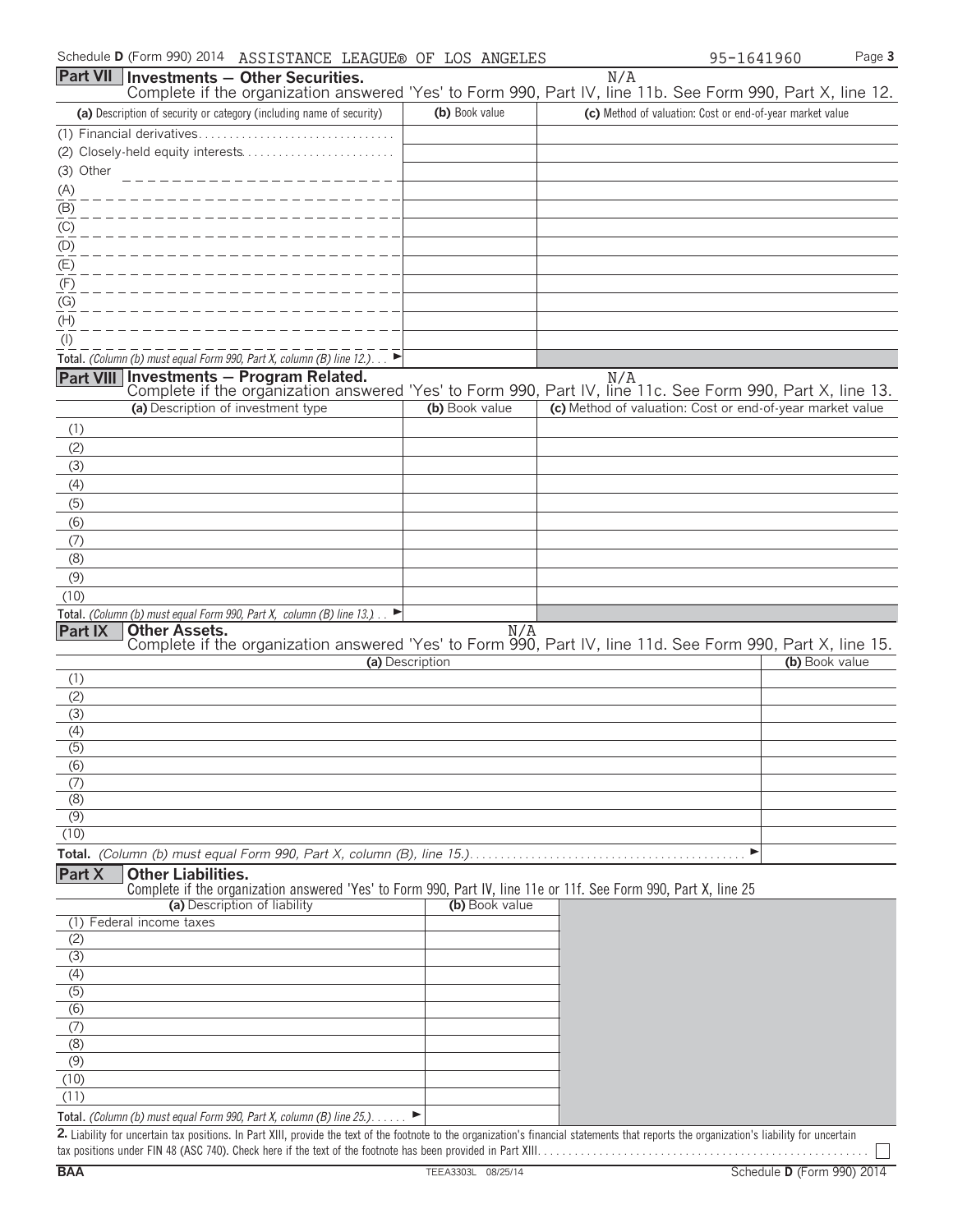| Schedule D (Form 990) 2014 ASSISTANCE LEAGUE® OF LOS ANGELES                                       | 95-1641960     | Page 4        |
|----------------------------------------------------------------------------------------------------|----------------|---------------|
| <b>Part XI</b> Reconciliation of Revenue per Audited Financial Statements With Revenue per Return. |                |               |
| Complete if the organization answered 'Yes' to Form 990, Part IV, line 12a.                        |                |               |
| $\mathbf{1}$                                                                                       | $\mathbf{1}$   | 10, 322, 052. |
| Amounts included on line 1 but not on Form 990, Part VIII, line 12:<br>2                           |                |               |
| $-602,728.$                                                                                        |                |               |
| 2 <sub>b</sub><br>105,777.                                                                         |                |               |
|                                                                                                    |                |               |
| c Recoveries of prior year grants<br>d'Other (Describe in Part XIII.)  SEE PART XIII<br>108,286.   |                |               |
|                                                                                                    | 2e             | $-388,665.$   |
| 3                                                                                                  | $\mathbf{3}$   | 10,710,717.   |
| Amounts included on Form 990, Part VIII, line 12, but not on line 1:                               |                |               |
| 85,832.                                                                                            |                |               |
|                                                                                                    |                |               |
|                                                                                                    | 4 c            | 85,832.       |
| 5 Total revenue. Add lines 3 and 4c. (This must equal Form 990, Part I, line 12.)                  | 5              | 10,796,549.   |
| Part XII   Reconciliation of Expenses per Audited Financial Statements With Expenses per Return.   |                |               |
| Complete if the organization answered 'Yes' to Form 990, Part IV, line 12a.                        |                |               |
|                                                                                                    | $\mathbf{1}$   | 15,396,809.   |
| Amounts included on line 1 but not on Form 990, Part IX, line 25:<br>$\mathbf{2}^{\circ}$          |                |               |
| 105,777.                                                                                           |                |               |
| 2 <sub>b</sub>                                                                                     |                |               |
|                                                                                                    |                |               |
| d Other (Describe in Part XIII.) . SEE PART XIII<br>2d<br>108,286.                                 |                |               |
|                                                                                                    | 2e             | 214,063.      |
| 3                                                                                                  | 3              | 15, 182, 746. |
| Amounts included on Form 990, Part IX, line 25, but not on line 1:<br>4                            |                |               |
| a Investment expenses not included on Form 990, Part VIII, line 7b. 4a<br>85,832.                  |                |               |
|                                                                                                    |                |               |
|                                                                                                    | 4c             | 85,832.       |
| 5 Total expenses. Add lines 3 and 4c. (This must equal Form 990, Part I, line 18.)                 | $\overline{5}$ | 15, 268, 578. |
| Part XIII Supplemental Information.                                                                |                |               |

Provide the descriptions required for Part II, lines 3, 5, and 9; Part III, lines 1a and 4; Part IV, lines 1b and 2b; Part V,

line 4; Part X, line 2; Part XI, lines 2d and 4b; and Part XII, lines 2d and 4b. Also complete this part to provide any additional information.

#### **PART V, LINE 4 - INTENDED USES OF ENDOWMENT FUND**

THE BOARD-DESIGNATED QUASI-ENDOWMENT IS TO BE USED FOR SPECIFIC PROGRAM PURPOSES, AS

DESIGNATED BY THE BOARD OF DIRECTORS.

THE TEMPORARILY RESTRICTED ENDOWMENT CONSISTS OF FUNDS DONORS HAVE RESTRICTED TO BE

USED FOR SPECIFIC PROGRAM PURPOSES.

**BAA** Schedule **D** (Form 990) 2014 THE PERMANENTLY RESTRICTED ENDOWMENT CONSISTS OF FUNDS DONORS HAVE RESTRICTED TO BE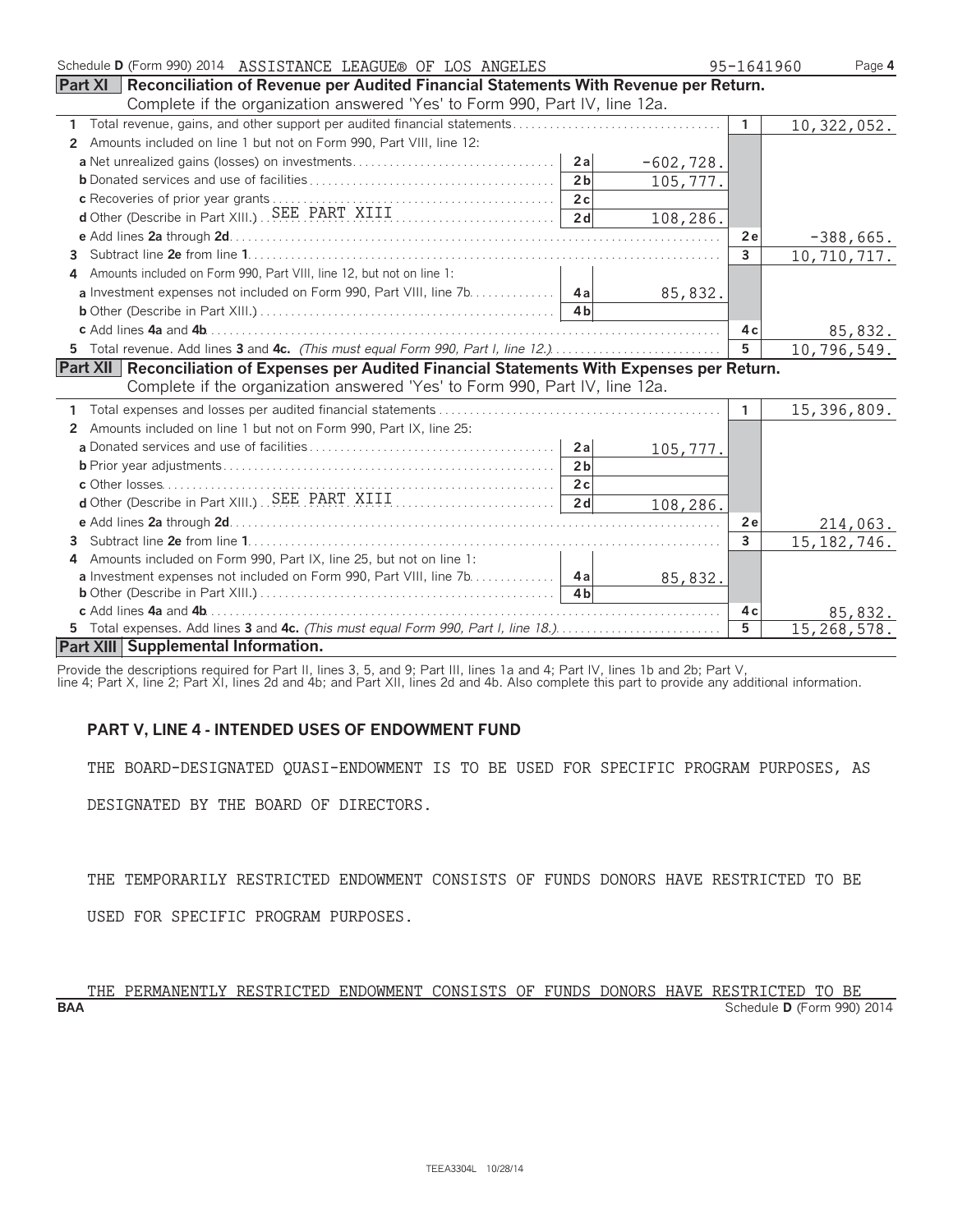## **PART V, LINE 4 - INTENDED USES OF ENDOWMENT FUND (CONTINUED)**

INVESTED INDEFINITELY, WITH THE EARNINGS TO BE USED FOR SPECIFIC PROGRAM PURPOSES OR

OPERATIONS, AS DETERMINED BY THE INSTRUCTIONS OF THE DONORS.

#### **SCHEDULE D, PART XI, LINE 2D OTHER REVENUE INCLUDED IN F/S BUT NOT INCLUDED ON FORM 990**

| <b>SPEC</b><br>$\Delta$ | . F.VENT | 7XPFN |  |
|-------------------------|----------|-------|--|
|                         |          | ⌒罒    |  |

#### **SCHEDULE D, PART XII, LINE 2D OTHER EXPENSES AND LOSSES PER AUDITED F/S**

| SPECIAL EVENT EXPENSES |       | '08.286. |
|------------------------|-------|----------|
|                        | TOTAL |          |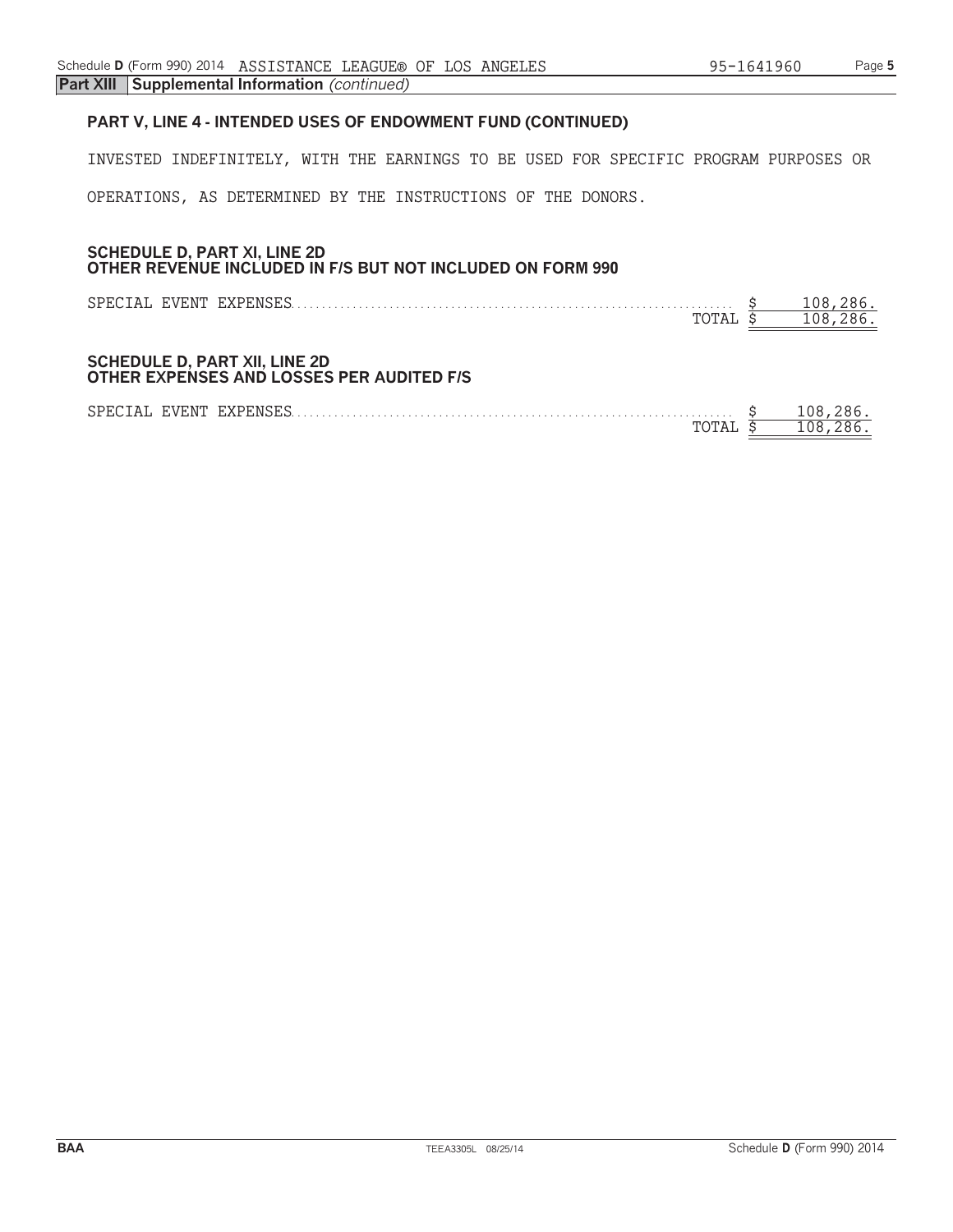|                | <b>SCHEDULE G</b><br>(Form 990 or 990-EZ)                                 |                                                            |                  |     |                                                                      | Supplemental Information Regarding Fundraising or Gaming Activities<br>Complete if the organization answered 'Yes' to Form 990, Part IV, lines 17, 18, or 19, or if the                                                                 |                                                                              | OMB No. 1545-0047                                       |
|----------------|---------------------------------------------------------------------------|------------------------------------------------------------|------------------|-----|----------------------------------------------------------------------|-----------------------------------------------------------------------------------------------------------------------------------------------------------------------------------------------------------------------------------------|------------------------------------------------------------------------------|---------------------------------------------------------|
|                |                                                                           |                                                            |                  |     |                                                                      | organization entered more than \$15,000 on Form 990-EZ, line 6a.<br>Attach to Form 990 or Form 990-EZ.                                                                                                                                  |                                                                              | <b>Open to Public</b>                                   |
|                | Department of the Treasury<br>Internal Revenue Service                    |                                                            |                  |     |                                                                      | Information about Schedule G (Form 990 or 990-EZ) and its instructions is at www.irs.gov/form990.                                                                                                                                       |                                                                              | Inspection                                              |
|                | Name of the organization                                                  |                                                            |                  |     |                                                                      |                                                                                                                                                                                                                                         | <b>Employer identification number</b>                                        |                                                         |
|                | ASSISTANCE LEAGUE® OF LOS ANGELES                                         |                                                            |                  |     |                                                                      |                                                                                                                                                                                                                                         | 95-1641960                                                                   |                                                         |
| Part I         |                                                                           | Form 990-EZ filers are not required to complete this part. |                  |     |                                                                      | Fundraising Activities. Complete if the organization answered 'Yes' to Form 990, Part IV, line 17.                                                                                                                                      |                                                                              |                                                         |
| 1.             |                                                                           |                                                            |                  |     |                                                                      | Indicate whether the organization raised funds through any of the following activities. Check all that apply.                                                                                                                           |                                                                              |                                                         |
| a              | ΙX<br>Mail solicitations                                                  |                                                            |                  |     | e  XI                                                                | Solicitation of non-government grants                                                                                                                                                                                                   |                                                                              |                                                         |
| b<br>C         | $\overline{\mathrm{X}}$<br>ΙX<br>Phone solicitations                      | Internet and email solicitations                           |                  |     | f                                                                    | Solicitation of government grants<br>Special fundraising events<br>$\overline{X}$                                                                                                                                                       |                                                                              |                                                         |
| d              | In-person solicitations<br>ΙX                                             |                                                            |                  |     | a                                                                    |                                                                                                                                                                                                                                         |                                                                              |                                                         |
|                |                                                                           |                                                            |                  |     |                                                                      | 2a Did the organization have a written or oral agreement with any individual (including officers, directors, trustees or key<br>employees listed in Form 990, Part VII) or entity in connection with professional fundraising services? |                                                                              | X Yes<br>l No                                           |
|                | compensated at least \$5,000 by the organization.                         |                                                            |                  |     |                                                                      | b If 'Yes,' list the ten highest paid individuals or entities (fundraisers) pursuant to agreements under which the fundraiser is to be                                                                                                  |                                                                              |                                                         |
|                | (i) Name and address of individual<br>or entity (fundraiser)              |                                                            | (ii) Activity    |     | (iii) Did fundraiser<br>have custody or control<br>of contributions? | (iv) Gross receipts<br>from activity                                                                                                                                                                                                    | (v) Amount paid to<br>(or retained by)<br>fundraiser listed in<br>column (i) | (vi) Amount paid to<br>(or retained by)<br>organization |
|                |                                                                           |                                                            |                  | Yes | No                                                                   |                                                                                                                                                                                                                                         |                                                                              |                                                         |
| 1              | SHELLY BLECHMAN 19325 E<br>NAVILLA COVINA CA 91723<br>STRATEGIC MGMT 7838 |                                                            | GRANTWRITI<br>NG |     | Χ                                                                    |                                                                                                                                                                                                                                         | 25,000.                                                                      |                                                         |
| $\overline{2}$ | AIRPORT BL LOS ANGELE CA                                                  |                                                            | FUNDRAISIN<br>G  |     | Χ                                                                    |                                                                                                                                                                                                                                         | 22,450.                                                                      |                                                         |
| 3              | YOUR ESSENTIAL 828 GRANT<br>STREE SANTA MONI CA 90405                     |                                                            | FUNDRAISIN<br>G  |     | Χ                                                                    |                                                                                                                                                                                                                                         | 5,346.                                                                       |                                                         |
| 4              |                                                                           |                                                            |                  |     |                                                                      |                                                                                                                                                                                                                                         |                                                                              |                                                         |
| 5              |                                                                           |                                                            |                  |     |                                                                      |                                                                                                                                                                                                                                         |                                                                              |                                                         |
| 6              |                                                                           |                                                            |                  |     |                                                                      |                                                                                                                                                                                                                                         |                                                                              |                                                         |
| 7              |                                                                           |                                                            |                  |     |                                                                      |                                                                                                                                                                                                                                         |                                                                              |                                                         |
| 8              |                                                                           |                                                            |                  |     |                                                                      |                                                                                                                                                                                                                                         |                                                                              |                                                         |
| 9              |                                                                           |                                                            |                  |     |                                                                      |                                                                                                                                                                                                                                         |                                                                              |                                                         |
| 10             |                                                                           |                                                            |                  |     |                                                                      |                                                                                                                                                                                                                                         |                                                                              |                                                         |
|                |                                                                           |                                                            |                  |     |                                                                      |                                                                                                                                                                                                                                         |                                                                              |                                                         |
| Total          |                                                                           |                                                            |                  |     |                                                                      | List all states in which the organization is registered or licensed to solicit contributions or has been notified it is exempt from registration                                                                                        | 52,796.                                                                      | $0$ .                                                   |
|                | or licensing.<br>CA                                                       |                                                            |                  |     |                                                                      |                                                                                                                                                                                                                                         |                                                                              |                                                         |
|                |                                                                           |                                                            |                  |     |                                                                      | _______________________                                                                                                                                                                                                                 |                                                                              |                                                         |
|                |                                                                           |                                                            |                  |     |                                                                      |                                                                                                                                                                                                                                         |                                                                              |                                                         |
|                |                                                                           |                                                            |                  |     |                                                                      |                                                                                                                                                                                                                                         |                                                                              |                                                         |
|                |                                                                           |                                                            |                  |     |                                                                      | _______________________________<br>____________________________                                                                                                                                                                         |                                                                              |                                                         |
|                |                                                                           |                                                            |                  |     |                                                                      | ____________________________                                                                                                                                                                                                            |                                                                              |                                                         |
|                |                                                                           |                                                            |                  |     |                                                                      | _________________________________                                                                                                                                                                                                       |                                                                              |                                                         |
|                |                                                                           |                                                            |                  |     |                                                                      | ____________________________________                                                                                                                                                                                                    |                                                                              |                                                         |
|                |                                                                           |                                                            |                  |     |                                                                      | _______________________________                                                                                                                                                                                                         |                                                                              |                                                         |
|                |                                                                           |                                                            |                  |     |                                                                      |                                                                                                                                                                                                                                         |                                                                              |                                                         |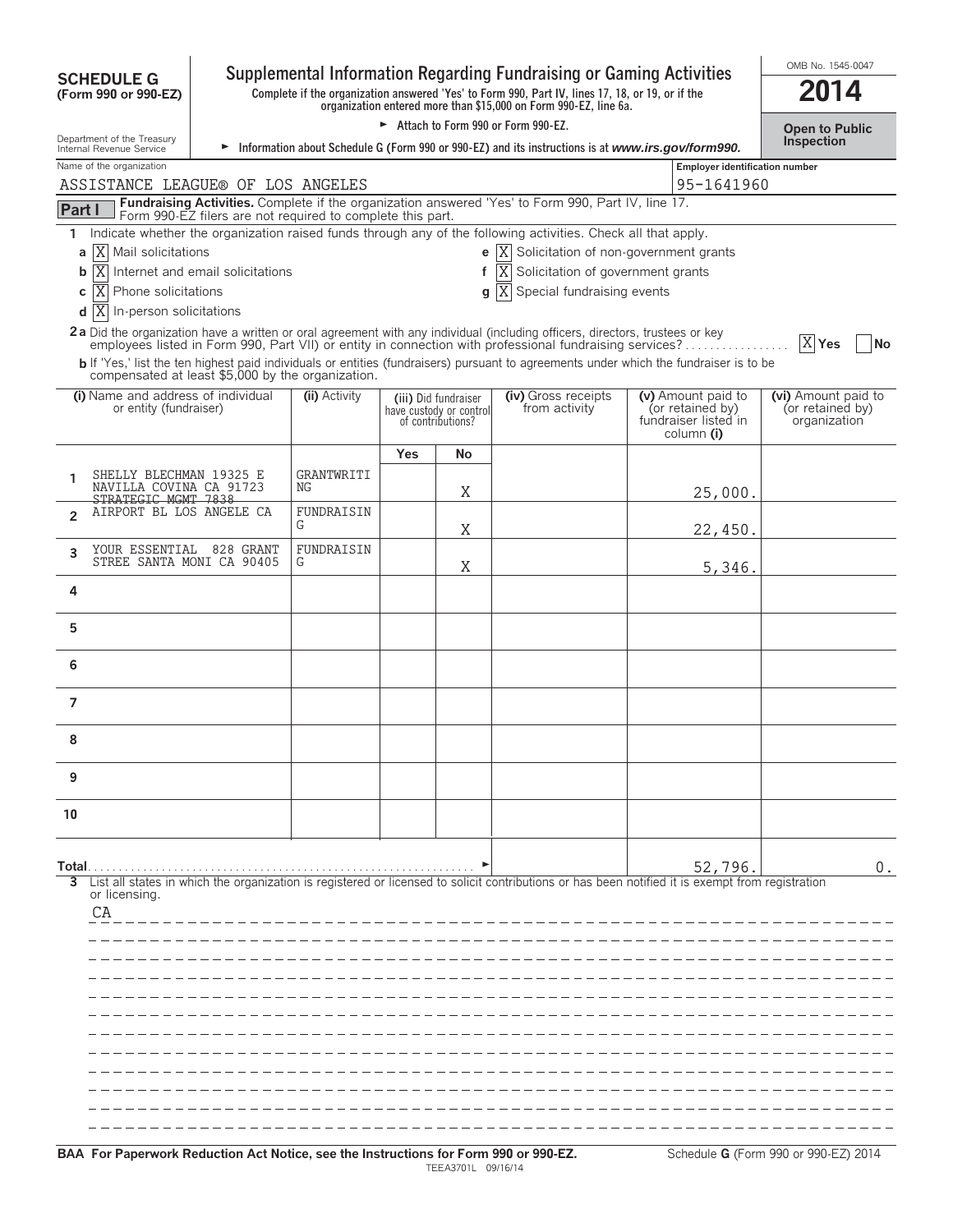#### Schedule **G** (Form 990 or 990-EZ) 2014 ASSISTANCE LEAGUE® OF LOS ANGELES 95-1641960 Page 2

**Part II Fundraising Events.** Complete if the organization answered 'Yes' to Form 990, Part IV, line 18, or reported more than \$15,000 of fundraising event contributions and gross income on Form 990-EZ, lines 1 and 6b. List events with gross receipts greater than \$5,000.

|                  |              | List events with gross receipts greater than \$5,000.                                                                                                                                                                                             |                                                  |                                                     |                                    |                                                             |
|------------------|--------------|---------------------------------------------------------------------------------------------------------------------------------------------------------------------------------------------------------------------------------------------------|--------------------------------------------------|-----------------------------------------------------|------------------------------------|-------------------------------------------------------------|
|                  |              |                                                                                                                                                                                                                                                   | (a) Event $#1$<br>OSB SPRING AFF<br>(event type) | (b) Event $#2$<br>AFTERNOON W/ E<br>(event type)    | (c) Other events<br>(total number) | (d) Total events<br>(add column (a)<br>through column $(c)$ |
| <b>REVENDE</b>   | 1            | Gross receipts                                                                                                                                                                                                                                    | 117,032.                                         | 110,904.                                            | 84,453.                            | 312,389.                                                    |
|                  | $\mathbf{2}$ | Less: Contributions                                                                                                                                                                                                                               | 84,673.                                          | 89,113.                                             | 50,029.                            | 223,815.                                                    |
|                  | 3            | Gross income (line 1 minus line 2)                                                                                                                                                                                                                | 32,359.                                          | 21,791.                                             | 34,424.                            | 88,574.                                                     |
|                  | 4            | Cash prizes                                                                                                                                                                                                                                       |                                                  |                                                     |                                    |                                                             |
|                  | 5.           | Noncash prizes                                                                                                                                                                                                                                    |                                                  |                                                     |                                    |                                                             |
| D<br>T           | 6            | Rent/facility costs                                                                                                                                                                                                                               |                                                  |                                                     |                                    |                                                             |
| R<br>E<br>C<br>T |              | 7 Food and beverages                                                                                                                                                                                                                              | 32, 359.                                         | 21,791.                                             | 34, 424.                           | 88,574.                                                     |
|                  | 8            |                                                                                                                                                                                                                                                   |                                                  |                                                     |                                    |                                                             |
| <b>EXPENSE</b>   | 9            |                                                                                                                                                                                                                                                   | 3,325.                                           | 11,035.                                             | 5,352.                             | 19,712.                                                     |
| s                | 10<br>11     |                                                                                                                                                                                                                                                   |                                                  |                                                     |                                    | 108,286.<br>$-19,712.$                                      |
| Part III         |              | Gaming. Complete if the organization answered 'Yes' to Form 990, Part IV, line 19, or reported more than<br>\$15,000 on Form 990-EZ, line 6a.                                                                                                     |                                                  |                                                     |                                    |                                                             |
|                  |              |                                                                                                                                                                                                                                                   |                                                  |                                                     |                                    |                                                             |
| R<br>EV<br>EN    |              |                                                                                                                                                                                                                                                   | (a) Bingo                                        | (b) Pull tabs/Instant<br>bingo/progressive<br>bingo | (c) Other gaming                   | (d) Total gaming<br>(add column (a)<br>through column $(c)$ |
| u<br>E           | 1            | Gross revenue                                                                                                                                                                                                                                     |                                                  |                                                     |                                    |                                                             |
|                  |              | 2 Cash prizes                                                                                                                                                                                                                                     |                                                  |                                                     |                                    |                                                             |
|                  | 3            | Noncash prizes                                                                                                                                                                                                                                    |                                                  |                                                     |                                    |                                                             |
|                  | 4            | Rent/facility costs                                                                                                                                                                                                                               |                                                  |                                                     |                                    |                                                             |
|                  |              | 5 Other direct expenses                                                                                                                                                                                                                           |                                                  |                                                     |                                    |                                                             |
|                  | 6            |                                                                                                                                                                                                                                                   | $\infty$<br><b>Yes</b><br>No                     | %<br>Yes<br>No                                      | %<br>Yes<br><b>No</b>              |                                                             |
|                  | 7            |                                                                                                                                                                                                                                                   |                                                  |                                                     |                                    |                                                             |
|                  | 8            |                                                                                                                                                                                                                                                   |                                                  |                                                     |                                    |                                                             |
| 9                |              | Enter the state(s) in which the organization conducts gaming activities:<br><b>b</b> If 'No,' explain:<br>10a Were any of the organization's gaming licenses revoked, suspended or terminated during the tax year?<br><b>b</b> If 'Yes,' explain: |                                                  |                                                     |                                    | Yes<br><b>No</b><br>Yes<br>No                               |
|                  |              |                                                                                                                                                                                                                                                   |                                                  |                                                     |                                    |                                                             |

**BAA** TEEA3702L 09/16/14 Schedule **G** (Form 990 or 990-EZ) 2014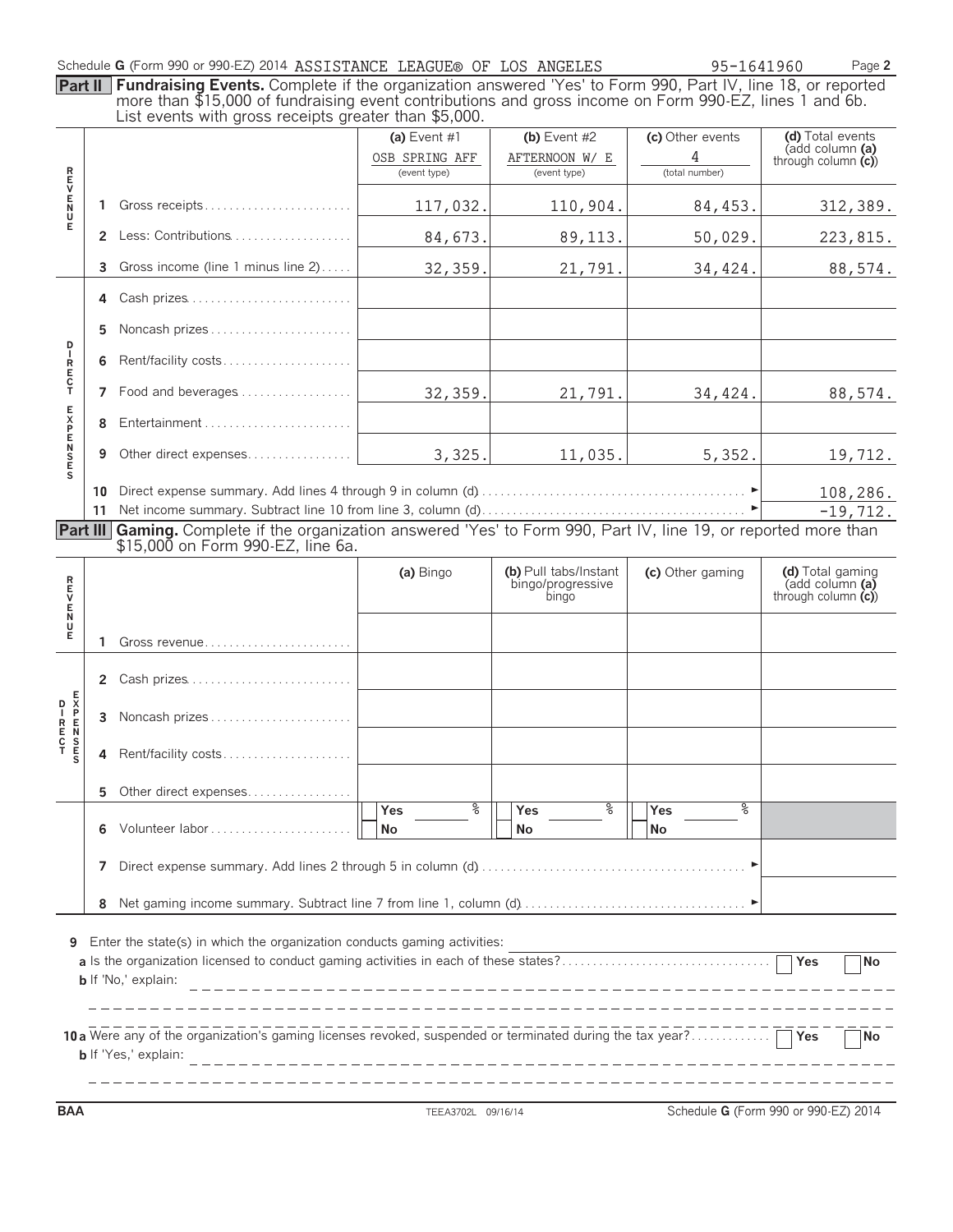| <b>No</b><br><b>No</b><br>ႜ<br>्र                                                                      |
|--------------------------------------------------------------------------------------------------------|
|                                                                                                        |
|                                                                                                        |
|                                                                                                        |
|                                                                                                        |
|                                                                                                        |
|                                                                                                        |
|                                                                                                        |
|                                                                                                        |
| No                                                                                                     |
|                                                                                                        |
|                                                                                                        |
|                                                                                                        |
|                                                                                                        |
|                                                                                                        |
|                                                                                                        |
|                                                                                                        |
|                                                                                                        |
|                                                                                                        |
| No                                                                                                     |
|                                                                                                        |
|                                                                                                        |
|                                                                                                        |
|                                                                                                        |
| Supplemental Information. Provide the explanations required by Part I, line 2b, columns (iii) and (v), |

IN PART I, LINE 2B (I) 1-3 ALL WORKED ON THE SAME FUNDRAISING EFFORTS. TOTAL GROSS RECEIPTS (COLUMN IV) TOTALED \$842,689. AMOUNT PAID TO THE FUNDRAISERS (COLUMN V) IS AS LISTED IN PART I. AMOUNT RETAINED BY THE ORGANIZATION (COLUMN VI) TOTALED 789,893.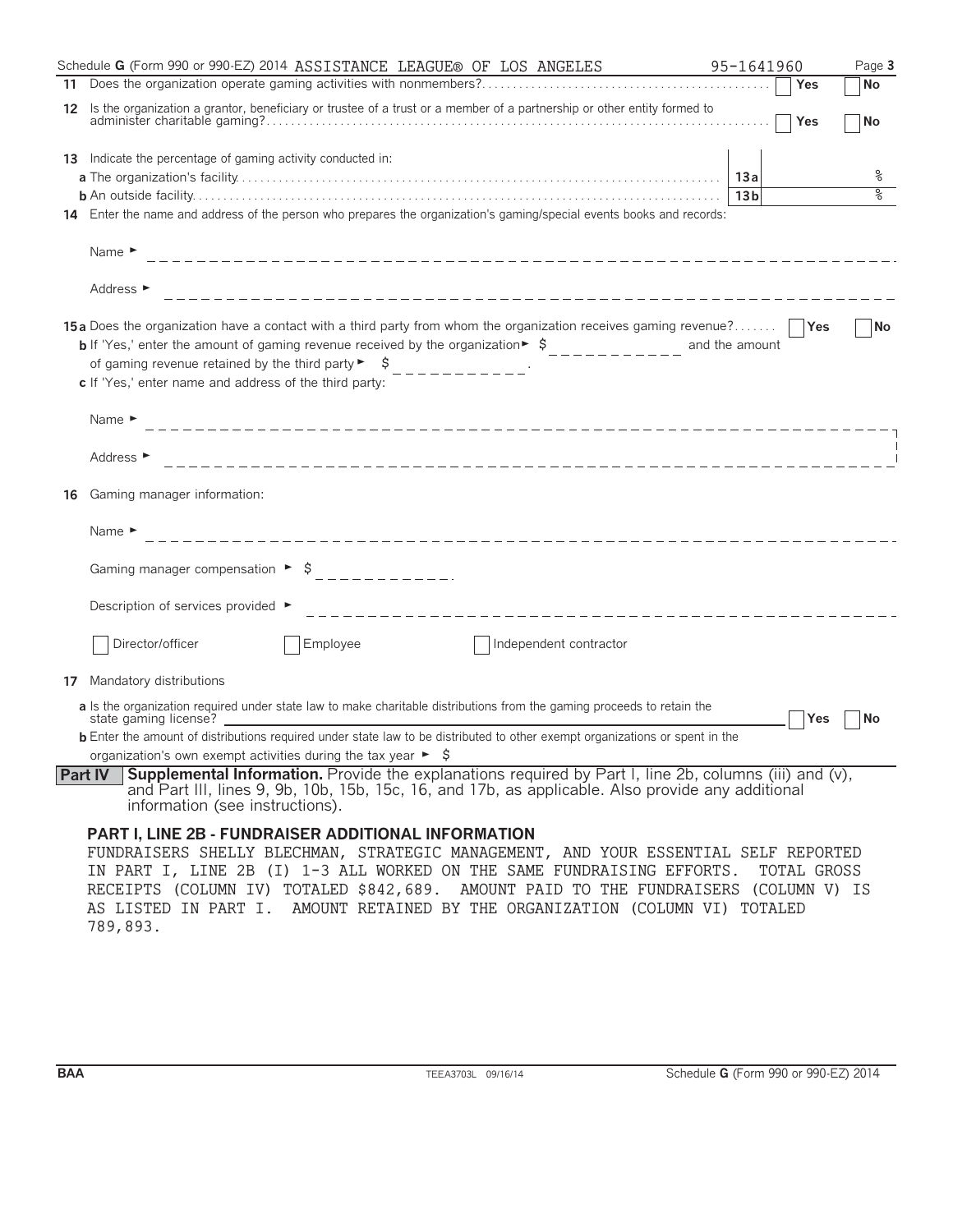| SCHEDULE<br>(Form 990)                                                                                                                                       |                                                                                  |                                                                                                                                         |                                  | Complete if the organization answered 'Yes' to Form 990, Part IV, line 21 or 22.<br>► Attach to Form 990.<br><b>Grants and Other Assistance to Organizations,<br/>Governments, and Individuals in the United States</b>   |                        |                                                             |                                              | OMB No. 1545-0047<br><b>2014</b>      |
|--------------------------------------------------------------------------------------------------------------------------------------------------------------|----------------------------------------------------------------------------------|-----------------------------------------------------------------------------------------------------------------------------------------|----------------------------------|---------------------------------------------------------------------------------------------------------------------------------------------------------------------------------------------------------------------------|------------------------|-------------------------------------------------------------|----------------------------------------------|---------------------------------------|
| Department of the Treasury<br>Internal Revenue Service                                                                                                       |                                                                                  |                                                                                                                                         |                                  | Information about Schedule I (Form 990) and its instructions is at www.irs.gov/form990.                                                                                                                                   |                        |                                                             |                                              | Open to Public<br>Inspection          |
| Name of the organization                                                                                                                                     |                                                                                  |                                                                                                                                         |                                  |                                                                                                                                                                                                                           |                        |                                                             | Employer identification number<br>95-1641960 |                                       |
| ASSISTANCE LEAGUE®<br><b>Part I</b>                                                                                                                          | LOS<br>$\overline{5}$                                                            | General Information on Grants and Assistance<br>ANGELES                                                                                 |                                  |                                                                                                                                                                                                                           |                        |                                                             |                                              |                                       |
| $\mathbf{\Omega}$<br>$\overline{ }$                                                                                                                          |                                                                                  | Does the organization maintain records to substantiate the amount of the the selection criteria used to award the grants or assistance? |                                  | grants or assistance, the grantees' eligibility for the grants or assistance, and<br>Describe in Part IV the organization's procedures for monitoring the use of grant funds in the United States.                        |                        |                                                             |                                              | $\frac{1}{2}$ No<br>Yes               |
| Part II                                                                                                                                                      |                                                                                  |                                                                                                                                         |                                  | Form 990, Part IV, line 21 for any recipient that received more than \$5,000. Part II can be duplicated if additional space is needed.<br>Grants and Other Assistance to Domestic Organizations and Domestic Governments. |                        | Complete if the organization answered 'Yes' to              |                                              |                                       |
| $\overline{ }$                                                                                                                                               | (a) Name and address of organization                                             | (b) $EIN$                                                                                                                               | (c) IRC section<br>if applicable | (d) Amount of cash grant                                                                                                                                                                                                  | (e) Amount of non-cash | (f) Method of valuation<br>(book, FMV, appraisal,<br>other) | (g) Description of<br>non-cash assistance    | (h) Purpose of grant<br>or assistance |
| <u>TRIENDS OF THE LEAGUE FOUNDAT</u><br>$\mathbb{C}^{\mathbb{A}}$<br>826 COLE AVENUE<br>LOS ANGELES,                                                         | $-60038$                                                                         | 46-1199133 501 (C) (3)                                                                                                                  |                                  | 10,600,000                                                                                                                                                                                                                | $\circ$                |                                                             |                                              | RESERVE                               |
| ପ୍ର                                                                                                                                                          |                                                                                  |                                                                                                                                         |                                  |                                                                                                                                                                                                                           |                        |                                                             |                                              |                                       |
| ල                                                                                                                                                            |                                                                                  |                                                                                                                                         |                                  |                                                                                                                                                                                                                           |                        |                                                             |                                              |                                       |
| $\mathfrak{E}$                                                                                                                                               |                                                                                  |                                                                                                                                         |                                  |                                                                                                                                                                                                                           |                        |                                                             |                                              |                                       |
| <u>ල</u>                                                                                                                                                     |                                                                                  |                                                                                                                                         |                                  |                                                                                                                                                                                                                           |                        |                                                             |                                              |                                       |
| ම                                                                                                                                                            |                                                                                  |                                                                                                                                         |                                  |                                                                                                                                                                                                                           |                        |                                                             |                                              |                                       |
| $\infty$                                                                                                                                                     |                                                                                  |                                                                                                                                         |                                  |                                                                                                                                                                                                                           |                        |                                                             |                                              |                                       |
| $\overline{\phantom{a}}$<br>$\overline{\phantom{a}}$<br>$\overline{\phantom{a}}$<br>$\overline{\phantom{a}}$<br>$\mathbf I$<br>$\overline{\phantom{a}}$<br>ම | $\overline{\phantom{a}}$<br>$\overline{\phantom{a}}$<br>$\overline{\phantom{a}}$ |                                                                                                                                         |                                  |                                                                                                                                                                                                                           |                        |                                                             |                                              |                                       |
| S<br>Ν                                                                                                                                                       |                                                                                  | Enter total number of other organizations listed in the line 1 table.                                                                   |                                  |                                                                                                                                                                                                                           |                        |                                                             | Δ                                            | $\circ$                               |
| BAA For Paperwork Reduction Act Notice, see the Instructions for Form                                                                                        |                                                                                  |                                                                                                                                         | 1990.                            |                                                                                                                                                                                                                           | TEEA3901L 06/19/14     |                                                             |                                              | Schedule I (Form 990) (2014)          |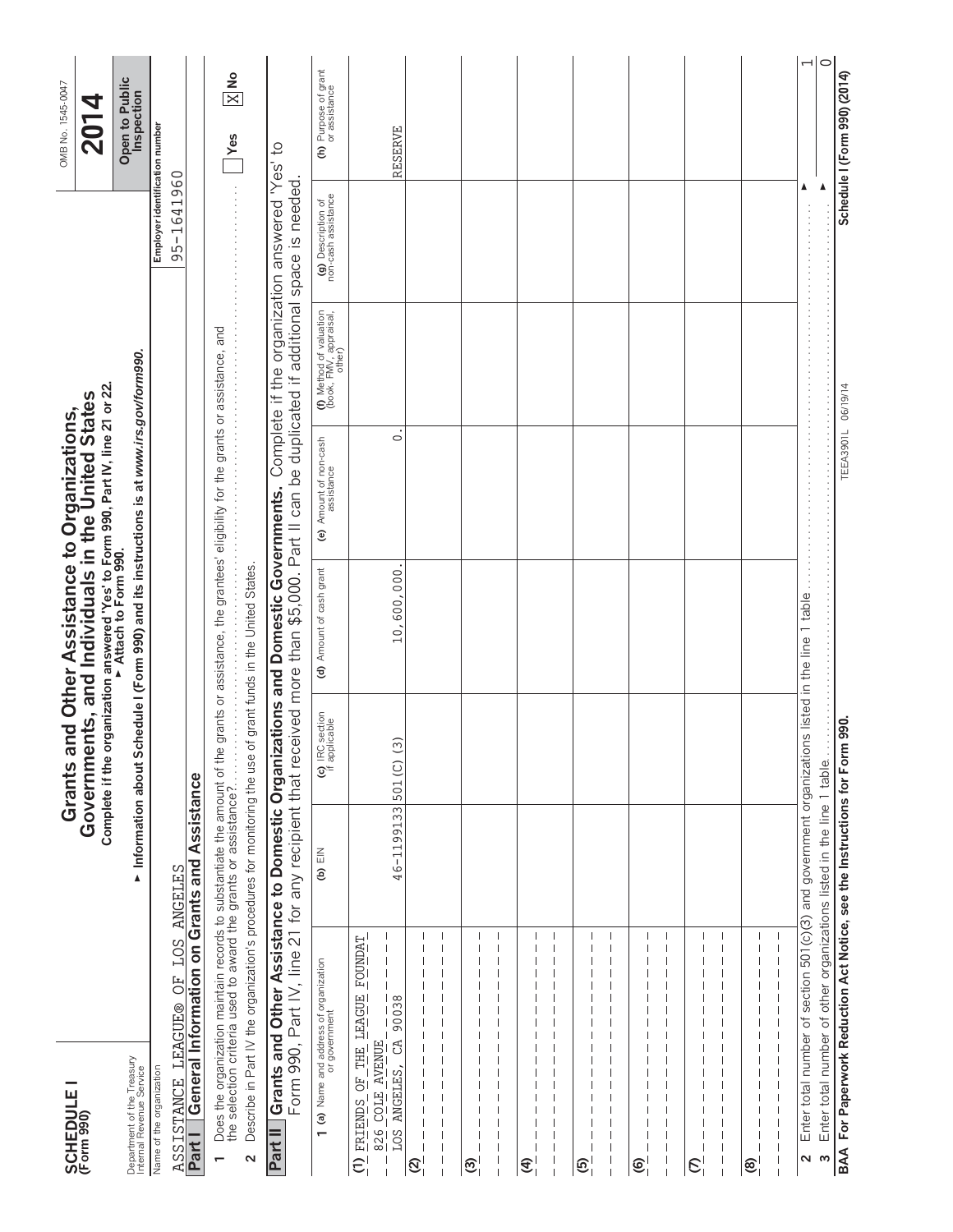| Schedule I (Form 990) (2014) ASSISTANCE LEAGUE® OF LOS                                                                                                                                                 |                             | <b>ANGELES</b>              |                                      |                                                          | 95-1641960                             | Page 2 |
|--------------------------------------------------------------------------------------------------------------------------------------------------------------------------------------------------------|-----------------------------|-----------------------------|--------------------------------------|----------------------------------------------------------|----------------------------------------|--------|
| Part III   Grants and Other Assistance to Domestic Individuals. Complete if the organization answered 'Yes' to Form 990, Part IV, line 22. Part II<br>can be duplicated if additional space is needed. |                             |                             |                                      |                                                          |                                        |        |
| (a) Type of grant or assistance                                                                                                                                                                        | (b) Number of<br>recipients | (c) Amount of<br>cash grant | (d) Amount of<br>non-cash assistance | (e) Method of valuation (book,<br>FMV, appraisal, other) | (f) Description of non-cash assistance |        |
| 1 CLOTHING/SUNDRIES                                                                                                                                                                                    | 7,100                       |                             |                                      | 356, 963. ESTIMATED COST                                 | CLOTHING/SUNDRIES                      |        |
| $\mathbf{\Omega}$                                                                                                                                                                                      |                             |                             |                                      |                                                          |                                        |        |
| m                                                                                                                                                                                                      |                             |                             |                                      |                                                          |                                        |        |
|                                                                                                                                                                                                        |                             |                             |                                      |                                                          |                                        |        |
| S                                                                                                                                                                                                      |                             |                             |                                      |                                                          |                                        |        |
| ဖ                                                                                                                                                                                                      |                             |                             |                                      |                                                          |                                        |        |
|                                                                                                                                                                                                        |                             |                             |                                      |                                                          |                                        |        |
| Part IV   Supplemental Information. Provide the information required in Part I, line 2, Part III, column (b), and any other additional information.                                                    |                             |                             |                                      |                                                          |                                        |        |
|                                                                                                                                                                                                        |                             |                             |                                      |                                                          |                                        |        |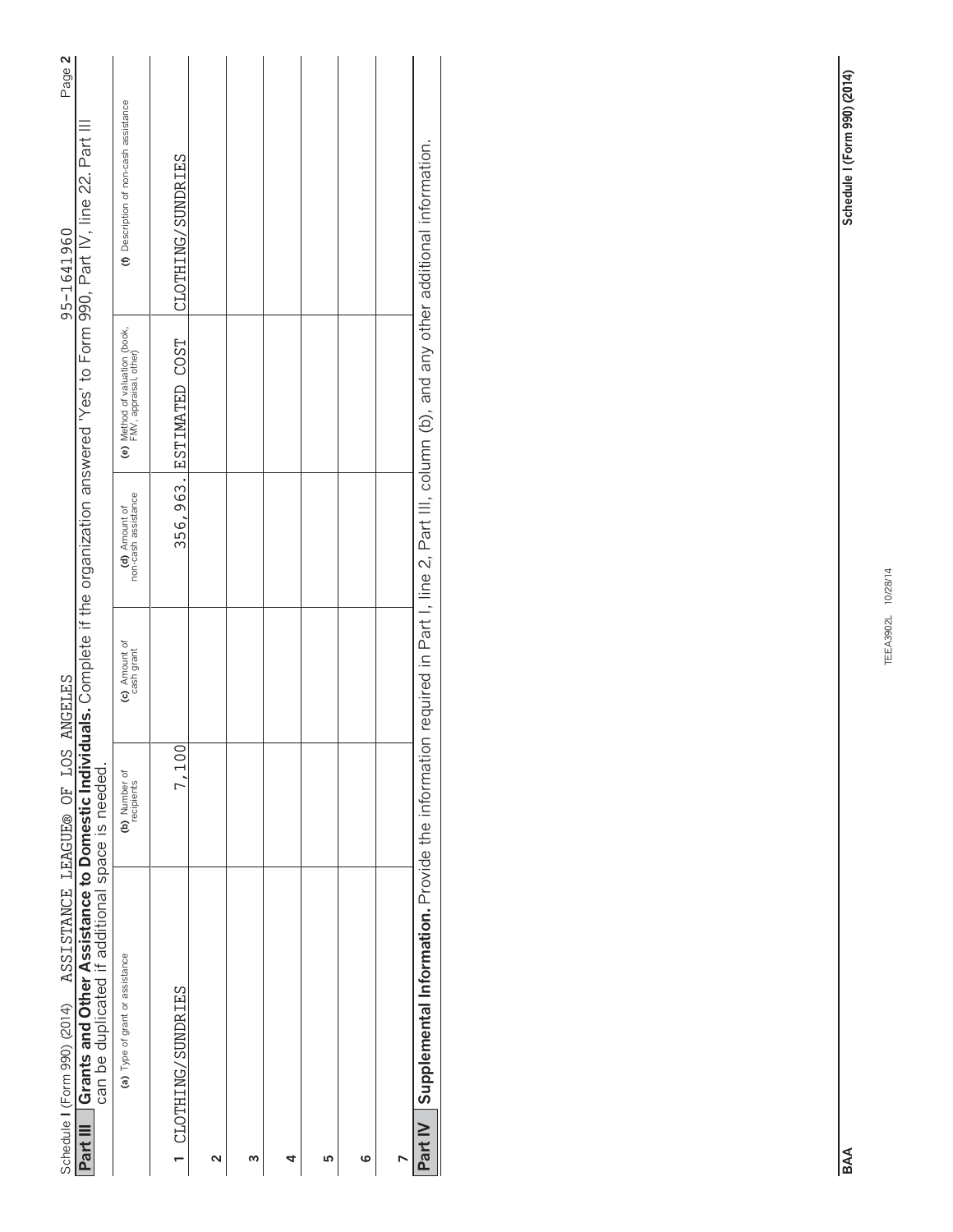# **SCHEDULE M Noncash Contributions CONDING.** 1545-0047 **CONDING.** 1545-0047 **Noncash Contributions 2014**

► Complete if the organizations answered 'Yes' on Form 990, Part IV, lines 29 or 30. **Open To Public** Department of the Treasury **CALC → Attach to Form 990.**<br>Internal Revenue Service **Inspection Inspection** 

Name of the organization **Employer identification number Employer identification number** 

| ASSISTANCE LEAGUE® OF LOS ANGELES |  |  |  |
|-----------------------------------|--|--|--|
|                                   |  |  |  |

| Employer identification |  |
|-------------------------|--|
| 95-1641960              |  |

| <b>Part I</b> | <b>Types of Property</b>                                                                                                                                                                                                                                |                               |                                                           |                                                                                       |                  |                                                              |    |
|---------------|---------------------------------------------------------------------------------------------------------------------------------------------------------------------------------------------------------------------------------------------------------|-------------------------------|-----------------------------------------------------------|---------------------------------------------------------------------------------------|------------------|--------------------------------------------------------------|----|
|               |                                                                                                                                                                                                                                                         | (a)<br>Check if<br>applicable | (b)<br>Number of<br>contributions or<br>items contributed | (c)<br>Noncash contribution<br>amounts reported<br>on Form 990,<br>Part VIII, line 1q |                  | (d)<br>Method of determining<br>noncash contribution amounts |    |
|               | Art - Works of art                                                                                                                                                                                                                                      |                               |                                                           |                                                                                       |                  |                                                              |    |
| 2             | Art - Historical treasures                                                                                                                                                                                                                              |                               |                                                           |                                                                                       |                  |                                                              |    |
| 3             |                                                                                                                                                                                                                                                         |                               |                                                           |                                                                                       |                  |                                                              |    |
| 4             | Books and publications                                                                                                                                                                                                                                  | X                             |                                                           | 2,874. FMV                                                                            |                  |                                                              |    |
| 5             | Clothing and household goods                                                                                                                                                                                                                            | $\overline{\mathrm{X}}$       |                                                           | 14,599. THRIFT SHOP                                                                   |                  |                                                              |    |
| 6             | Cars and other vehicles                                                                                                                                                                                                                                 |                               |                                                           |                                                                                       |                  |                                                              |    |
| 7             | Boats and planes                                                                                                                                                                                                                                        |                               |                                                           |                                                                                       |                  |                                                              |    |
| 8             | Intellectual property                                                                                                                                                                                                                                   |                               |                                                           |                                                                                       |                  |                                                              |    |
| 9             | Securities - Publicly traded                                                                                                                                                                                                                            | X                             | 2                                                         | 12,192. FMV                                                                           |                  |                                                              |    |
| 10            | Securities - Closely held stock                                                                                                                                                                                                                         |                               |                                                           |                                                                                       |                  |                                                              |    |
| 11            | Securities - Partnership, LLC, or trust interests.                                                                                                                                                                                                      |                               |                                                           |                                                                                       |                  |                                                              |    |
| 12            | Securities - Miscellaneous                                                                                                                                                                                                                              |                               |                                                           |                                                                                       |                  |                                                              |    |
| 13            | Qualified conservation contribution -                                                                                                                                                                                                                   |                               |                                                           |                                                                                       |                  |                                                              |    |
| 14            | Qualified conservation contribution - Other                                                                                                                                                                                                             |                               |                                                           |                                                                                       |                  |                                                              |    |
| 15            | Real estate $-$ Residential $\ldots$ , $\ldots$ , $\ldots$ , $\ldots$ , $\ldots$                                                                                                                                                                        |                               |                                                           |                                                                                       |                  |                                                              |    |
|               | Real estate - Commercial                                                                                                                                                                                                                                |                               |                                                           |                                                                                       |                  |                                                              |    |
| 16            | Real estate $-$ Other, $\ldots$ , $\ldots$ , $\ldots$ , $\ldots$ , $\ldots$ , $\ldots$                                                                                                                                                                  |                               |                                                           |                                                                                       |                  |                                                              |    |
| 17            |                                                                                                                                                                                                                                                         |                               |                                                           |                                                                                       |                  |                                                              |    |
| 18            |                                                                                                                                                                                                                                                         |                               |                                                           |                                                                                       |                  |                                                              |    |
| 19            |                                                                                                                                                                                                                                                         |                               |                                                           |                                                                                       |                  |                                                              |    |
| 20            | Drugs and medical supplies                                                                                                                                                                                                                              |                               |                                                           |                                                                                       |                  |                                                              |    |
| 21            |                                                                                                                                                                                                                                                         |                               |                                                           |                                                                                       |                  |                                                              |    |
| 22            |                                                                                                                                                                                                                                                         |                               |                                                           |                                                                                       |                  |                                                              |    |
| 23            | Scientific specimens                                                                                                                                                                                                                                    |                               |                                                           |                                                                                       |                  |                                                              |    |
| 24            | Archeological artifacts                                                                                                                                                                                                                                 |                               |                                                           |                                                                                       |                  |                                                              |    |
| 25            | Other $\triangleright$ (TOYS/GAMES ________)                                                                                                                                                                                                            | Χ                             | 6                                                         |                                                                                       | 860. THRIFT SHOP |                                                              |    |
| 26            | (GIFT $CARDS/BASK$ _ _ _ _)<br>Other $\blacktriangleright$                                                                                                                                                                                              | X                             | 2                                                         | 781.                                                                                  | <b>FMV</b>       |                                                              |    |
| 27            | Other CEVENT SUPPLIES (D.O.                                                                                                                                                                                                                             | $\mathbf X$                   | 4                                                         | 2,584. FMV                                                                            |                  |                                                              |    |
| 28            | Other▶ (OTHER SUPPLIES<br>).                                                                                                                                                                                                                            | X                             | 13                                                        | 17,710. FMV                                                                           |                  |                                                              |    |
| 29            | Number of Forms 8283 received by the organization during the tax year for contributions for which the                                                                                                                                                   |                               |                                                           |                                                                                       |                  |                                                              |    |
|               | organization completed Form 8283, Part IV, Donee Acknowledgement                                                                                                                                                                                        |                               |                                                           |                                                                                       | 29               |                                                              |    |
|               |                                                                                                                                                                                                                                                         |                               |                                                           |                                                                                       |                  | Yes                                                          | No |
|               | 30a During the year, did the organization receive by contribution any property reported in Part I, lines 1-28, that it must<br>hold for at least three years from the date of the initial contribution, and which is not required to be used for exempt |                               |                                                           |                                                                                       |                  |                                                              |    |
|               | 30a<br>X                                                                                                                                                                                                                                                |                               |                                                           |                                                                                       |                  |                                                              |    |
|               | <b>b</b> If 'Yes,' describe the arrangement in Part II.                                                                                                                                                                                                 |                               |                                                           |                                                                                       |                  |                                                              |    |
| 31            | Does the organization have a gift acceptance policy that requires the review of any non-standard contributions?                                                                                                                                         |                               |                                                           |                                                                                       |                  | 31<br>Χ                                                      |    |
|               | 32a Does the organization hire or use third parties or related organizations to solicit, process, or sell                                                                                                                                               |                               |                                                           |                                                                                       |                  | 32a                                                          | X  |
|               | <b>b</b> If 'Yes,' describe in Part II.                                                                                                                                                                                                                 |                               |                                                           |                                                                                       |                  |                                                              |    |
|               | 33 If the organization did not report an amount in column (c) for a type of property for which column (a) is checked,                                                                                                                                   |                               |                                                           |                                                                                       |                  |                                                              |    |

describe in Part II.

**BAA For Paperwork Reduction Act Notice, see the Instructions for Form 990.** Schedule **M** (Form 990) (2014)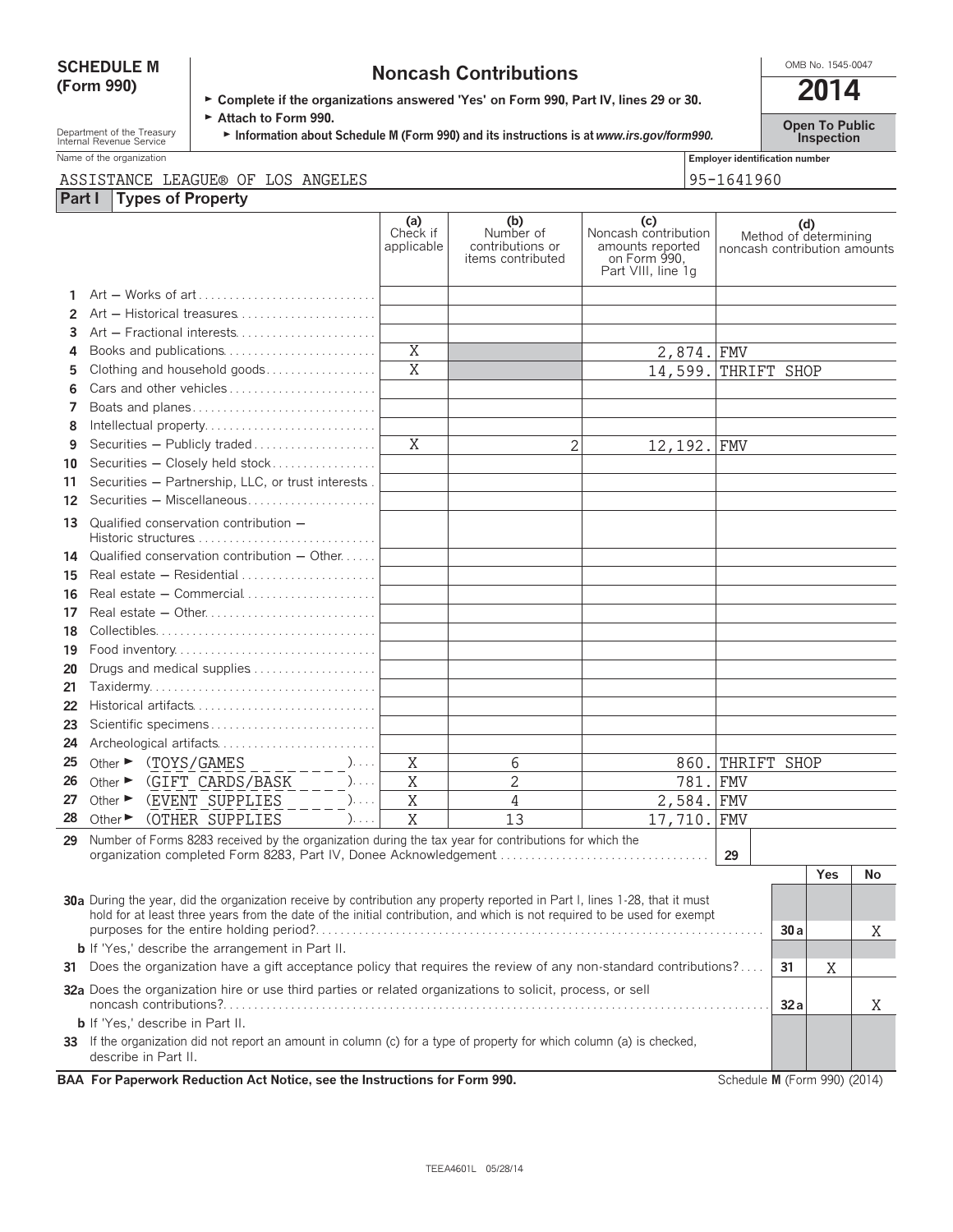**Part II Supplemental Information.** Provide the information required by Part I, lines 30b, 32b, and 33, and whether the organization is reporting in Part I, column (b), the number of contributions, the number of items received, or a combination of both. Also complete this part for any additional information.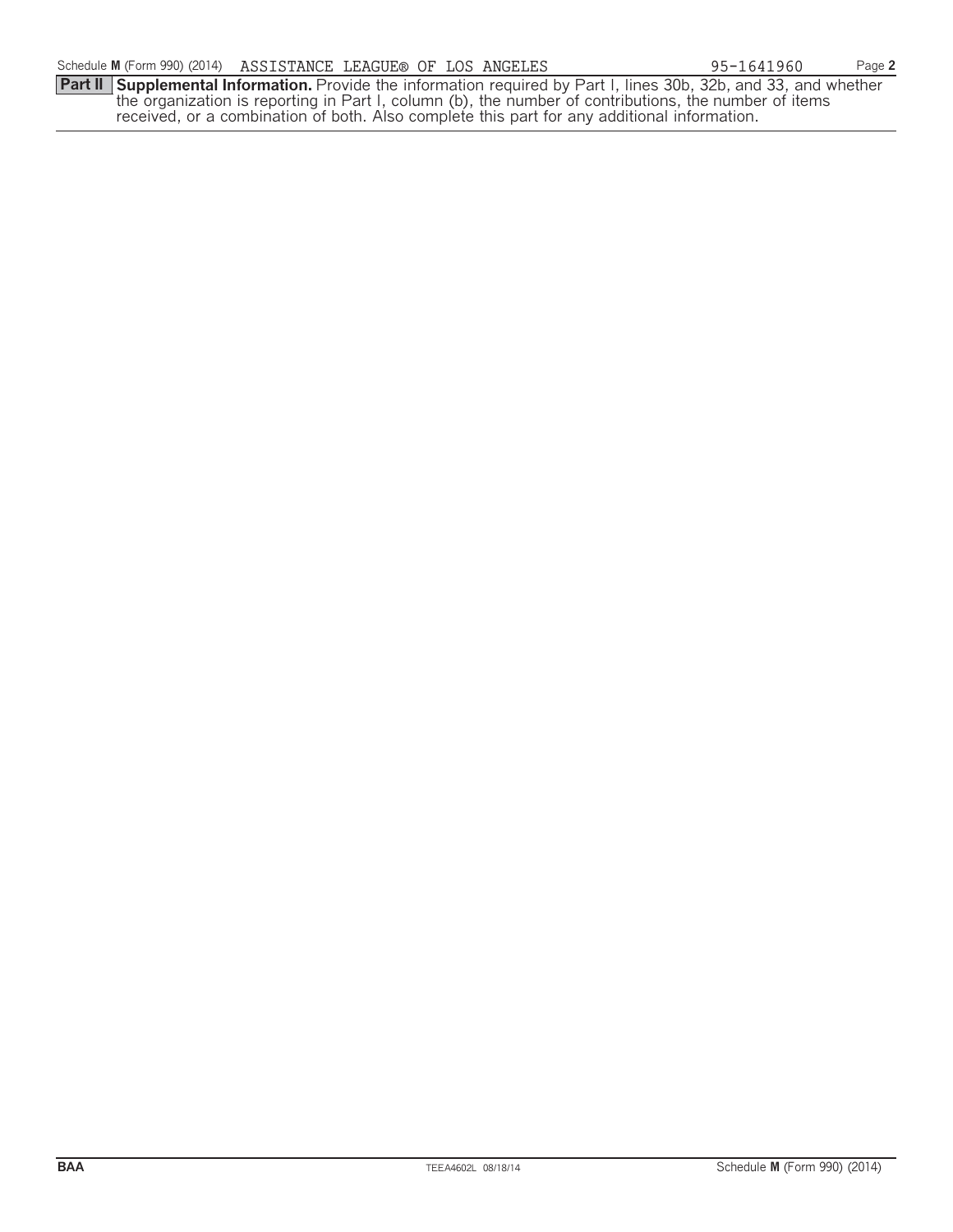**CHEDULE O** Supplemental Information to Form 990 or 990-EZ<br> **OMB No. 1545-0047** Complete to provide information for responses to specific questions on **(Form 990 or 990-EZ) Complete to provide information for responses to specific questions on Form 990 or 990-EZ or to provide any additional information. 2014** Attach to Form 990 or 990-EZ. Gepartment of the Treasury **Information about Schedule O (Form 990 or 990-EZ) and its instructions is**<br>Internal Revenue Service **Inspection**<br>at www.irs.gov/form990. Internal Revenue Service **Inspection at** *www.irs.gov/form990.*

Name of the organization **number Employer identification number Employer identification number** 

ASSISTANCE LEAGUE® OF LOS ANGELES 95-1641960

#### **FORM 990, PART III, LINE 4C - PROGRAM SERVICE ACCOMPLISHMENTS**

CHILDREN'S SERVICES PROGRAMS:

OPERATION SCHOOL BELL (OSB): ANNUALLY PROVIDES UNDERSERVED AND AT-RISK SCHOOL CHILDREN NEW CLOTHING AND SUPPLIES. CHILDREN FROM DISADVANTAGED CIRCUMSTANCES HAVE A BETTER CHANCE TO ATTEND SCHOOL AND ACADEMICALLY SUCCEED WHEN THEY DO NOT WEAR THEIR POVERTY. THIS YEAR, OVER 5,300 CHILDREN WERE GIVEN UNIFORMS, SHOES, GROOMING KITS, BACKPACKS AND SCHOOL SUPPLIES AT OUR HOLLYWOOD LOCATION AND VIA OUR MOBILE FACILITY OPERATION SCHOOL BELL ON WHEELS.

THEATRE FOR CHILDREN: IS THE OLDEST CHILDREN'S THEATRE IN SOUTHERN CALIFORNIA BRINGING THE JOY OF LIVE THEATRE TO MORE THAN 10,000 LOW-INCOME CHILDREN EVERY YEAR. OUR PRODUCTIONS ARE OFFERED FREE TO CHILDREN FROM AT-RISK NEIGHBORHOODS ALONG WITH FREE BUS TRANSPORTATION. TICKETS ARE AVAILABLE AT REDUCED RATES TO SCHOOL GROUPS, AND FOR A NOMINAL FEE TO THE PUBLIC ON WEEKENDS. WE STRIVE TO OFFER CHILDREN IN LOS ANGELES THE MAGIC OF LIVE THEATRE.

FOSTER CHILDREN'S RESOURCE CENTER (FCRC): CHILDREN ENTERING FOSTER CARE OR IN A CRISIS SITUATION ARE SOMETIMES MOVED SUDDENLY WITH FEW PERSONAL POSSESSIONS BEYOND THE CLOTHES THAT THEY ARE WEARING. WE PROVIDE MORE THAN 1,800 YOUTH REFERRED BY DEPARTMENT OF CHILDREN AND FAMILY SERVICES ("DCFS") WITH SCHOOL UNIFORMS, PLAY CLOTHES, JACKETS, BACKPACKS, SCHOOL SUPPLIES AND GROOMING KITS TO BOLSTER THEIR SELF-ESTEEM DURING A DIFFICULT AND VULNERABLE TIME IN THEIR LIVES.

**BAA For Paperwork Reduction Act Notice, see the Instructions for Form 990 or 990-EZ.** TEEA4901L 08/18/14 Schedule **O** (Form 990 or 990-EZ) 2014 PRESCHOOL LEARNING CENTER: STUDIES SHOW THAT CHILDREN WHO ATTEND PRE-SCHOOL OUTPERFORM THEIR PEERS ACADEMICALLY AND ARE MORE LIKELY TO GO TO COLLEGE. OUR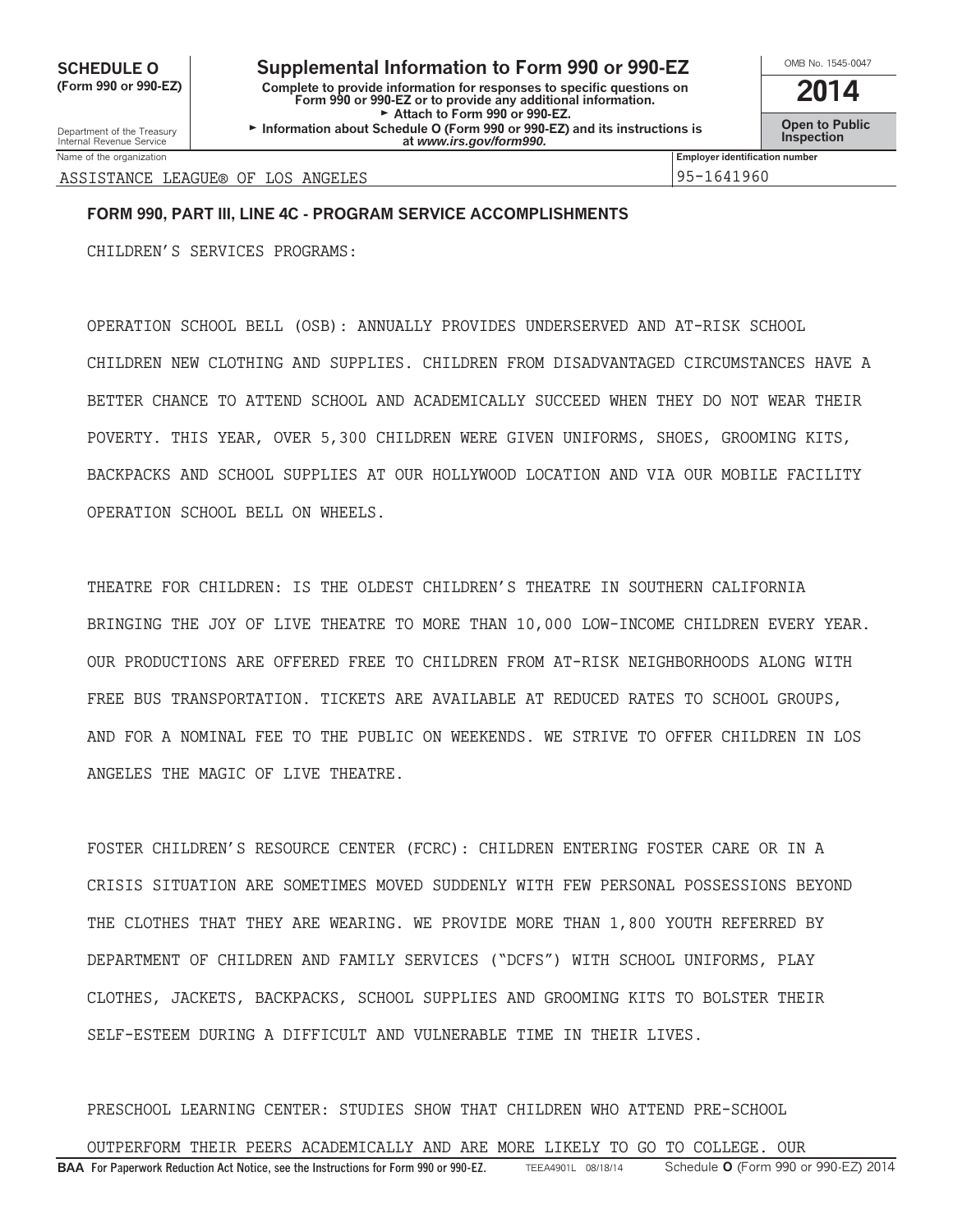#### **FORM 990, PART III, LINE 4C - PROGRAM SERVICE ACCOMPLISHMENTS**

NATIONALLY ACCREDITED PRESCHOOL PROVIDES THE FIRST SCHOOL EXPERIENCE FREE OF CHARGE TO CHILDREN FROM LOW-INCOME FAMILIES AGES 3-5. THE PROGRAM INSTILLS ACADEMIC AND SOCIAL SKILLS IN CHILDREN AND FOSTERS THEIR SOCIAL, EMOTIONAL, COGNITIVE, CREATIVE AND PHYSICAL DEVELOPMENT.

HOLLYWOOD CHILDREN'S CLUB: PROVIDES NEW CLOTHING AND SUPPLIES FOR INFANTS AND CHILDREN OF FAMILIES IN CRISIS LIVING IN LOS ANGELES COUNTY IN THE GREATER HOLLYWOOD AREA AND REFERRED BY THE DEPARTMENT OF CHILDREN & FAMILY SERVICES PARTNER AGENCIES OR LAUSD.

#### **FORM 990, PART VI, LINE 3 - DESCRIPTION OF DELEGATED DUTIES TO MANAGEMENT COMPANY**

EXECUTIVE MANAGEMENT WAS PROVIDED BY AN OUTSIDE INDEPENDENT CONSULTANT, KORE STRATEGIC VENTURES, THROUGH NOVEMBER 2014. COMPENSATION FOR FYE JUNE 30, 2015, TOTALED \$165,438 FOR SERVICES OF ANA LADOU, CONSULTING CEO.

FINANCIAL MANAGEMENT IS PROVIDED BY AN OUTSIDE INDEPENDENT CONSULTANT, PERY CONSULTING GROUP. COMPENSATION FOR FYE JUNE 30, 2015, TOTALED \$300,000 FOR SERVICES OF RAFE PERY, CONSULTING CFO, AND HIS STAFF.

#### **FORM 990, PART VI, LINE 11B - FORM 990 REVIEW PROCESS**

FORM 990 IS PREPARED BY AN INDEPENDENT OUTSIDE CPA AND REVIEWED AND APPROVED BY MANAGEMENT AND THE AUDIT COMMITTEE. THE FORM 990 IS SENT TO THE FULL BOARD PRIOR TO FILING.

#### **FORM 990, PART VI, LINE 12C - EXPLANATION OF MONITORING AND ENFORCEMENT OF CONFLICTS**

ON AN ANNUAL BASIS EACH MEMBER OF THE BOARD OF DIRECTORS, THE PRESIDENT AND SELECTED KEY EMPLOYEES ARE REQUIRED TO CONFIRM THEIR COMPLIANCE WITH THE LEAGUE'S CONFLICT OF INTEREST POLICY AND TO COMPLETE A RELATIONSHIP QUESTIONNAIRE THAT IS DESIGNED TO IDENTIFY RELATIONSHIPS OR TRANSACTIONS THAT MUST BE DISCLOSED ON THE FORM 990.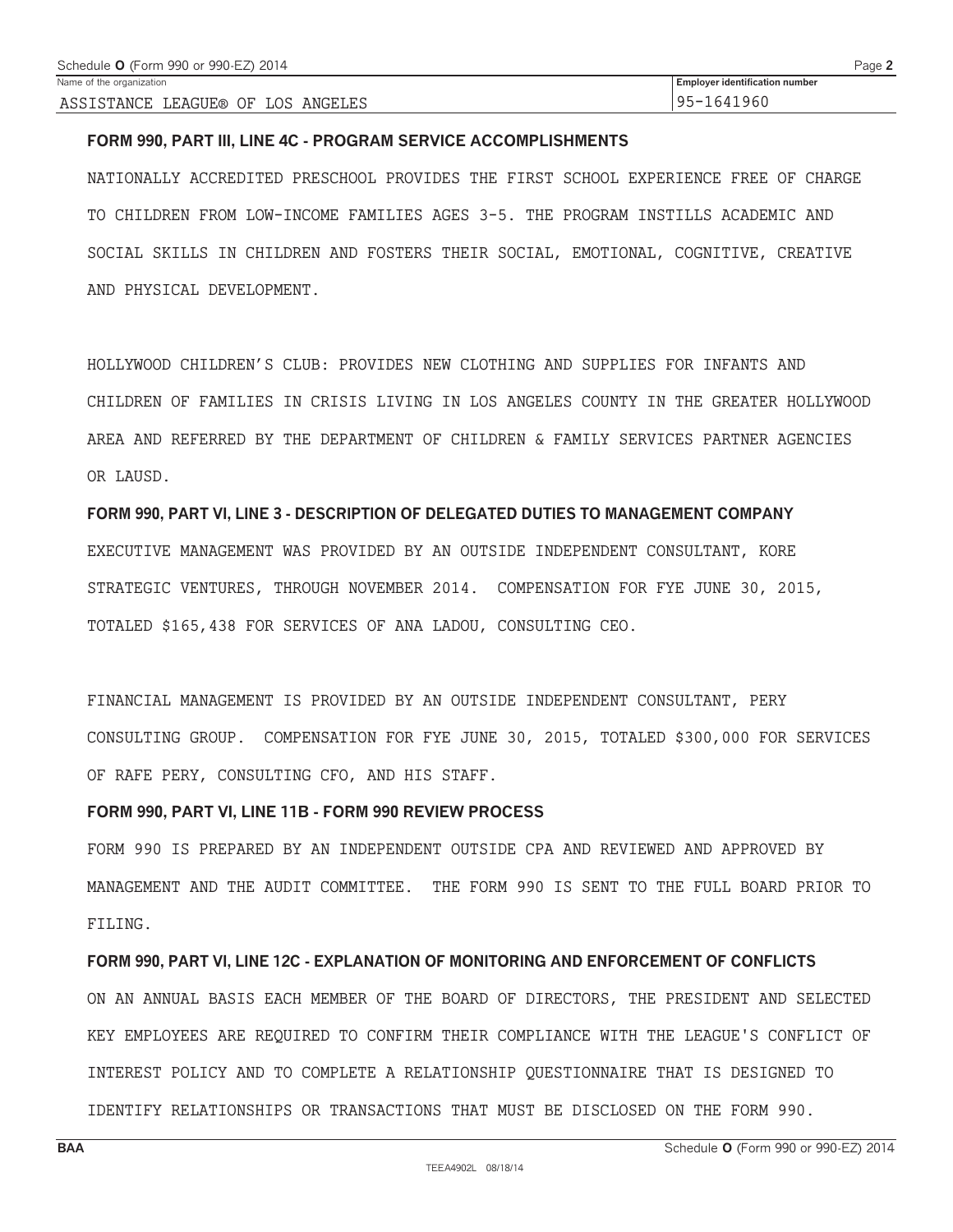#### **FORM 990, PART VI, LINE 12C - EXPLANATION OF MONITORING AND ENFORCEMENT OF CONFLICTS (CONTINUED)**

THROUGHOUT THE YEAR MANAGEMENT AND BOARD MEMBERS INTERACT FREQUENTLY TO BE INFORMED ABOUT CONTRACTUAL ARRANGEMENTS AND OTHER INSTANCES THAT MAY GIVE RISE TO A CONFLICT OF INTEREST. WHEN A CONFLICT OF INTEREST IS IDENTIFIED, THE PRESIDENT OR CHIEF EXECUTIVE OFFICER WILL WORK WITH THE CONFLICTED PARTY TO ENSURE PROPER ACTIONS ARE TAKEN. THE ACTION MAY BE THAT THE MEMBER IS RECUSED FROM VOTING, THE RELATIONSHIP WITH THE CONFLICTED PARTY IS LIMITED OR TERMINATED, OR THE CONFLICTED MEMBER RESIGNS.

**FORM 990, PART VI, LINE 15A - COMPENSATION REVIEW & APPROVAL PROCESS - CEO & TOP MANAGEMENT** THE CHIEF EXECUTIVE OFFICER ("CEO") IS REVIEWED BY THE EXECUTIVE COMMITTEE OF THE BOARD OF DIRECTORS. ADDITIONALLY THE COMMITTEE WILL MAKE USE OF INDEPENDENT LEGAL COUNSEL, INDEPENDENT PROFESSIONAL ADVISORS, AND USE OF COMPARABILITY DATA. THE CEO HAS A WRITTEN EMPLOYMENT CONTRACT AND ACTIONS RELATED TO THE REVIEW OF THE CEO ARE SUBJECT TO DELIBERATION AND DOCUMENTED IN THE MINUTES.

**FORM 990, PART VI, LINE 15B - COMPENSATION REVIEW & APPROVAL PROCESS - OFFICERS & KEY EMPLOYEES** THE BOARD OF DIRECTORS REVIEWS COMPARABILITY DATA AND APPROVES THE SALARIES FOR SELECT SENIOR MANAGERS. ADMINISTRATIVE MANAGEMENT SALARIES ARE WITHIN A BROAD BAND THAT IS APPROVED BY THE BOARD BASED ON INDEPENDENT COMPARABILITY STUDIES. DECISIONS OF THE BOARD ARE SUBJECT TO DELIBERATION AND DOCUMENTED IN THE MINUTES.

#### **FORM 990, PART VI, LINE 19 - OTHER ORGANIZATION DOCUMENTS PUBLICLY AVAILABLE**

FORM 990 AND THE AUDITED FINANCIAL STATEMENTS ARE AVAILABLE UPON REQUEST. GOVERNING DOCUMENTS AND CONFLICT OF INTEREST POLICY ARE AVAILABLE TO THE GENERAL PUBLIC IN ACCORDANCE WITH APPLICABLE LAWS.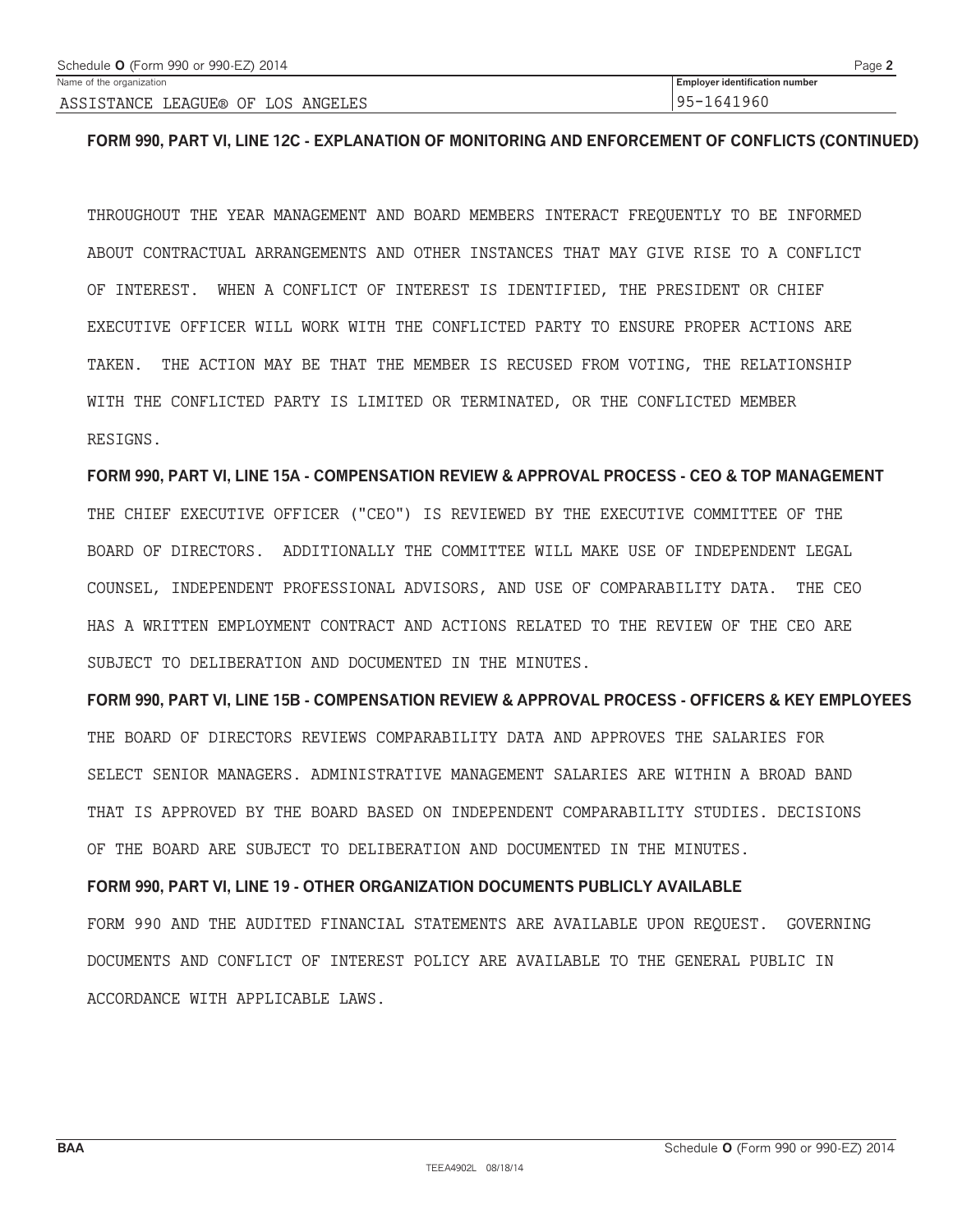

## $\mathcal{L}_{\text{new}}$  and  $\mathcal{L}_{\text{new}}$  and  $\mathcal{L}_{\text{new}}$  and  $\mathcal{L}_{\text{new}}$  and  $\mathcal{L}_{\text{new}}$  and  $\mathcal{L}_{\text{new}}$  and  $\mathcal{L}_{\text{new}}$  and  $\mathcal{L}_{\text{new}}$  and  $\mathcal{L}_{\text{new}}$  and  $\mathcal{L}_{\text{new}}$  and  $\mathcal{L}_{\text{new}}$  and  $\mathcal{L}_{\text{new}}$  and  $\mathcal{$

X

Department of the Treasury<br>Internal Revenue Service<br>**File a separate application for each return.**<br>Information about Form 8868 and its instructions is at www.irs.go ► Information about Form 8868 and its instructions is at *www.irs.gov/form8868.* 

? If you are filing for an **Automatic 3-Month Extension, complete only Part I** and check this box. . . . . . . . . . . . . . . . . . . . . . . . . . . . . . . . . . . . . . G

? If you are filing for an **Additional (Not Automatic) 3-Month Extension, complete only Part II** (on page 2 of this form).

*Do not complete Part II unless* you have already been granted an automatic 3-month extension on a previously filed Form 8868.

**Electronic filing** *(e-file).* You can electronically file Form 8868 if you need a 3-month automatic extension of time to file (6 months for a corporation required to file Form 990-T), or an additional (not automatic) 3-month extension of time. You can electronically file Form 8868 to<br>request an extension of time to file any of the forms listed in Part I or Part electronic filing of this form, visit *www.irs.gov/efile* and click on *e-file for Charities & Nonprofits.*

**Part I Automatic 3-Month Extension of Time.** Only submit original (no copies needed).

A corporation required to file Form 990-T and requesting an automatic 6-month extension - check this box and complete Part I only. .

*All other corporations (including 1120-C filers), partnerships, REMICs, and trusts must use Form 7004 to request an extension of time to file income tax returns.*

|                                                 |                                                                                          | Enter mer 3 fuentinying number, 300 m30 detions |  |  |
|-------------------------------------------------|------------------------------------------------------------------------------------------|-------------------------------------------------|--|--|
|                                                 | Name of exempt organization or other filer, see instructions.                            | Employer identification number (EIN) or         |  |  |
| Type or<br>print                                |                                                                                          |                                                 |  |  |
|                                                 | ASSISTANCE LEAGUE® OF LOS ANGELES                                                        | 95-1641960                                      |  |  |
| File by the                                     | Number, street, and room or suite number. If a P.O. box, see instructions.               | Social security number (SSN)                    |  |  |
| due date for<br>1826 COLE AVENUE<br>filing your |                                                                                          |                                                 |  |  |
| return, See                                     | City, town or post office, state, and ZIP code. For a foreign address, see instructions. |                                                 |  |  |
| instructions.                                   | LOS ANGELES, CA 90038                                                                    |                                                 |  |  |
|                                                 |                                                                                          |                                                 |  |  |

Enter the Return code for the return that this application is for (file a separate application for each return). . . . . . . . . . . . . . . . . . . . . . . . . . . 01

| <b>Application</b><br>Is For                        | Return<br>Code | <b>Application</b><br>l Is For    | Return<br>Code |
|-----------------------------------------------------|----------------|-----------------------------------|----------------|
| Form 990 or Form 990-EZ                             | 01             | Form 990-T (corporation)          | 07             |
| Form 990-BL                                         | 02             | Form 1041-A                       | 08             |
| Form 4720 (individual)                              | 03             | Form 4720 (other than individual) | 09             |
| Form 990-PF                                         | 04             | Form 5227                         | 10             |
| Form $990 - T$ (section $401(a)$ or $408(a)$ trust) | 05             | Form 6069                         |                |
| Form 990-T (trust other than above)                 | 06             | Form 8870                         | 12             |

| • The books are in the care of $\blacktriangleright$ RAFE PERY |  |
|----------------------------------------------------------------|--|
|                                                                |  |

| Telephone No. $\triangleright$ 323-469-1973 _ _ _ _ _ _ _ Fax No. $\triangleright$ 323-469-3533                                                                                                 |                 |       |
|-------------------------------------------------------------------------------------------------------------------------------------------------------------------------------------------------|-----------------|-------|
|                                                                                                                                                                                                 |                 |       |
| • If this is for a Group Return, enter the organization's four digit Group Exemption Number (GEN) [f this is for the whole group,                                                               |                 |       |
| check this box $\blacktriangleright \blacksquare$ . If it is for part of the group, check this box $\blacktriangleright \blacksquare$ and attach a list with the names and EINs of all members  |                 |       |
| the extension is for.                                                                                                                                                                           |                 |       |
| I request an automatic 3-month (6 months for a corporation required to file Form 990-T) extension of time                                                                                       |                 |       |
| until $2/15$ , 20 16, to file the exempt organization return for the organization named above.                                                                                                  |                 |       |
| The extension is for the organization's return for:                                                                                                                                             |                 |       |
| calendar year 20 _____ or                                                                                                                                                                       |                 |       |
| $\frac{1}{ X }$ tax year beginning $\frac{7}{.01}$ $\frac{10}{1}$ $\frac{14}{1}$ and ending $\frac{6}{.30}$ $\frac{15}{1}$ $\frac{15}{1}$                                                       |                 |       |
|                                                                                                                                                                                                 |                 |       |
| If the tax year entered in line 1 is for less than 12 months, check reason: $\vert$   Initial return $\vert$ Final return                                                                       |                 |       |
| Change in accounting period                                                                                                                                                                     |                 |       |
|                                                                                                                                                                                                 |                 |       |
| <b>3a</b> If this application is for Forms 990-BL, 990-PF, 990-T, 4720, or 6069, enter the tentative tax, less any                                                                              | 3a S            | 0.    |
|                                                                                                                                                                                                 |                 |       |
| <b>b</b> If this application is for Forms 990-PF, 990-T, 4720, or 6069, enter any refundable credits and estimated<br>tax payments made. Include any prior year overpayment allowed as a credit | $3b$ $\uparrow$ | 0.    |
|                                                                                                                                                                                                 |                 |       |
| c Balance due. Subtract line 3b from line 3a. Include your payment with this form, if required, by using                                                                                        | 3c              | $0$ . |
|                                                                                                                                                                                                 |                 |       |

**Caution.** If you are going to make an electronic funds withdrawal (direct debit) with this Form 8868, see Form 8453-EO and Form 8879-EO for payment instructions.

**Enter filer's identifying number, see instructions**